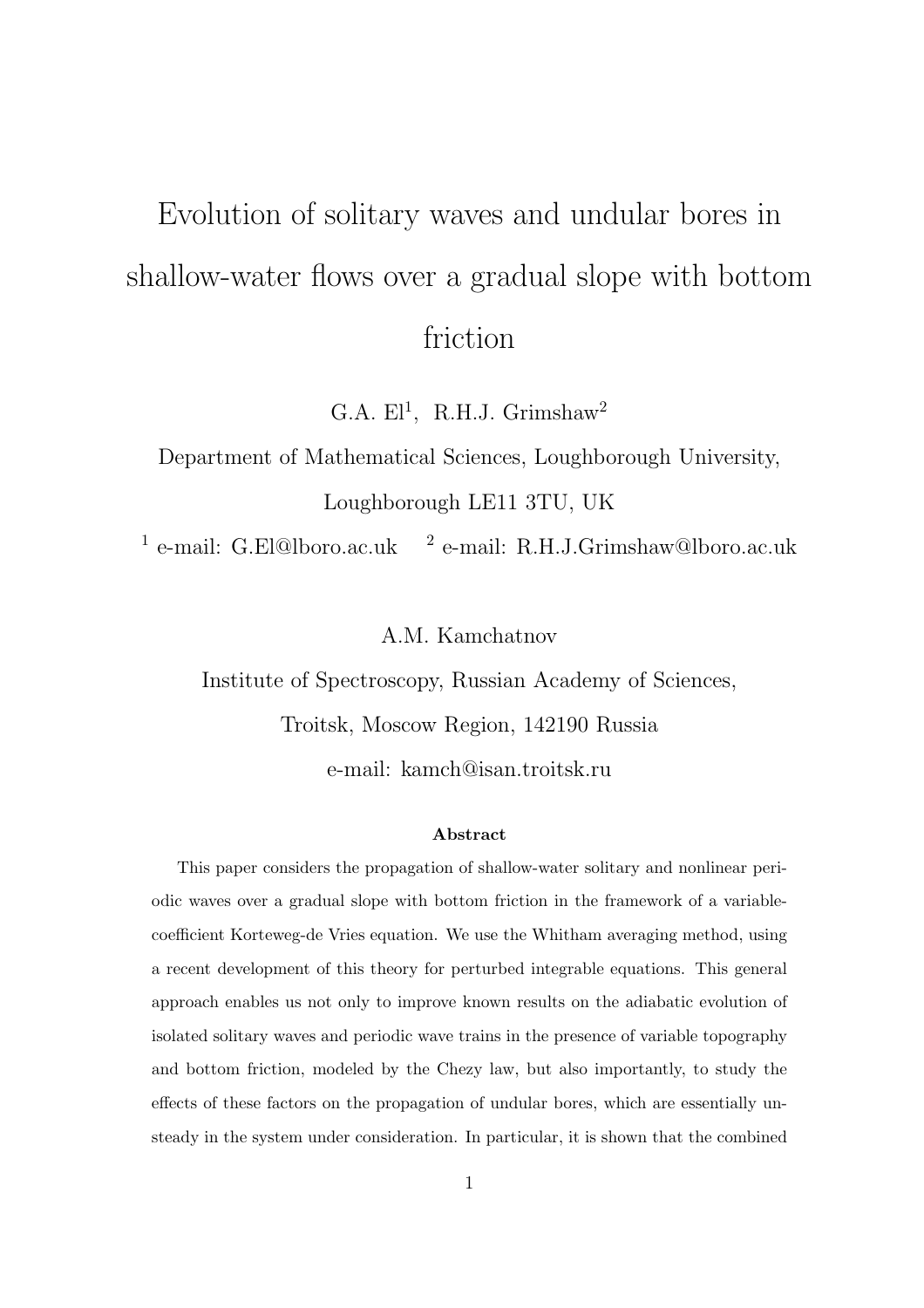action of variable topography and bottom friction generally imposes certain global restrictions on the undular bore propagation so that the evolution of the leading solitary wave can be substantially different from that of an isolated solitary wave with the same initial amplitude. This non-local effect is due to nonlinear wave interactions within the undular bore and can lead to an additional solitary wave amplitude growth, which cannot be predicted in the framework of the traditional adiabatic approach to the propagation of solitary waves in slowly varying media.

## 1 Introduction

There have been many studies of the propagation of water waves over a slope, sometimes also subject to the effects of bottom friction. Many of these works have considered linear waves, or have been numerical simulations in the framework of various nonlinear long-wave model equations. Our interest here is in the propagation of weakly nonlinear long water waves over a slope, simultaneously subject to bottom friction, a combination apparently first considered by Miles (1983a,b) albeit for the special case of a single solitary wave, or a periodic wavetrain. An appropriate model equation for this scenario is the variable-coefficient perturbed Korteweg-de Vries (KdV) equation (see Grimshaw 1981, Johnson 1973a,b),

$$
A_t + cA_x + \frac{c_x}{2}A + \frac{3c}{2h}AA_x + \frac{ch^2}{6}A_{xxx} = -C_D \frac{c}{h^2}|A|A.
$$
 (1)

Here  $A(x,t)$  is the free surface elevation above the undisturbed depth  $h(x)$  and  $c(x)$  $\overline{p}$  $gh(x)$  is the linear long wave phase speed. The bottom friction term on the right-hand side is represented by the Chezy law, modelling a turbulent boundary layer. Here  $C_D$  is a non-dimensional drag coefficient, often assumed to have a value around 0.01 (Miles 1983a,b). Other forms of friction could be used (see, for instance Grimshaw et al 2003) but the Chezy law seems to be the most appropriate for water waves in a shallow depth. In (1) the first two terms on the left-hand side are the dominant terms, and by themselves describe the propagation of a linear long wave with speed c. The remaining terms on the left-hand side represent, respectively, the effect of varying depth, weakly nonlinear effects and weak linear dispersion. The equation is derived using the usual KdV balance in which the linear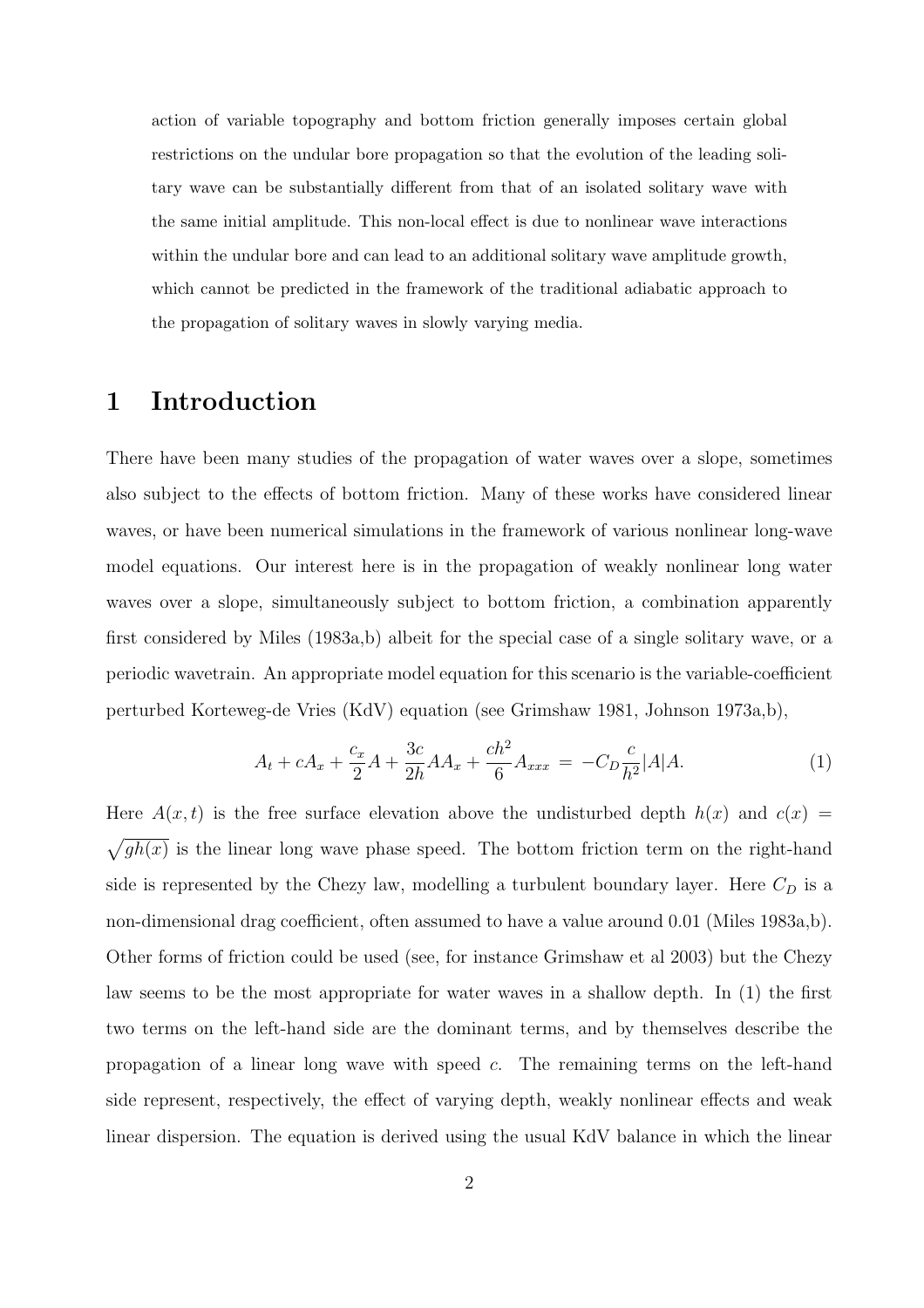dispersion, represented by  $\partial^2/\partial x^2$ , is balanced by nonlinearity, represented by A. Here we have added to this balance weak inhomogeneity so that  $c_x/c$  scales as  $h^2\partial^3/\partial x^3$ , and weak friction so that  $C_D$  scales with  $h\partial/\partial x$ . Within this basic balance of terms, we can cast (1) into the asymptotically equivalent form

$$
A_{\tau} + \frac{h_{\tau}}{4h}A + \frac{3}{2h}AA_X + \frac{h}{6g}A_{XXX} = -C_D \frac{g^{1/2}}{h^{3/2}}|A|A,
$$
\n(2)

where 
$$
\tau = \int_0^x \frac{dx'}{c(x')}
$$
,  $X = \tau - t$ . (3)

Here we have  $h = h(x(\tau))$ , explicitly dependent on the variable  $\tau$  which describes evolution along the path of the wave.

The governing equation (2) can be cast into several equivalent forms. That most commonly used is the variable-coefficient KdV equation, obtained here by putting

$$
B = (gh)^{1/4}A\tag{4}
$$

so that 
$$
B_{\tau} + \frac{3}{2g^{1/4}h^{5/4}}BB_X + \frac{h}{6g}B_{XXX} = -C_D \frac{g^{1/4}}{h^{7/4}}|B|B.
$$
 (5)

This form shows that, in the absence of friction term, i.e. when  $C_D \equiv 0$ , equation (2) has two integrals of motion with the densities proportional to  $h^{1/4}A$  and  $h^{1/2}A^2$ . These are often referred to as laws for the conservation of "mass" and "momentum". However, these densities do not necessarily correspond to the corresponding physical entities. Indeed, to leading order, the "momentum" density is proportional to the wave action flux, while the "mass" density differs slightly from the actual mass density. This latter issue has been explored by Miles (1979), where it was shown that the difference is smaller than the error incurred in the derivation of equation (4), and is due to reflected waves.

Our main concern in this paper is with the behaviour of an undular bore over a slope in the presence of bottom friction, using the perturbed KdV equation (2), where we were originally motivated by the possibility that the behaviour of a tsunami approaching the shore might be modeled in this way. The undular bore solution to the unperturbed KdV equation can be constructed using the well-known Gurevich-Pitaevskii (GP) (1974) approach (see also Whitham 1974). In this approach, the undular bore is represented as a modulated nonlinear periodic wave train. The main feature of this unsteady undular bore is the presence of a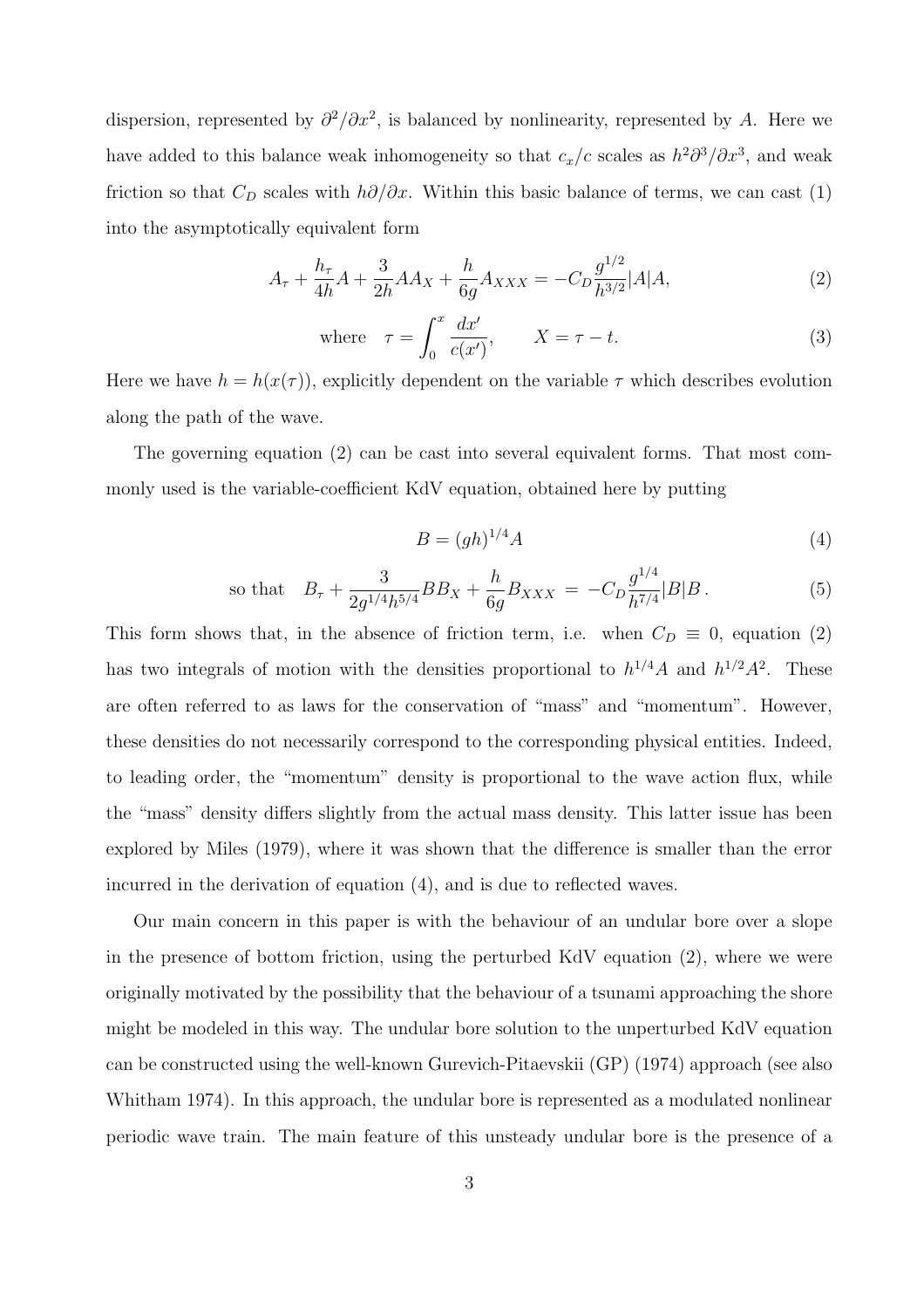solitary wave (which is the limiting wave form of the periodic cnoidal wave) at its leading edge. The original initial-value problem for the KdV equation is then replaced by a certain boundary-value problem for the associated modulation Whitham equations. We note, however, that so far, the simplest, " $(x/t)$ "-similarity solutions of the modulation equations have been used for the modelling of undular bores in various contexts (see Grimshaw and Smyth 1986, Smyth 1987 or Apel 2003 for instance). These solutions, while effectively describing many features of undular bores, are degenerate and fail to capture, even qualitatively, some important effects associated with non-self-similar modulation dynamics. In particular, in the classical GP solution for the resolution of an initial jump in the unperturbed KdV equation, the amplitude of the lead solitary wave in the undular bore is constant (twice the value of the initial jump). On the other hand, the modulation solution for the undular bore evolving from a general monotonically decreasing initial profile shows that the lead solitary wave amplitude in fact grows with time (Gurevich, Krylov and Mazur 1989; Gurevich, Krylov and El 1992; Kamchatnov 2000). As we shall see, the very possibility of such variations in the modulated solutions of the unperturbed KdV equation has a very important fluid dynamics implication: in a general setting, the undular bore lead solitary wave cannot be treated as an individual KdV solitary wave but rather represents a part of the global nonlinear wave structure. In other words, while at every particular moment of time the lead solitary wave has the spatial profile of the familiar KdV soliton, generally, the temporal dependence of its amplitude cannot be obtained in the framework of single solitary wave perturbation theory.

In the unperturbed KdV equation, the growth of the lead solitary wave amplitude is caused by the spatial inhomogeneity of the initial data. Here, however, the presence of a perturbation due to topography and/or friction serves as an alternative and/or additional cause for variation of the lead solitary wave amplitude. Thus, in the present case, the variation in the amplitude will have two components (which generally, of course, cannot be separated because of the nonlinear nature of the problem); one is local, described by the adiabatic perturbation theory for a single solitary wave, and the other one is nonlocal, which in principle requires the study of the full modulation solution. Depending on the relative values of the small parameters associated with the slope, friction and spatial non-uniformity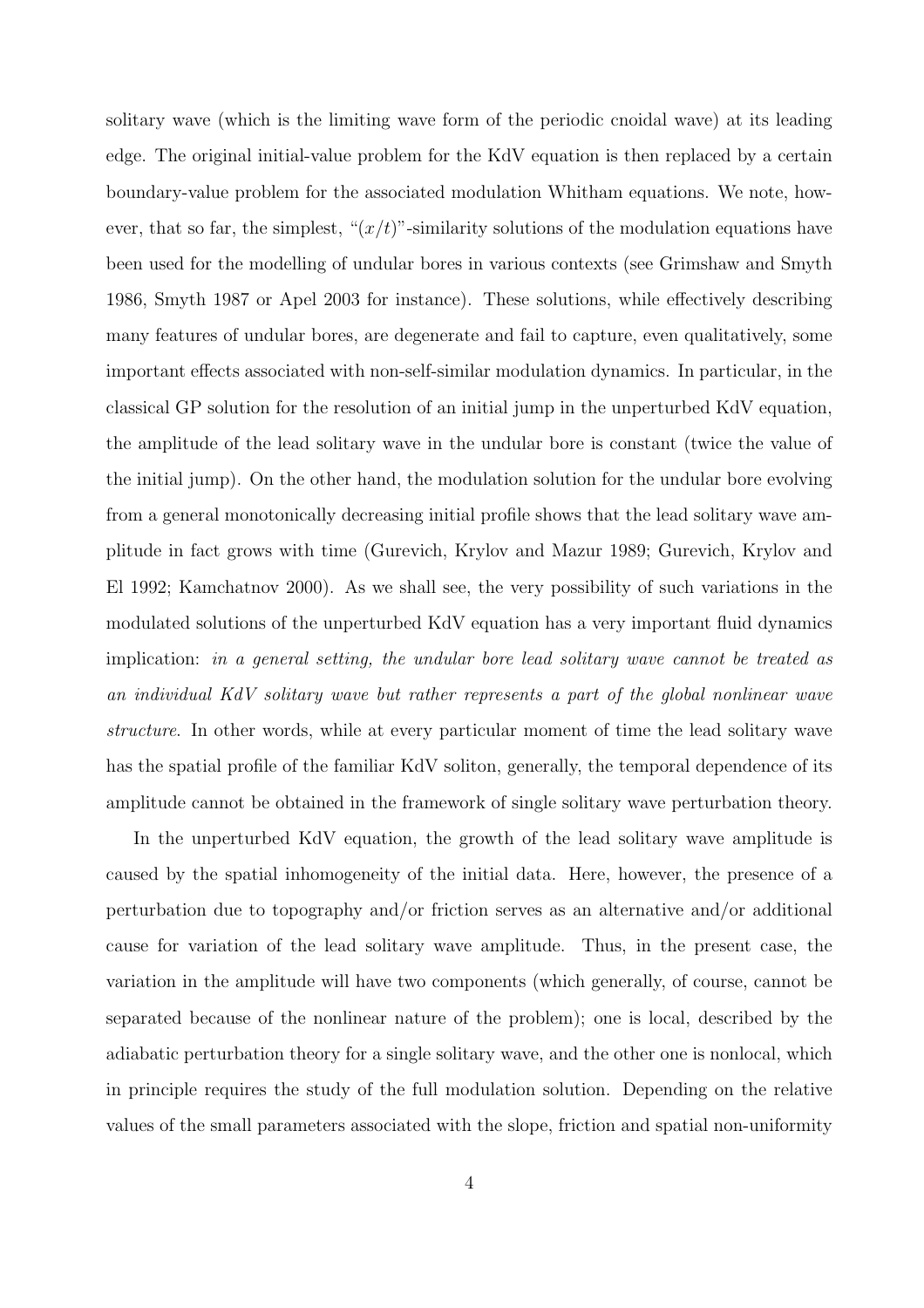of the initial modulations, we can take into account only one of these components, or a combination of them.

The structure of the paper is as follows. First, in Section 2, we reformulate the basic model (1) as a constant-coefficient KdV equation perturbed by terms representing topography and friction. Then we derive in Section 3 the associated perturbed Whitham modulation equations using methods recently developed by Kamchatnov (2004). Next, in Section 4, this Whitham system is used to reproduce and extend the results on the propagation of a single solitary wave. Then, in Section 5, we carry out an analogous study of a cnoidal wave, propagating over a gradual slope and subject to friction, a case studied previously by Miles (1983a,b) but under the restriction of zero mean flow, which is removed here. Finally, in Section 6 we study effects of a gradual slope and bottom friction on the front of an undular bore which represents a modulated cnoidal wave transforming into a system of weakly interacting solitons near its leading edge.

## 2 Problem formulation

For the purpose of the present paper it is convenient to recast (2) into the standard KdV equation form with constant coefficients, modified by certain perturbation terms. Thus we introduce the new variables

$$
U = \frac{3g}{2h^2}A, \qquad T = \frac{1}{6g} \int_0^{\tau} h d\tau = \frac{1}{6g^{3/2}} \int_0^x \sqrt{h(x)} dx.
$$
 (6)

so that 
$$
U_T + 6UU_X + U_{XXX} = R = F(T)U - G(T)|U|U,
$$
 (7)

where 
$$
F(T) = -\frac{9h_T}{4h}
$$
,  $G(T) = 4C_D \frac{g^{1/2}}{h^{1/2}}$ . (8)

In this form, the governing equation (7) has the structure of the integrable KdV equation on the left-hand side, while the separate effects of the varying depth and the bottom friction are represented by the two terms on the right-hand side. This structure enables us to use the general theory developed in Kamchatnov (2004) for perturbed integrable systems.

For much of the subsequent discussion, it is useful to assume that  $h(x) = constant$ ,  $C_D = 0$  for  $x < 0$  in the original equation (1), which corresponds to  $F(T) = G(T) = 0$  for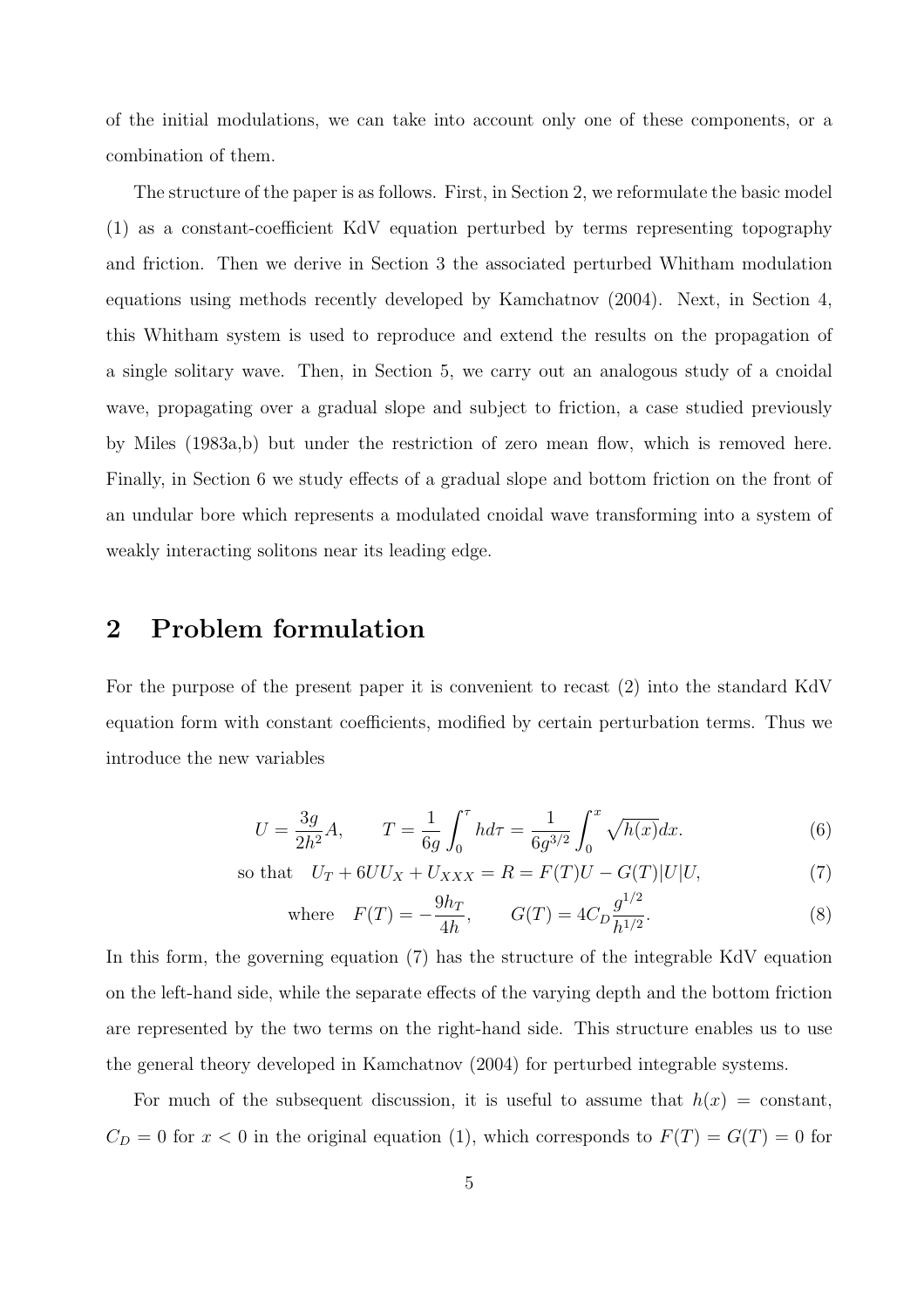

Figure 1: Isolated solitary wave (a) and undular bore (b) entering the variable topography/bottom friction region.

 $T < 0$  in (7). We shall also assume that  $A = 0$  for  $x > 0$  at  $t = 0$ , which corresponds to  $U = 0$  for  $X > 0$  on  $X = \tau(T)$  (see (6)). Then we shall propose two types of initial-value problem for (1), and correspondingly for (7).

(a) Let a solitary wave of a given amplitude  $a_0$  initially propagating over a flat bottom without friction (i.e a soliton described by an unperturbed KdV equation), enter the variable topography and bottom friction region at  $t = 0$ ,  $x = 0$  (Fig. 1 a).

(b) Let an undular bore of a given intensity propagate over a flat bottom without friction (the corresponding solution of the unperturbed KdV equation will be discussed in Section 5). Let the lead solitary wave of this undular bore have the same amplitude  $a_0$  and enter the variable topography and bottom friction region at  $t = 0$ ,  $x = 0$  (Fig. 1b).

In particular, we shall be interested in the comparison of the slow evolution of these two, initially identical, solitary waves in the two different problems described above. The expected essential difference in the evolution is due to the fact that the lead solitary wave in the undular bore is generally not independent of the remaining part of the bore and can exhibit features that cannot be captured by a local perturbation analysis. The well-known example of such a behaviour, when a solitary wave is constrained by the condition of being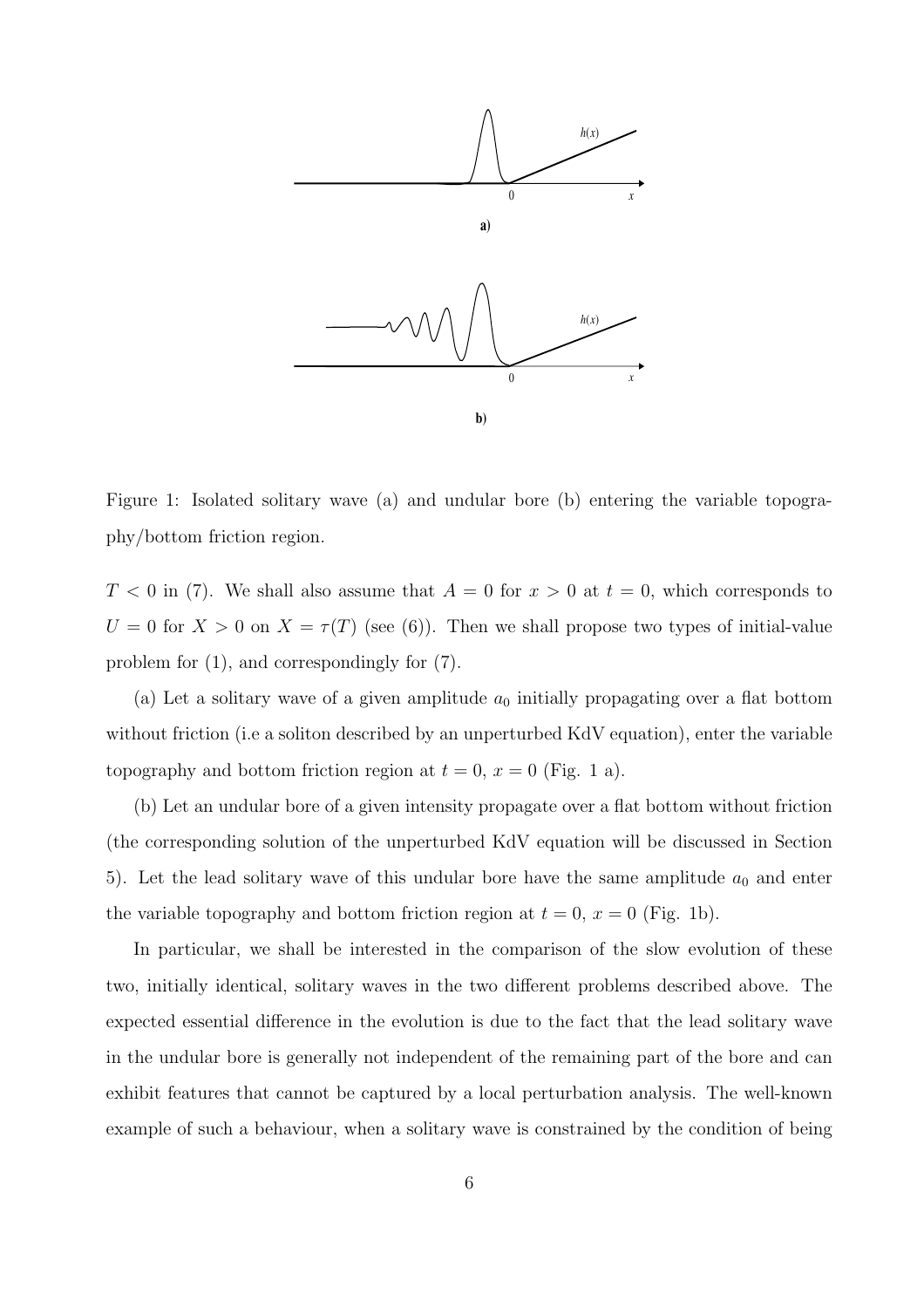a part of a global nonlinear wave structure, is provided by the undular bore solution of the KdV-Burgers (KdV-B) equation

$$
u_t + 6uu_x + u_{xxx} = \mu u_{xx}, \qquad \mu \ll 1. \tag{9}
$$

Indeed, the undular bore solution of the KdV-B equation (9) is known to have a solitary wave at its leading edge (see Johnson 1970; Gurevich & Pitaevskii 1987; Avilov, Krichever & Novikov 1987) and this solitary wave: (a) is asymptotically close to a soliton solution of the unperturbed KdV equation; and (b) has the amplitude, say  $a_0$ , that is constant in time. At the same time, it is clear that if one takes an isolated KdV soliton of the same amplitude  $a_0$  as initial data for the KdV-Burgers equation it would damp with time due to dissipation. The physical explanation of such a drastic difference in the behaviour of an isolated soliton and a lead solitary wave in the undular bore for the same weakly dissipative KdV-B equation is that the action of weak dissipation on an expanding undular bore is twofold: on the one hand, the dissipation tends to decrease the amplitude of the wave locally but, on the other hand, it "squeezes" the undular bore so that the interaction (i.e. momentum exchange) between separate solitons within the bore becomes stronger than in the absence of dissipation and this acts as the amplitude increasing factor. The additional momentum is extracted from the upstream flow with a greater depth (see Benjamin and Lighthill 1954). As a result, in the case of the KdV-B equation, an equilibrium non-zero value for the lead solitary wave amplitude in the undular bore is established. Of course, for other types of dissipation, a stationary value of the lead soliton amplitude would not necessarily exist, but in general, due to the expected increase of the soliton interactions near the leading edge, the amplitude of the lead soliton of the undular bore would decay slower than that of an isolated soliton. Indeed, the presence here of variable topography as well can result in an additional "nonlocal" amplitude growth.

While the problem (a) can be solved using traditional perturbation analysis for a single solitary wave, which leads to an ordinary differential equation along the solitary wave path (see Miles 1983a,b), the undular bore evolution problem (b) requires a more general approach which can be developed on the basis of Whitham's modulation theory leading to a system of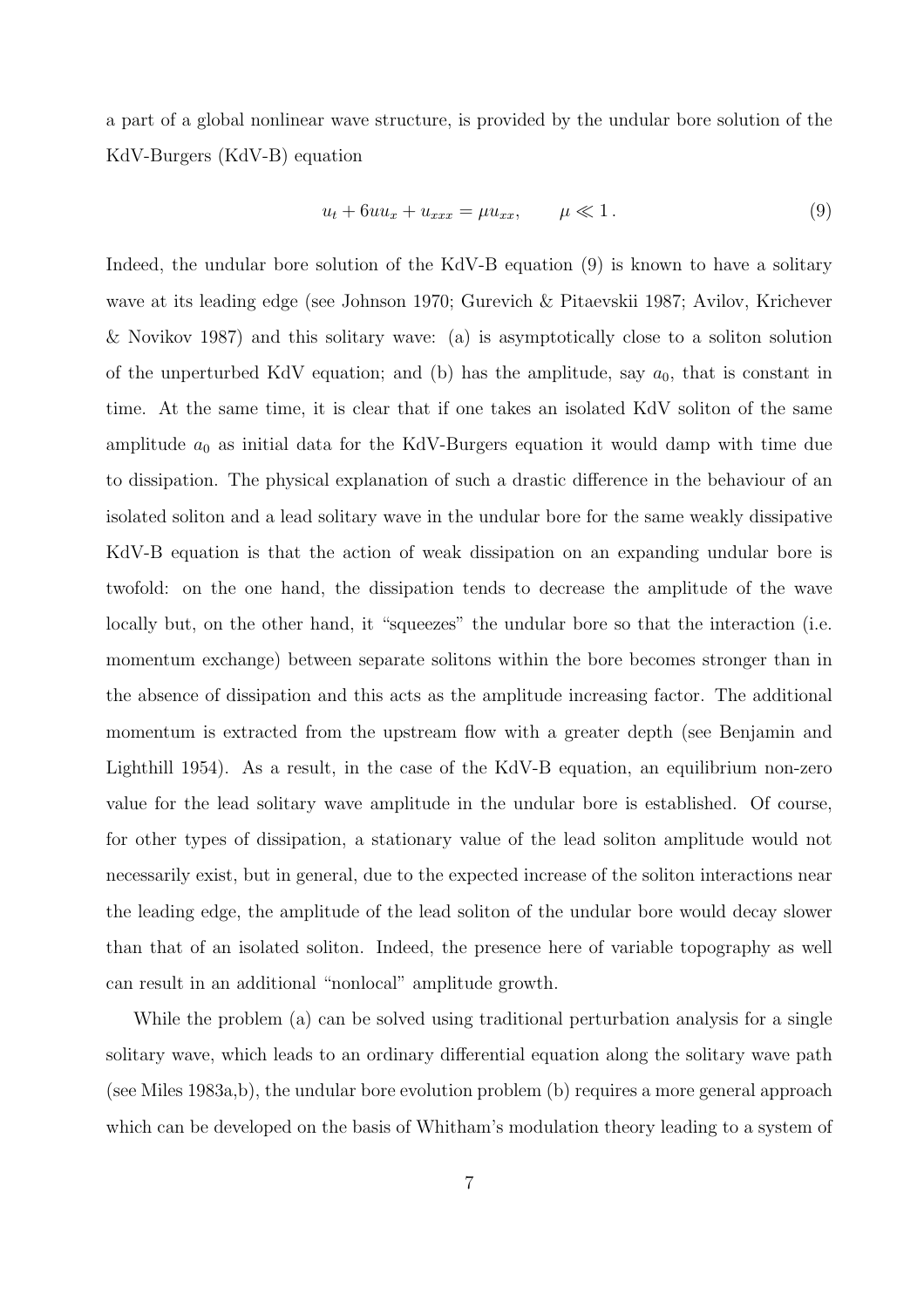three nonlinear hyperbolic partial differential equations of the first order. Since the Whitham method, being equivalent to a nonlinear multiple scale perturbation procedure, contains the adiabatic theory of slow evolution of a single solitary wave as a particular (albeit singular) limit, it is instructive for the purposes of this paper to treat both problems (a) and (b) using the general Whitham theory.

## 3 Modulation equations

The original Whitham method (Whitham 1965, 1974) was developed for conservative constantcoefficient nonlinear dispersive equations and is based on the averaging of appropriate conservation laws of the original system over the period of a single-phase periodic travelling wave solution. The resulting system of quasi-linear equations describes the slow evolution of the modulations (i.e. of the mean value, the wavenumber, the amplitude etc.) of the periodic travelling wave. Indeed, this Whitham method is equivalent to the traditional multiplescale perturbation approach, in which one requires convergence in the sense of distributions of the leading term of the multiple-scale expansion to a single-phase periodic solution (see Dubrovin and Novikov 1989). The Whitham procedure of averaging the conservation laws, however, has a number of serious technical advantages over the traditional direct multiplescale analysis. In particular, in the case of completely integrable systems such as the KdV equation, this procedure enables one to naturally incorporate the corresponding spectral structure (in the sense of the inverse scattering transform) of the travelling wave solution into the averaging, and as a result, to obtain the modulation Whitham equations in Riemann diagonal form (Flaschka, Forest & McLaughlin 1979) which dramatically simplifies further analytical treatment. For the important single-phase case this spectral method of averaging has been developed in an effective form in Kamchatnov (2000). Recently, this latter procedure has been extended by Kamchatnov (2004) to perturbed integrable equations. In this extended method, one averages the perturbed conservation laws over the period of the travelling wave solution of the unperturbed system. As a result, one obtains an (inhomogeneous) system of modulation equations with a diagonal left-hand side. We note that for the case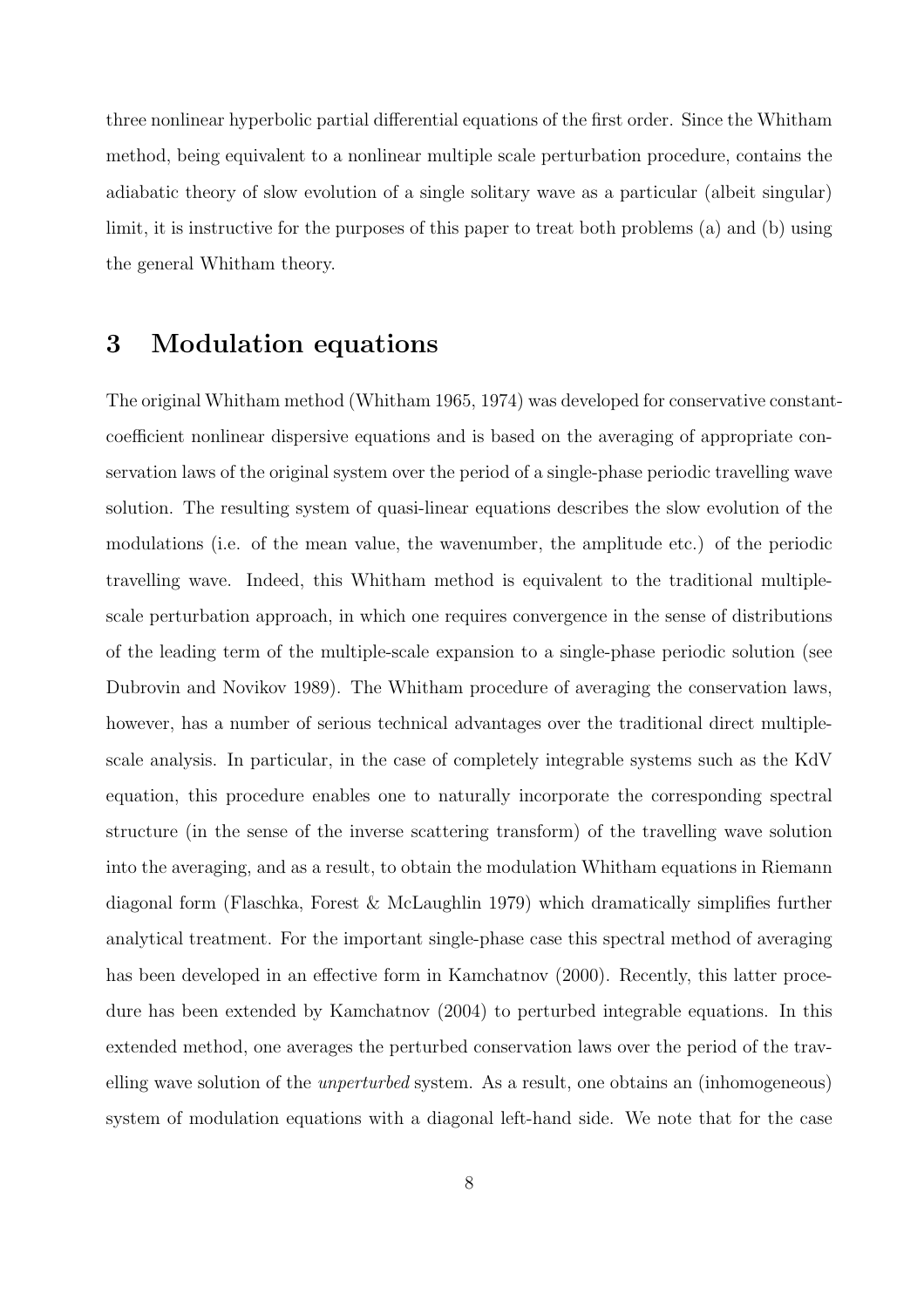of the perturbed KdV equation with certain specific perturbation terms, the corresponding modulation equations have been derived in Gurevich and Pitaevskii (1987, 1991), Avilov, Krichever and Novikov (1987) and Myint and Grimshaw (1995). Also, it is important that this general modulation approach takes account of variations of all parameters in the periodic travelling wave solution, and does not use a restriction to a zero mean surface displacement used previously in a number of studies (see Ostrovosky & Pelinovsky (1970, 1975) or Miles (1979, 1983a,b)). Thus, one can take advantage of this general approach for the description of undular bores where mean surface displacement is essentially nonzero.

We suppose that the evolution of the nonlinear wave is adiabatically slow, that is, the wave can be locally represented as a solution of the corresponding unperturbed KdV equation (i.e. (7) with zero on the right-hand side) with its parameters slowly varying with space and time. The one-phase periodic solution of the KdV equation can be written in the form

$$
U(X,T) = \lambda_3 - \lambda_1 - \lambda_2 - 2(\lambda_3 - \lambda_2)\operatorname{sn}^2(\sqrt{\lambda_3 - \lambda_1} \theta, m)
$$
\n(10)

where sn(y, m) is the Jacobi elliptic sine function,  $\lambda_1 \leq \lambda_2 \leq \lambda_3$  are parameters and the phase variable  $\theta$  and the modulus m are given by

$$
\theta = X - VT, \quad V = -2(\lambda_1 + \lambda_2 + \lambda_3), \tag{11}
$$

$$
m = \frac{\lambda_3 - \lambda_2}{\lambda_3 - \lambda_1},\tag{12}
$$

and 
$$
L = \oint d\theta = \int_{\lambda_2}^{\lambda_3} \frac{d\mu}{\sqrt{-P(\mu)}} = \frac{2K(m)}{\sqrt{\lambda_3 - \lambda_1}},
$$
\n(13)

where  $K(m)$  is the complete elliptic integral of the first kind, L is the "wavelength" along the  $X$ -axis (which is actually a retarded time rather than a true spatial co-ordinate). Here we have used the representation of the basic ordinary differential equation for the KdV travelling wave solution (10) in the form (see Kamchatnov (2000) for a general motivation behind this representation)

$$
\frac{d\mu}{d\theta} = 2\sqrt{-P(\mu)},\tag{14}
$$

where

$$
\mu = \frac{1}{2}(U + s_1), \quad s_1 = \lambda_1 + \lambda_2 + \lambda_3 \tag{15}
$$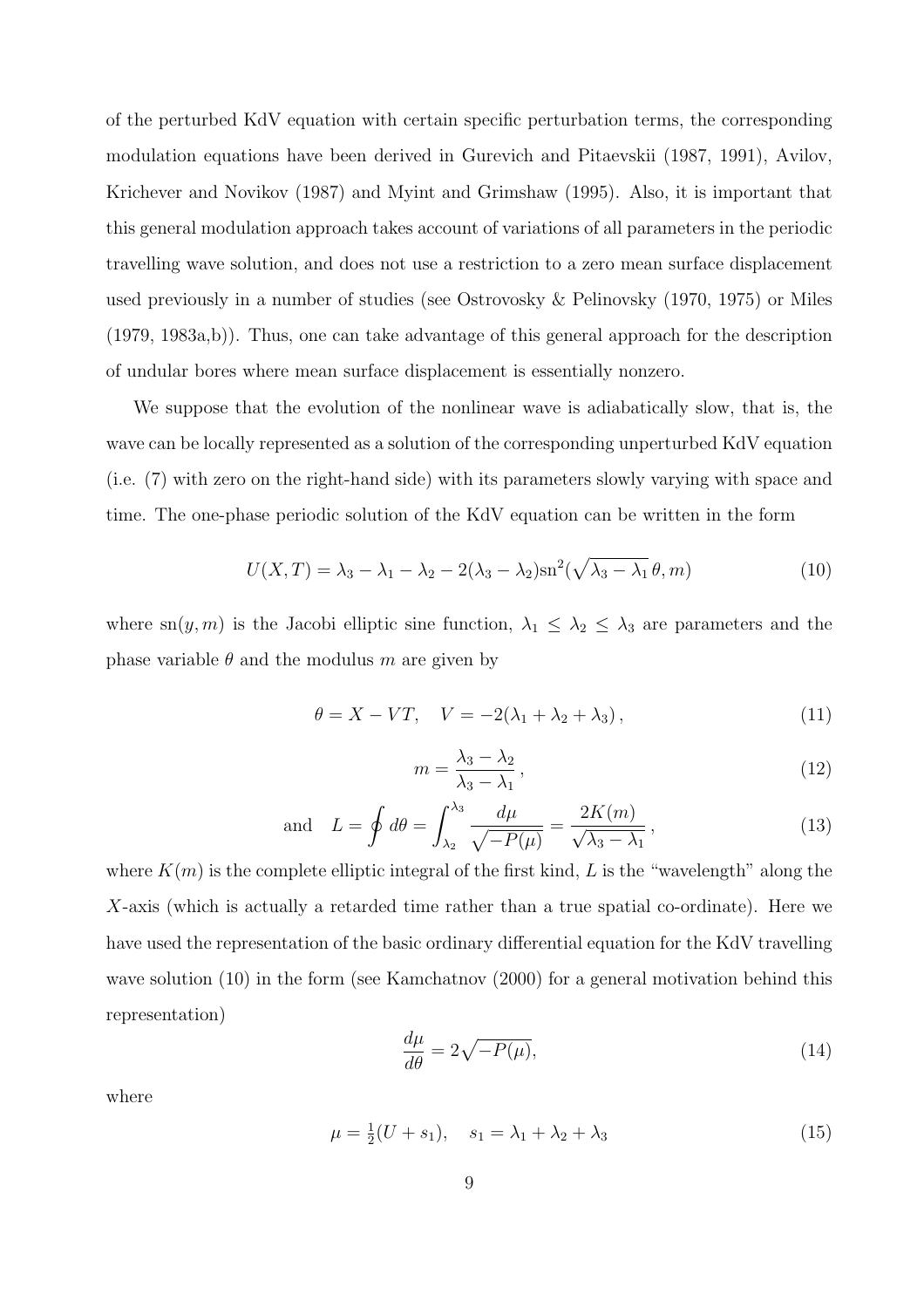and

$$
P(\mu) = \prod_{i=1}^{3} (\mu - \lambda_i) = \mu^3 - s_1 \mu^2 + s_2 \mu - s_3,
$$
\n(16)

that is the solution (10) is parameterized by the zeroes  $\lambda_1$ ,  $\lambda_2$ ,  $\lambda_3$  of the polynomial  $P(\mu)$ .

In a modulated wave, the parameters  $\lambda_1$ ,  $\lambda_2$ ,  $\lambda_3$  are allowed to be slow functions of X and T, and their evolution is governed by the Whitham equations. For the unperturbed KdV equation, the evolution of the modulation parameters is due to a spatial non-uniformity of the initial distributions for  $\lambda_j$ ,  $j = 1, 2, 3$  and the typical spatio-temporal scale of the modulation variations is determined by the scale of the initial data.

In the case of the perturbed KdV equation (7), the evolution of the parameters  $\lambda_1$ ,  $\lambda_2$ ,  $\lambda_3$ is caused not only by their initial spatial non-uniformity, but also by the action of the weak perturbation, so that, generally, at least two independent spatio-temporal scales for the modulations can be involved. However, at this point we shall not introduce any scale separation within the modulation theory and derive general perturbed Whitham equations assuming that the typical values of  $F(T)$  and  $G(T)$  are  $\mathcal{O}(\partial \lambda_j/\partial T, \partial \lambda_j/\partial X)$  within the modulation theory.

It is instructive to first introduce the Whitham equations for the perturbed KdV equation (7) using the traditional approach of averaging the (perturbed) conservation laws. To this end, we introduce the averaging over the period (13) of the cnoidal wave (10) by

$$
\langle \mathfrak{F} \rangle = \frac{1}{L} \oint \mathfrak{F} d\theta = \frac{1}{L} \int_{\lambda_2}^{\lambda_3} \frac{\mathfrak{F} d\mu}{\sqrt{-P(\mu)}}.
$$
 (17)

In particular,

$$
\langle U \rangle = 2\langle \mu \rangle - s_1 = 2(\lambda_3 - \lambda_1) \frac{E(m)}{K(m)} + \lambda_1 - \lambda_2 - \lambda_3,\tag{18}
$$

$$
\langle U^2 \rangle = 8[-\frac{s_1}{6}(\lambda_3 - \lambda_1)\frac{E(m)}{K(m)} - \frac{1}{3}s_1\lambda_1 + \frac{1}{6}(\lambda_1^2 - \lambda_2\lambda_3)] + s_1^2.
$$
 (19)

Now, one represents the KdV equation (7) in the form of the perturbed conservation laws

$$
\frac{\partial P_j}{\partial T} + \frac{\partial Q_j}{\partial X} = R_j, \quad j = 1, 2, 3, \quad R_j \ll 1,
$$
\n(20)

where  $P_j$  and  $Q_j$  are the standard expressions for the conserved densities (Kruskal integrals) and "fluxes" of the unperturbed KdV equation. Just as in the Whitham (1965) theory for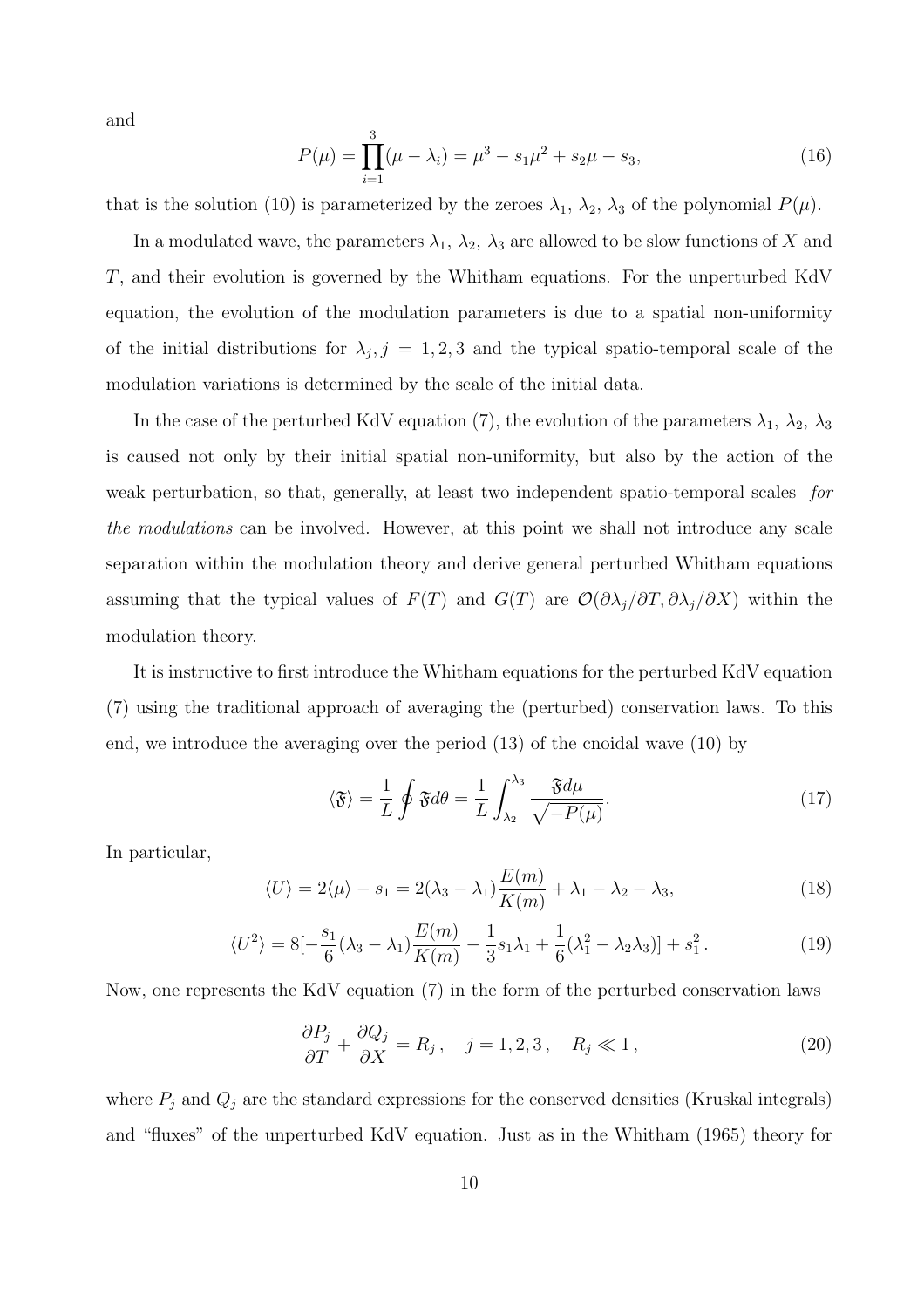unperturbed dispersive systems, the number of conservation laws required is equal to the number of free parameters in the travelling wave solution, which is three in the present case. Next, one applies the averaging (17) to the system (20) to obtain (see Dubrovin and Novikov 1989)

$$
\frac{\partial \langle P_j \rangle}{\partial T} + \frac{\partial \langle Q_j \rangle}{\partial X} = \langle R_j \rangle, \quad j = 1, 2, 3. \tag{21}
$$

The system (21) describes slow evolution of the parameters  $\lambda_j$  in the cnoidal wave solution  $(10).$ 

Along with these derived perturbed conservative form of the Whitham equations, we introduce the wave conservation law which is a general condition for the existence of slowly modulated single-phase travelling wave solutions (10) (see for instance Whitham 1974) and must be consistent with the modulation system (21). This conservation law has the form

$$
\frac{\partial k}{\partial T} + \frac{\partial \omega}{\partial X} = 0, \qquad (22)
$$

where 
$$
k = \frac{2\pi}{L}
$$
,  $\omega = kV$  (23)

are the "wavenumber" and the "frequency" respectively (we have put quotation marks here because the actual wavenumber and frequency related to the physical variables  $x, t$  are different quantities from those in  $(23)$ , but are related through the transformations  $(3, 6)$ ). The wave conservation law (22) can be introduced instead of any of three inhomogeneous averaged conservation laws comprising the Whitham system (21).

It is known that the Whitham system for the homogeneous constant-coefficient KdV equation can be represented in diagonal (Riemann) form (Whitham 1965, 1974) by an appropriate choice of the three parameters characterising the periodic travelling wave solution. In fact, in our solution (7) the parameters  $\lambda_j$  have already been chosen so that they coincide with the Riemann invariants of the unperturbed KdV modulation system. Introducing them explicitly into the perturbed system (21) we obtain (see Kamchatnov 2004)

$$
\frac{\partial \lambda_i}{\partial T} + v_i \frac{\partial \lambda_i}{\partial X} = \frac{L}{\partial L/\partial \lambda_i} \cdot \frac{\langle (2\lambda_i - s_1 - U)R \rangle}{4 \prod_{j \neq i} (\lambda_i - \lambda_j)}, \quad i = 1, 2, 3,
$$
\n(24)

where  $R$  is the perturbation term on the right-hand side of the KdV equation (7) and

$$
v_i = -2\sum \lambda_i + \frac{2L}{\partial L/\partial \lambda_i}, \quad i = 1, 2, 3,
$$
\n(25)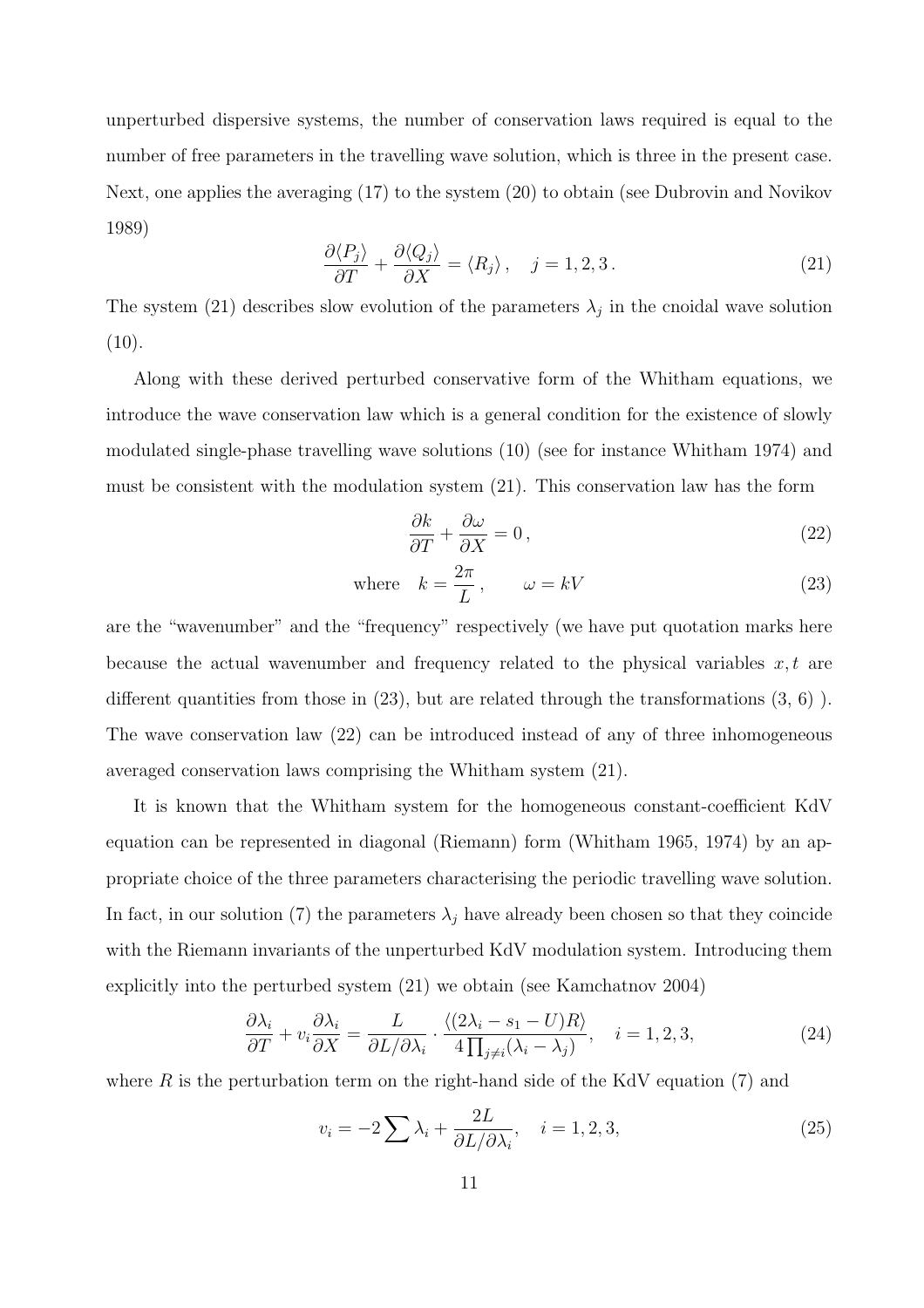are the Whitham characteristic velocities corresponding to the unperturbed KdV equation.

It should be noted that the straightforward realisation of the above lucid general algorithm for obtaining perturbed modulation system in diagonal form is quite a laborious task. Indeed, to derive system (24), the so-called finite-gap integration method incorporating the integrable structure of the unperturbed KdV equation has been used. The modulation system (24) in a more particular form corresponding to specific choices of the perturbation term was obtained by Myint and Grimshaw (1995) using a multiple-scale perturbation expansion. In that latter setting, the wave conservation law (22) is an inherent part of the construction, while in the averaging approach used here, it can be obtained as a consequence of the system (24).

To obtain an explicit representation of the Whitham equations for the present case of equation (7), we must substitute the perturbation R from the right-hand side of (7) and perform the integration  $(17)$  with U given by  $(10)$ . From now on, we are going to consider only the flows where  $U \geq 0$  so that the perturbation term assumes the form

$$
R(U) = G(T)U - F(T)U2.
$$
\n
$$
(26)
$$

Substituting (26) into (24) we obtain, after some detailed calculations (see Appendix), the perturbed Whitham system in the form

$$
\frac{\partial \lambda_i}{\partial T} + v_i \frac{\partial \lambda_i}{\partial X} = \rho_i = C_i[F(T)A_i - G(T)B_i], \quad i = 1, 2, 3
$$
\n(27)

where 
$$
C_1 = \frac{1}{E}
$$
,  $C_2 = \frac{1}{E - (1 - m)K}$ ,  $C_3 = \frac{1}{E - K}$ ; (28)

$$
A_1 = \frac{1}{3}(5\lambda_1 - \lambda_2 - \lambda_3)E + \frac{2}{3}(\lambda_2 - \lambda_1)K,
$$
  
\n
$$
A_2 = \frac{1}{3}(5\lambda_2 - \lambda_1 - \lambda_3)E - (\lambda_2 - \lambda_1)\left(\frac{1}{3} + \frac{\lambda_2}{\lambda_3 - \lambda_1}\right)K,
$$
  
\n
$$
A_3 = \frac{1}{3}(5\lambda_3 - \lambda_1 - \lambda_2)E - \left[\lambda_3 + \frac{1}{3}(\lambda_2 - \lambda_1)\right]K;
$$
\n(29)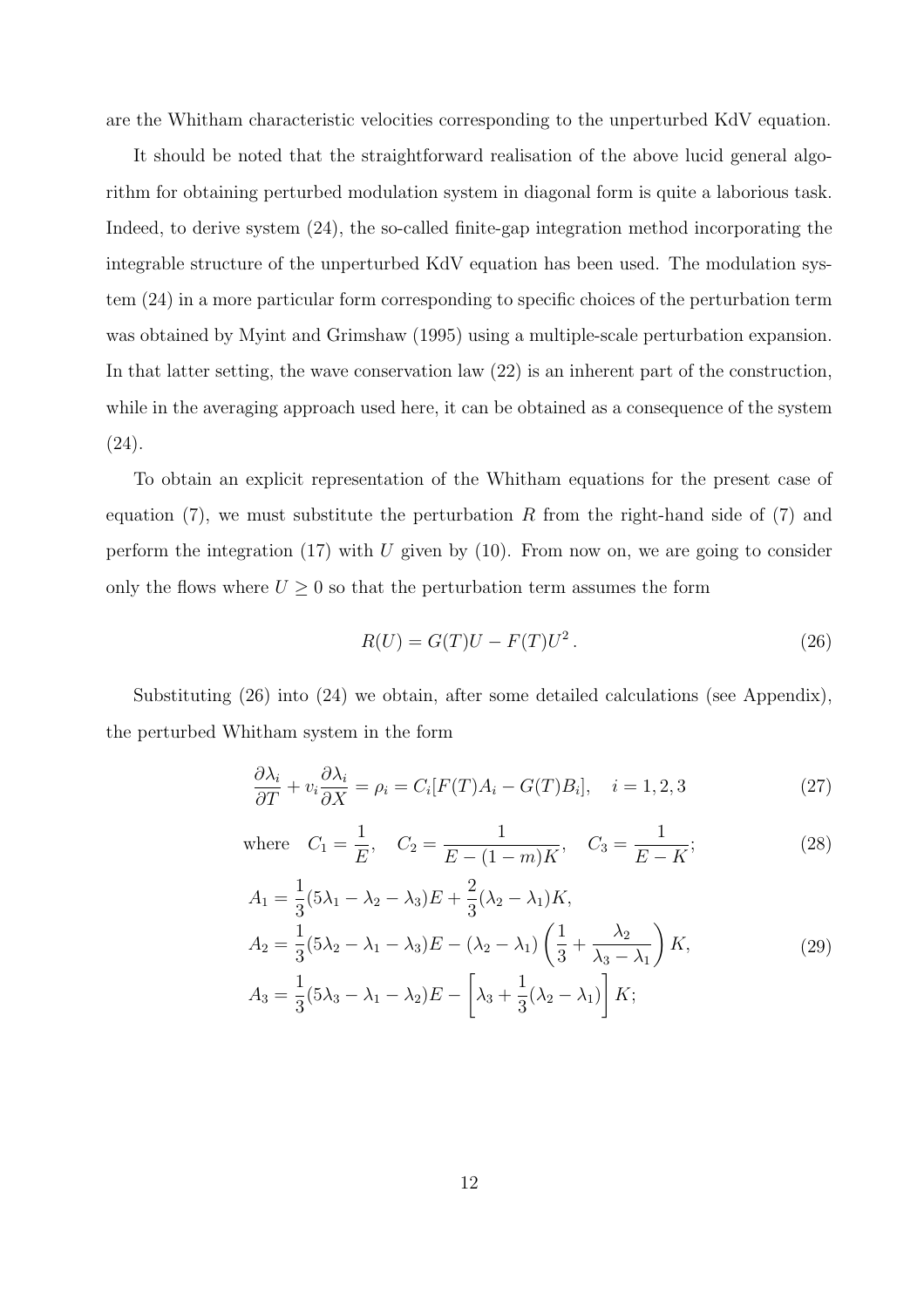$$
B_{1} = \frac{1}{15}(-27\lambda_{1}^{2} - 7\lambda_{2}^{2} - 7\lambda_{3}^{2} + 2\lambda_{1}\lambda_{2} + 2\lambda_{1}\lambda_{3} + 22\lambda_{2}\lambda_{3})E
$$
  
\n
$$
- \frac{4}{15}(\lambda_{2} - \lambda_{1})(3\lambda_{1} + \lambda_{2} + \lambda_{3})K,
$$
  
\n
$$
B_{2} = \frac{1}{15}(-7\lambda_{1}^{2} - 27\lambda_{2}^{2} - 7\lambda_{3}^{2} + 2\lambda_{1}\lambda_{2} + 22\lambda_{1}\lambda_{3} + 2\lambda_{2}\lambda_{3})E
$$
  
\n
$$
+ \frac{1}{15}\frac{\lambda_{2} - \lambda_{1}}{\lambda_{3} - \lambda_{1}}(7\lambda_{1}^{2} + 15\lambda_{2}^{2} + 11\lambda_{3}^{2} - 6\lambda_{1}\lambda_{2} - 18\lambda_{1}\lambda_{3} + 6\lambda_{2}\lambda_{3})K,
$$
  
\n
$$
B_{3} = \frac{1}{15}(-7\lambda_{1}^{2} - 7\lambda_{2}^{2} - 27\lambda_{3}^{2} + 22\lambda_{1}\lambda_{2} + 2\lambda_{1}\lambda_{3} + 2\lambda_{2}\lambda_{3})E
$$
  
\n
$$
+ \frac{1}{15}(7\lambda_{1}^{2} + 11\lambda_{2}^{2} + 15\lambda_{3}^{2} - 18\lambda_{1}\lambda_{2} - 6\lambda_{1}\lambda_{3} + 6\lambda_{2}\lambda_{3})K;
$$
  
\n(30)

and the characteristic velocities are:

$$
v_1 = -2\sum \lambda_i + \frac{4(\lambda_3 - \lambda_1)(1 - m)K}{E},
$$
  
\n
$$
v_2 = -2\sum \lambda_i - \frac{4(\lambda_3 - \lambda_2)(1 - m)K}{E - (1 - m)K},
$$
  
\n
$$
v_3 = -2\sum \lambda_i + \frac{4(\lambda_3 - \lambda_2)K}{E - K}.
$$
\n(31)

The equations  $(27) - (31)$  provide a general setting for studying the nonlinear modulated wave evolution over variable topography with bottom friction. In the absence of the perturbation terms (i.e. when  $F(T) \equiv 0$ ,  $G(T) \equiv 0$ ), the system (27), (31) indeed coincides with the original Whitham equations (Whitham 1965) for the integrable KdV dynamics. In that case the variables  $\lambda_1$ ,  $\lambda_2$ ,  $\lambda_3$  become Riemann invariants, so in this general (perturbed) case we shall call them Riemann variables.

It is important to study the structure of the perturbed Whitham equations  $(27) - (31)$  in two limiting cases when the underlying cnoidal wave degenerates into (i) a small-amplitude sinusoidal wave (linear limit), when  $\lambda_2 = \lambda_3$  ( $m = 0$ ), and (ii) into a solitary wave when  $\lambda_2 = \lambda_1$  (*m* = 1). Since in both these limits the oscillations do not contribute to the mean flow (they are infinitely small in the linear limit and infinitely rare in the solitary wave limit) one should expect that in both cases one of the Whitham equations will transform into the dispersionless limit of the original perturbed KdV equation (7) i.e.

$$
U_T + 6UU_X = F(T)U - G(T)U^2,
$$
\n(32)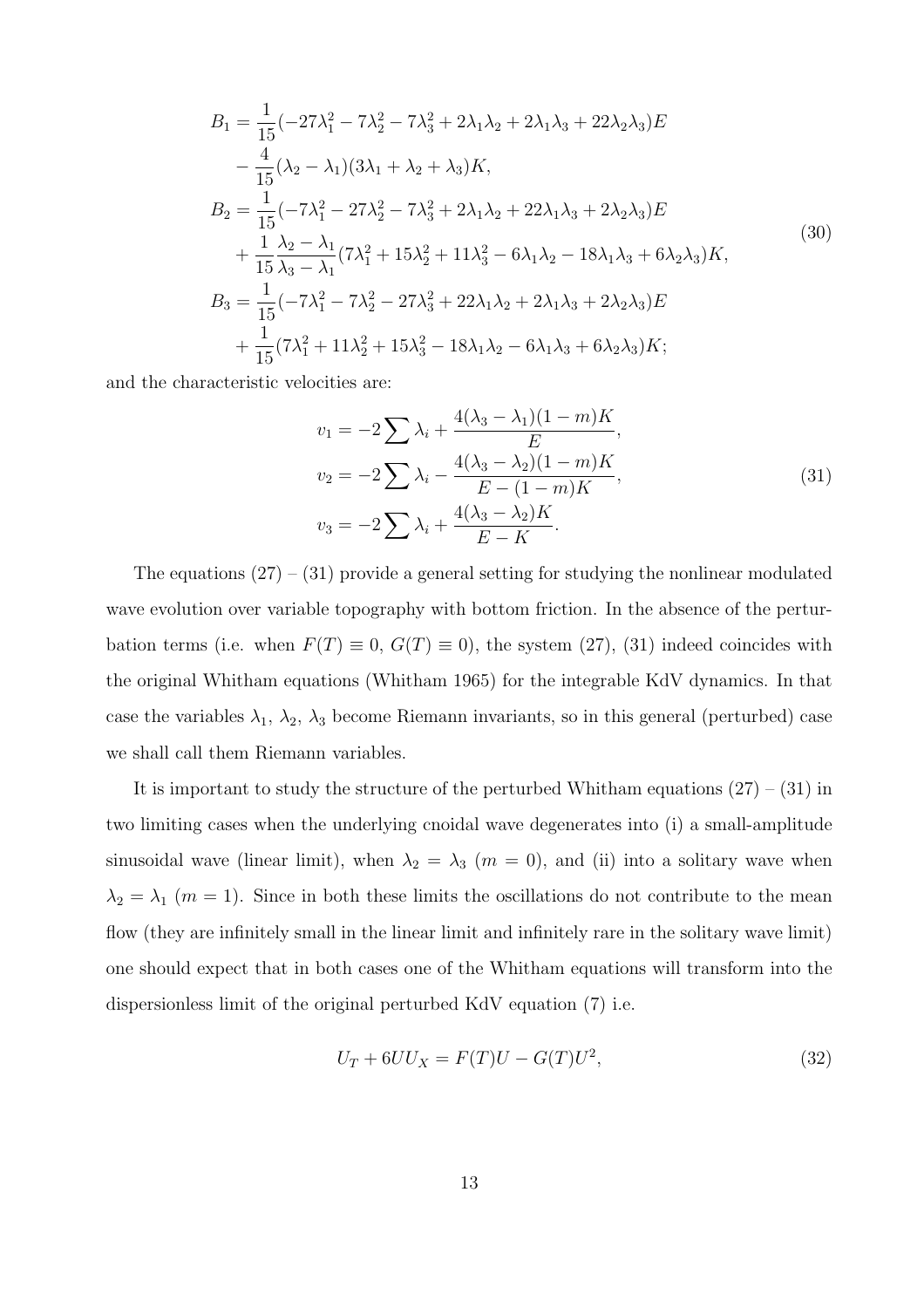Indeed, using formulae  $(27) - (31)$  we obtain for  $m = 0$ :

$$
\lambda_2 = \lambda_3 ,
$$
  
\n
$$
\frac{\partial \lambda_1}{\partial T} - 6\lambda_1 \frac{\partial \lambda_1}{\partial X} = \lambda_1 F + \lambda_1^2 G,
$$
  
\n
$$
\frac{\partial \lambda_3}{\partial T} + (6\lambda_1 - 12\lambda_3) \frac{\partial \lambda_3}{\partial X} = \lambda_1 F + \lambda_1^2 G.
$$
\n(33)

Similarly, for  $m = 1$ , one has

$$
\lambda_2 = \lambda_1,
$$
\n
$$
\frac{\partial \lambda_1}{\partial T} - (4\lambda_1 + 2\lambda_3) \frac{\partial \lambda_1}{\partial X} = \frac{1}{3} (4\lambda_1 - \lambda_3) F + \frac{1}{15} (7\lambda_3^2 - 24\lambda_1 \lambda_3 + 32\lambda_1^2) G,
$$
\n
$$
\frac{\partial \lambda_3}{\partial T} - 6\lambda_3 \frac{\partial \lambda_3}{\partial X} = \lambda_3 F + \lambda_3^2 G.
$$
\n(34)

We see that, in both cases, one of the Riemann variables (taken with inverted sign) coincides with the solution of the dispersionless equation (32) (recall that in the derivation of the Whitham equations we assumed  $U \ge 0$  everywhere), namely  $U = \langle U \rangle = -\lambda_1$  when  $\lambda_2 = \lambda_3$  $(m = 0)$  and  $U = \langle U \rangle = -\lambda_3$  when  $\lambda_2 = \lambda_1$   $(m = 1)$ .

To conclude this section, we present expressions for the physical wave parameters such as the surface elevation wave amplitude a, mean elevation  $\langle A \rangle$  speed and wavenumber in terms of the modulation solution  $\lambda_j(X,T)$ . Using (6) and (10) we obtain for the wave amplitude and the mean elevation

$$
a = \frac{4h^2}{3g}(\lambda_3 - \lambda_2), \qquad \langle A \rangle = \frac{2h^2}{3g} \langle U \rangle, \tag{35}
$$

where the dependence of  $\langle U \rangle$  on  $\lambda_j (X, T)$ ,  $j = 1, 2, 3$  is given by (18) and  $X = X(x, t)$ ,  $T = T(x,t)$  by  $(3, 6)$ . In order to obtain the physical wavenumber  $\kappa$  and the frequency  $\Omega$ we first note that the phase function  $\theta(X,T)$  defined in (11) is replaced by a more general expression defined so that  $k = \theta_X$  and  $kV = -\theta_T$  are the "wavenumber" and "frequency" in the  $X - T$  coordinate system. Then we define the physical phase function  $\Theta(x, t) = \theta(X, T)$ so that we get

$$
\kappa = \Theta_x, \qquad \Omega = -\Theta_t. \tag{36}
$$

It now follows that

$$
\kappa = \frac{k}{c} \left( 1 - \frac{hV}{6g} \right), \quad \Omega = k, \quad \text{and} \quad \frac{\Omega}{\kappa} = \frac{c}{1 - hV/6g} \,. \tag{37}
$$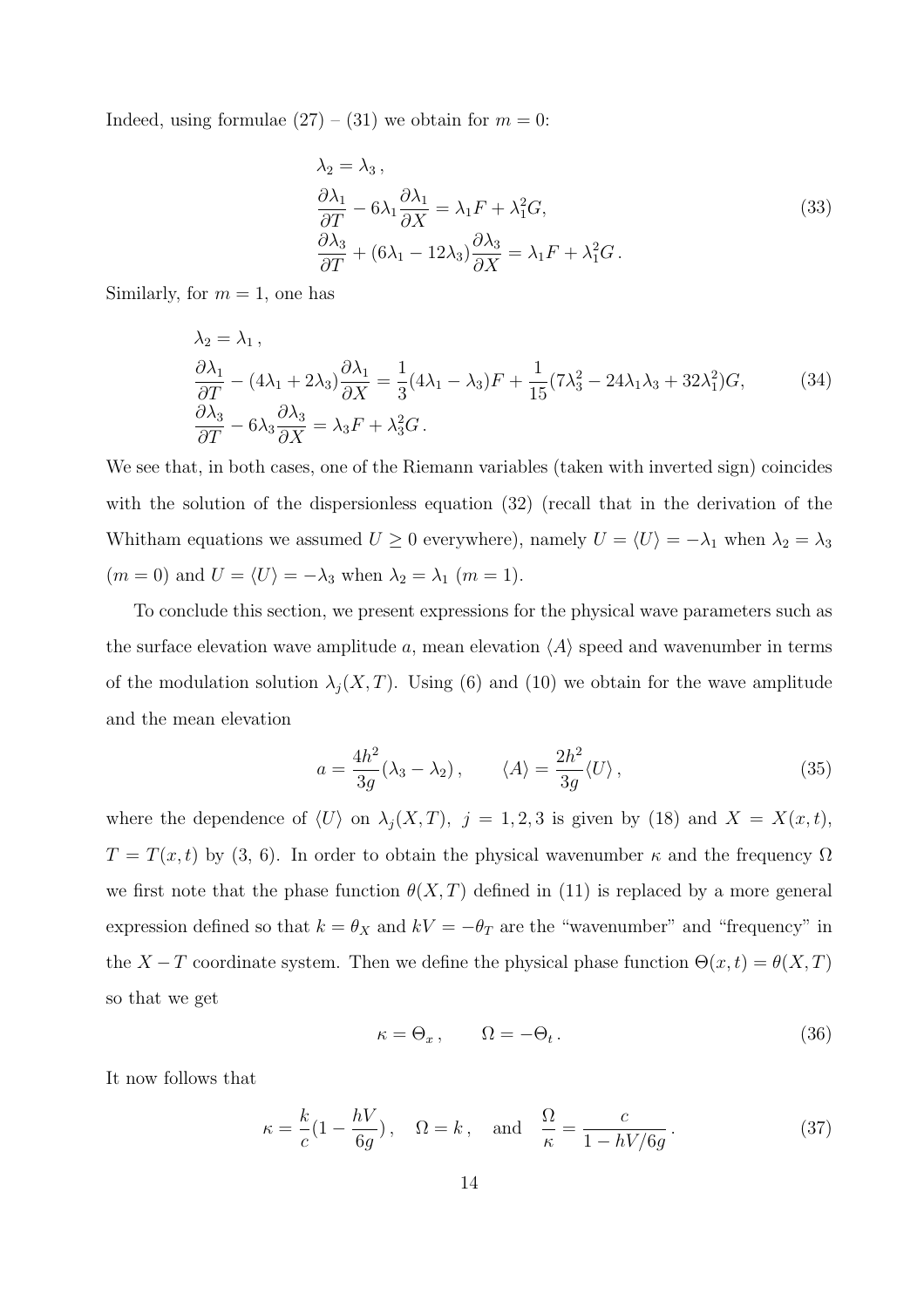Note that the physical frequency is the "wavenumber" in the  $X - T$  coordinate system, and that the physical phase speed is  $\Omega/\kappa$ . Since the validity of the KdV model (1) requires inter alia that the wave be right-going it follows from this expression that the modulation solution remains valid only when  $hV < 6g$ . Of course, the validity of (1) also requires that the amplitude remains small, and this would normally also ensure that V remains small.

### 4 Adiabatic evolution of an isolated solitary wave

In this section, we shall use the general modulation approach, described in the previous section, to reproduce and extend some known results concerning the adiabatic variation of a solitary wave due to topography and bottom friction (see Miles 1983a,b). We note that formally, the Whitham method of averaging is not applicable to a single solitary wave as the averaging procedure implies availability of large number of oscillations on the interval of averaging (see, for instance, Grimshaw 2006). However, we recall that averaging the conservation laws over the period of the travelling wave is just a convenient method for deriving the modulation equations whereas the modulation equations themselves, being equivalent to the first-order equations in the general multiple-scale perturbation procedure (see Dubrovin and Novikov (1989) and references therein) do not necessarily have inherent restrictions on their application to the limiting case as  $k \to 0$  ( $m \to 1$ ). In terms of the Riemann variables the soliton limit is achieved when  $\lambda_1 \rightarrow \lambda_2$  and can be readily computed using the explicit expressions  $(28) - (31)$  for the characteristic velocities and perturbation terms of the modulation system.

In the limit  $\lambda_2 \to \lambda_1$  ( $m \to 1$ ) the periodic solution (10) of the KdV equation goes over to its solitary wave solution

$$
U(X,T) = U_0 \text{sech}^2[\sqrt{\lambda_3 - \lambda_1}(X - V_s T)] - \lambda_3,
$$
\n(38)

where

$$
U_0 = 2(\lambda_3 - \lambda_1), \quad V_s = -(4\lambda_1 + 2\lambda_3) \tag{39}
$$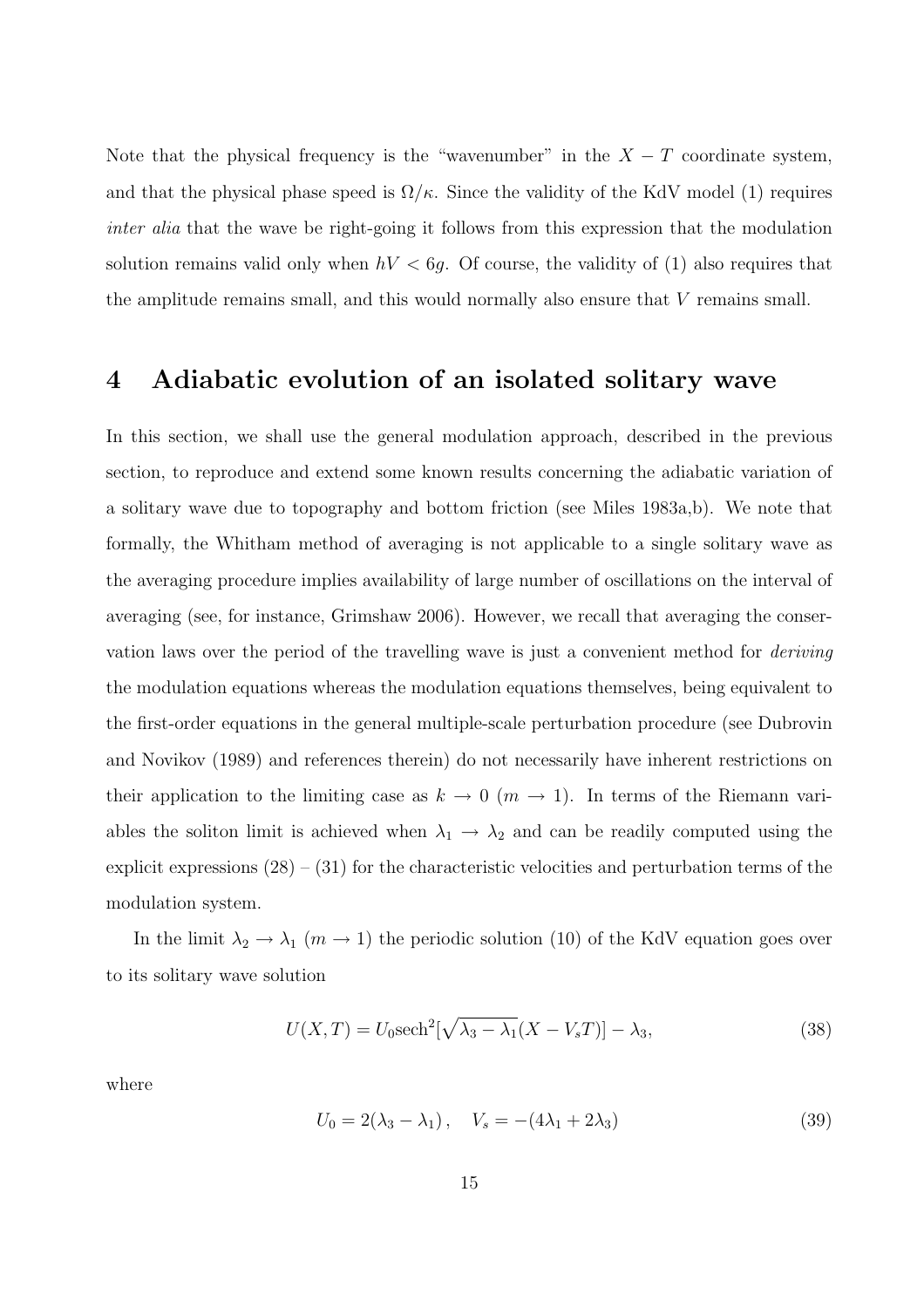are the solitary wave amplitude and "velocity" respectively. The solution (38) depends on two parameters  $\lambda_1$  and  $\lambda_3$  whose adiabatic slow evolution is governed by the system (34). It is important that the second equation in this system is decoupled from the first one. Hence, evolution of the pedestal  $-\lambda_3$  on which the solitary wave rides, can be found from the solution of this dispersionless equation by the method of characteristics. When  $\lambda_3(X,T)$ is known, evolution of the parameter  $\lambda_1$  can be found from the solution of the first equation (34). As a result, we arrive at a complete description of adiabatic slow evolution of the soliton parameters taking account of its interaction with the (given) pedestal.

However, it is important to note here that while this description of the adiabatic evolution of a solitary wave is complete as far as the solitary wave itself is concerned, it fails to describe the evolution of a trailing shelf, which is needed to conserve total "mass" (see, for instance, Johnson 1973b, Grimshaw 1979 or Grimshaw 2006). This trailing shelf has a very small amplitude, but a very large length scale, and hence can carry the same order of "mass" as the solitary wave. But note that the "momentum" of the trailing shelf is much smaller than that of the solitary wave, whose adiabatic deformation is in fact governed to leading order by conservation of "momentum", or more precisely, by conservation of wave action flux (strictly speaking, conservation only in the absence of friction).

The situation simplifies if the solitary wave propagates into a region of still water so that there is no pedestal ahead of the wave, that is  $\lambda_3 = 0$  in  $X > \tau(T)$ . But then, since  $\lambda_3 = 0$  is an exact solution of the degenerate Whitham system (34) for this solitary wave configuration, we can put  $\lambda_3 = 0$  both in the solitary wave solution,

$$
U(X,T) = -2\lambda_1 \mathrm{sech}^2[\sqrt{-\lambda_1} (X - V_s T)], \quad V_s = -4\lambda_1,\tag{40}
$$

and in equation (34) for the parameter  $\lambda_1$  to obtain,

$$
\frac{\partial \lambda_1}{\partial T} - 4\lambda_1 \frac{\partial \lambda_1}{\partial X} = \frac{4}{3} F \lambda_1 + \frac{32}{15} G \lambda_1^2, \tag{41}
$$

As we see, the soliton moves with the instant velocity

$$
\frac{dX}{dT} = -4\lambda_1,\tag{42}
$$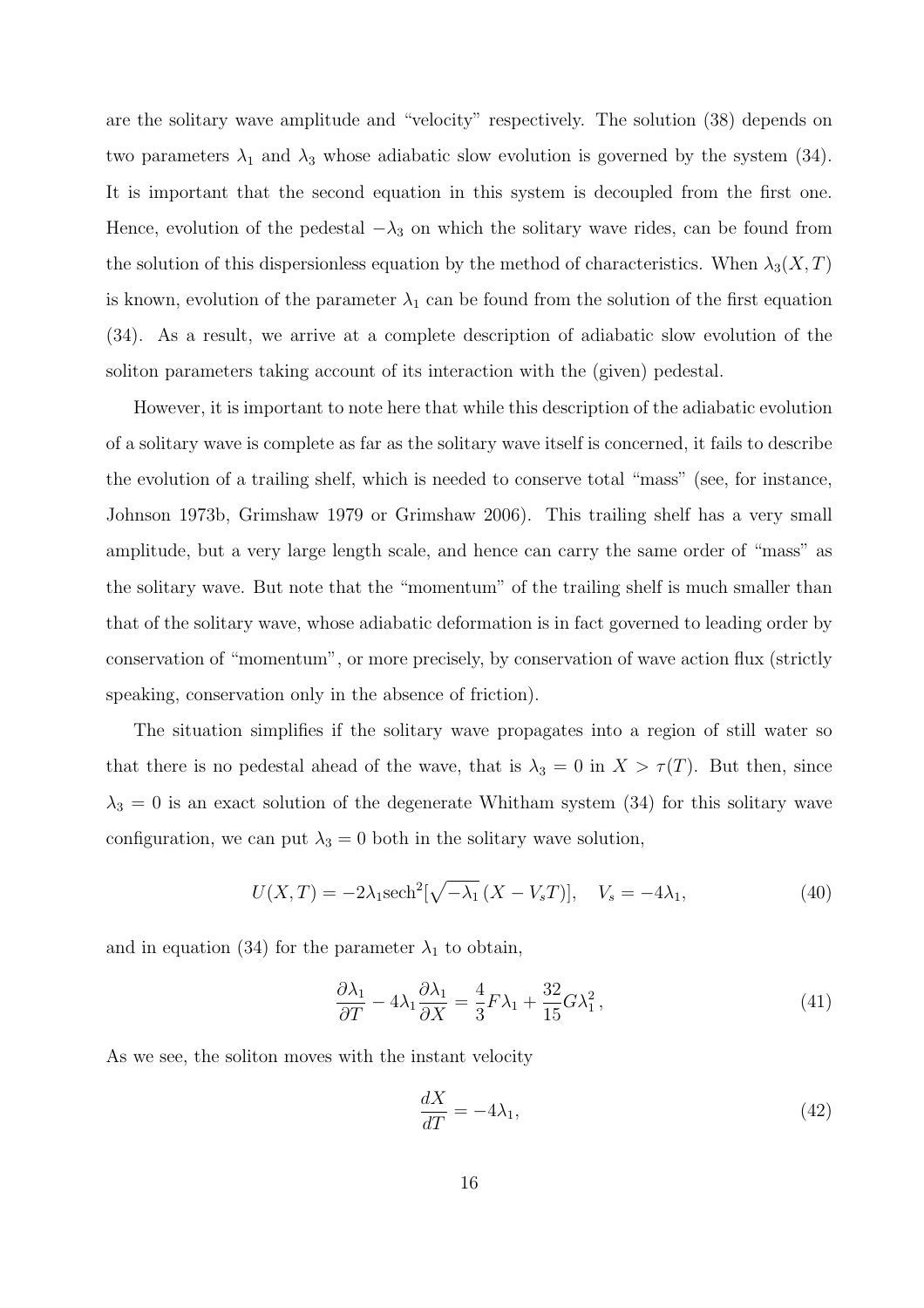and the parameter  $\lambda_1$  changes with T along the soliton trajectory according to the ordinary differential equation

$$
\frac{d\lambda_1}{dT} = \frac{4}{3}F(T)\lambda_1 + \frac{32}{15}G(T)\lambda_1^2.
$$
 (43)

It is instructive to obtain (43) using the traditional perturbation approach for a slowlyvarying solitary wave (see Grimshaw (1979) for instance). For that, we use the "momentum" balance equation for the perturbed KdV equation (7):

$$
P_T = 2FP - GQ, \t\t(44)
$$

where 
$$
P = \int_{-\infty}^{+\infty} \frac{U^2}{2} dX
$$
,  $Q = \int_{-\infty}^{\infty} |U|^3 dX$ . (45)

The slowly-varying solitary wave is given by, at the leading order,

$$
U(X,T) = 2\gamma^2 \mathrm{sech}^2[\gamma(X - \phi(T)], \qquad (46)
$$

where 
$$
\frac{d\phi}{dT} = V_s = 4\gamma^2.
$$
 (47)

Then, substituting (46) into (44) we obtain an ordinary differential equation (Riccati) for  $\gamma(T)$ :

$$
\frac{\partial \gamma}{\partial T} = \frac{2}{3} F \gamma - \frac{16}{15} G \gamma^3 \,,\tag{48}
$$

which is equivalent to the Whitham equation (43) since from (40), (47) one has  $\gamma^2 = -\lambda_1$ .

Next, we re-write equation  $(43)$  in terms the original independent x-variable. For that, we find from (6), that

$$
dT = (h^{1/2}/6g^{3/2})dx
$$
\n(49)

and 
$$
F = -\frac{27}{2} \left(\frac{g}{h}\right)^{3/2} \frac{dh}{dx}, \quad G = 4C_D \left(\frac{g}{h}\right)^{1/2}.
$$
 (50)

Then substituting these expressions into (43) yields the equation

$$
\frac{d\lambda_1}{dx} = -3\frac{1}{h}\frac{dh}{dx}\lambda_1 + \frac{64}{45}\frac{C_D}{g}\lambda_1^2\tag{51}
$$

which can be easily integrated to give

$$
\frac{1}{\lambda_1} = h^3 \left( -C_0 - \frac{64}{45} \frac{C_D}{g} \int_0^x \frac{dx}{h^3} \right),\tag{52}
$$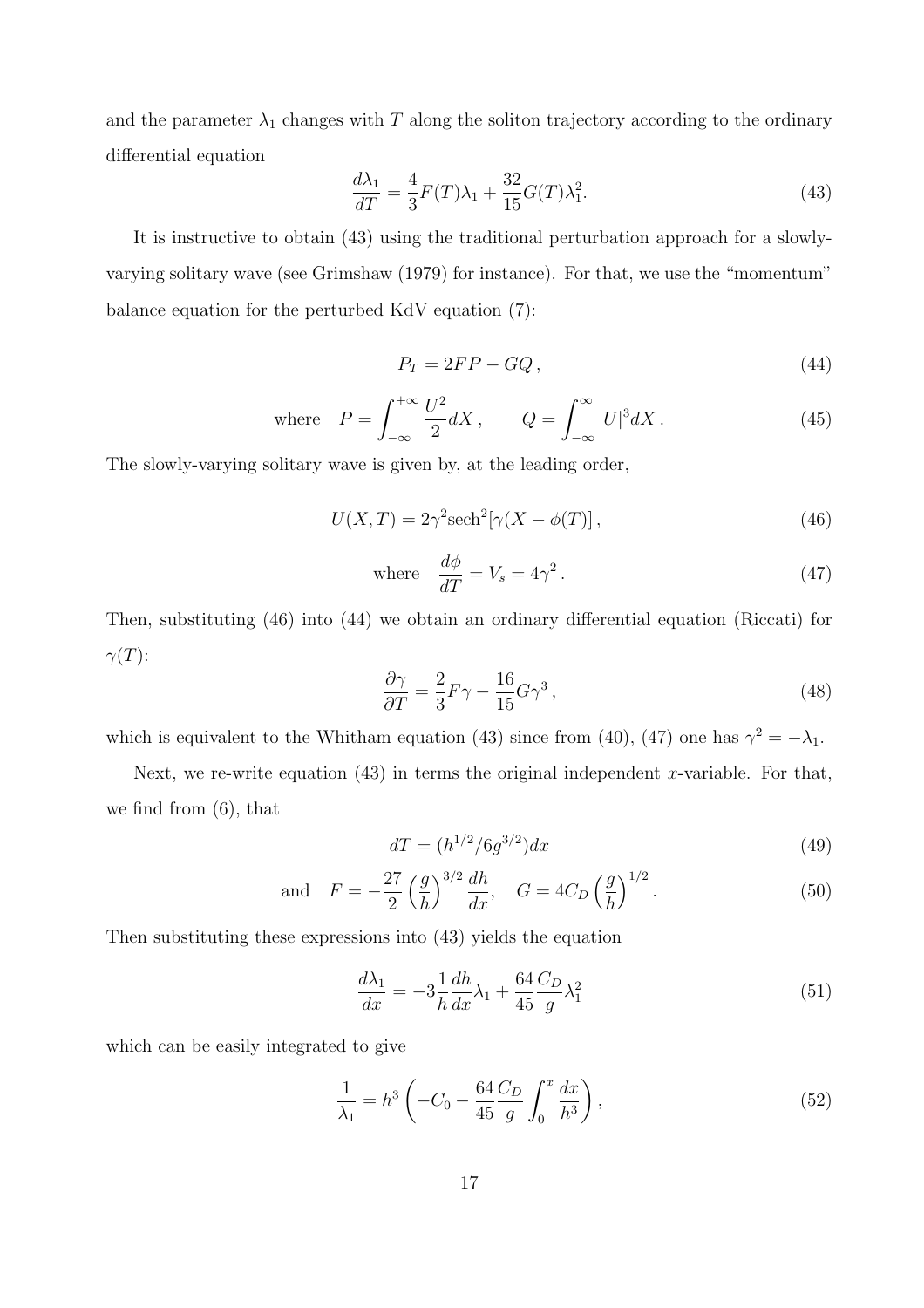where  $C_0$  is an integration constant and  $x = 0$  is a reference point where  $h = h_0$ . According to (40),  $U_0 = -2\lambda_1$  is the amplitude of the soliton expressed in terms of variable  $U(X,T)$ . Returning to the original surface displacement  $A(x, t)$  by means of (6) and denoting  $C_0$  =  $4/(3ga_0h_0)$ , we find the dependence of the surface elevation soliton amplitude  $a = (2h^2/3g)U_0$ on  $x$  in the form  $\overline{a}$  $\sqrt{2}$ 

$$
a = a_0 \left(\frac{h_0}{h}\right) \left[1 + \frac{16}{15} C_D a_0 h_0 \int_0^x \frac{dx}{h^3}\right]^{-1},\tag{53}
$$

where  $a_0$  is the solitary wave amplitude at  $x = 0$ . We note that for  $C_D = 0$  this reduces to the classical Boussinesq (1872) result  $a \sim h^{-1}$ , while for  $h = h_0$  it reduces to the well-known algebraic decay law  $a \sim 1/(1 + \text{constant } x)$  due to Chezy friction. Miles (1983a,b) obtained this expression for a linear depth variation, although we note that there is a factor of 2 difference from (53) (in Miles (1983a,b) the factor  $16C<sub>D</sub>/15$  is  $8C<sub>D</sub>/15$ ). The trajectory of the soliton can be now found from  $(42)$  and  $(52)$ :

$$
X = \int_0^x \frac{dx}{\sqrt{gh}} - t = \frac{a_0 h_0}{2\sqrt{g}} \int_0^x dx'h^{-5/2}(x') \left[ 1 + \frac{16}{15} C_D a_0 h_0 \int_0^{x'} \frac{dx}{h^3(x)} \right]^{-1}.
$$
 (54)

This equation determines implicitly the dependence of x on t along the wave path. It is instructive to derive an explicit expression for the solitary wave speed by computing the derivative  $dx/dt$  from (54), or more simply, directly from (37),

$$
v_s = \frac{dx}{dt} = \frac{c}{1 - a/2h}.
$$
\n<sup>(55)</sup>

The formula (55) yields the restriction for the relative amplitude  $\gamma = a/h < 2$  which is clearly beyond the applicability of the KdV approximation (wave breaking occurs already at  $\gamma = 0.7$  (see Whitham 1974)). In the frictionless case  $(C_D = 0)$  equation (53) gives  $a/h = a_0 h_0/h^2$ , and so the expression (55) for the speed must fail as  $h \to 0$ . It is interesting to note that this failure of the KdV model as  $h \to 0$  due to appearance of infinite (and further negative!) solitary wave speeds is not apparent from the expression (53) for the solitary wave amplitude, and the implication is that the model cannot be continued as  $h \to 0$ . Curiously this restriction of the KdV model seems never to have been noticed before in spite of numerous works on this subject. Note that taking account of bottom friction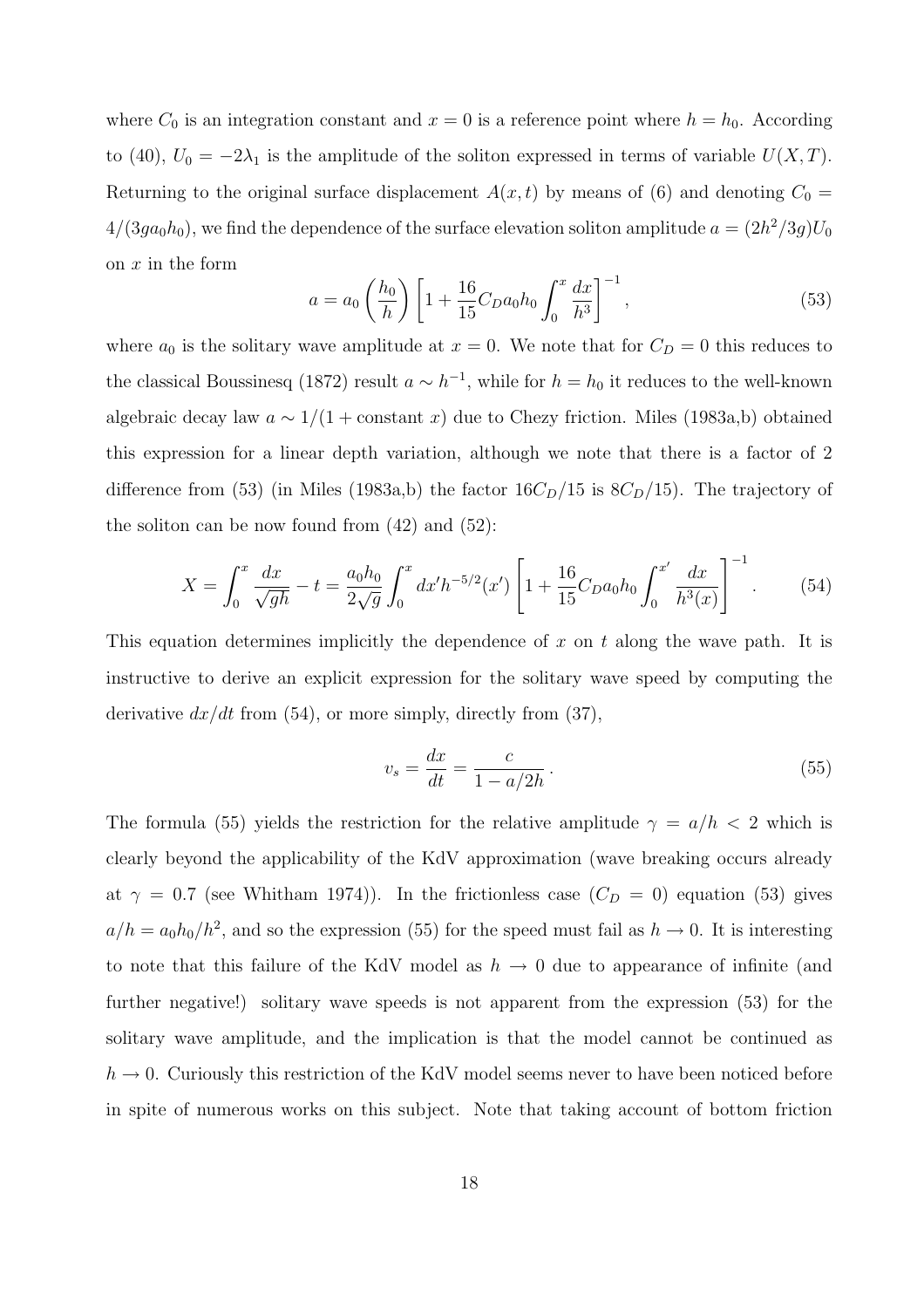leads to a more complicated formula for the solitary wave speed as a function of h but the qualitative result remains the same.

It is straightforward to show from (51) or (53) that

$$
\frac{a_x}{a} = -\frac{h_x}{h} - \frac{16}{15} \frac{C_D a_0 h_0}{h^3} \left[ 1 + \frac{16}{15} C_D a_0 h_0 \int_0^x \frac{dx}{h^3} \right]^{-1} . \tag{56}
$$

It follows immediately that for a wave advancing into increasing depth  $(h_x > 0)$ , the amplitude decreases due to a combination of increasing depth and bottom friction. However, for a wave advancing into decreasing depth, there is a tendency to increase the amplitude due to the depth decrease, but to decrease the amplitude due to bottom friction. Hence whether or not the amplitude increases is determined by which of these effects is larger, and this in turn is determined by the slope, the depth, and the consolidated drag parameter  $C_D a_0/h_0$ .

To illustrate, let us consider the bottom topography in the form

$$
h(x) = h_0^{1-\alpha} (h_0 - \delta x)^{\alpha}, \quad \alpha > 0,
$$
\n
$$
(57)
$$

which satisfies the condition  $h(0) = h_0$ ; the parameter  $\delta$  characterizes the slope of the bottom. In this case the formula (53) becomes

$$
a = a_0 \left(\frac{h_0}{h}\right) \left[1 + \frac{16}{15} \frac{C_D a_0}{\delta (3\alpha - 1) h_0} \left\{ \left(\frac{h_0}{h}\right)^{(3\alpha - 1)/\alpha} - 1 \right\} \right]^{-1}
$$
(58)

if  $\alpha \neq 1/3$ . One can see now that if  $\alpha < 1/3$ , then the the bottom friction term is relatively unimportant due to the smallness of  $C<sub>D</sub>$ . Of course, for this case we again recover the Boussinesq result, now slightly modified,

$$
a \approx a_0 \frac{h_0}{h} \left[ 1 + \frac{16}{15} \frac{C_D a_0}{\delta (1 - 3\alpha) h_0^2} \right]^{-1}, \quad 0 < \alpha < \frac{1}{3}, \quad h \ll h_0. \tag{59}
$$

Of course, this result is impractical in the KdV context as the KdV approximation used here requires the ratio  $a/h$  to remain small.

If  $\alpha > 1/3$  now obtain asymptotic formula

$$
a \approx \frac{15(3\alpha - 1)\delta}{16C_D} h_0 \left(\frac{h_0}{h}\right)^{\frac{1}{\alpha} - 2}, \quad h \ll h_0,
$$
\n
$$
(60)
$$

which is independent of the initial amplitude  $a_0$ . This expression is consistent with the smallamplitude KdV approximation as long as  $(3\alpha - 1)\delta/C_D$  is order unity. Simple inspection of (60) shows that the solitary wave amplitude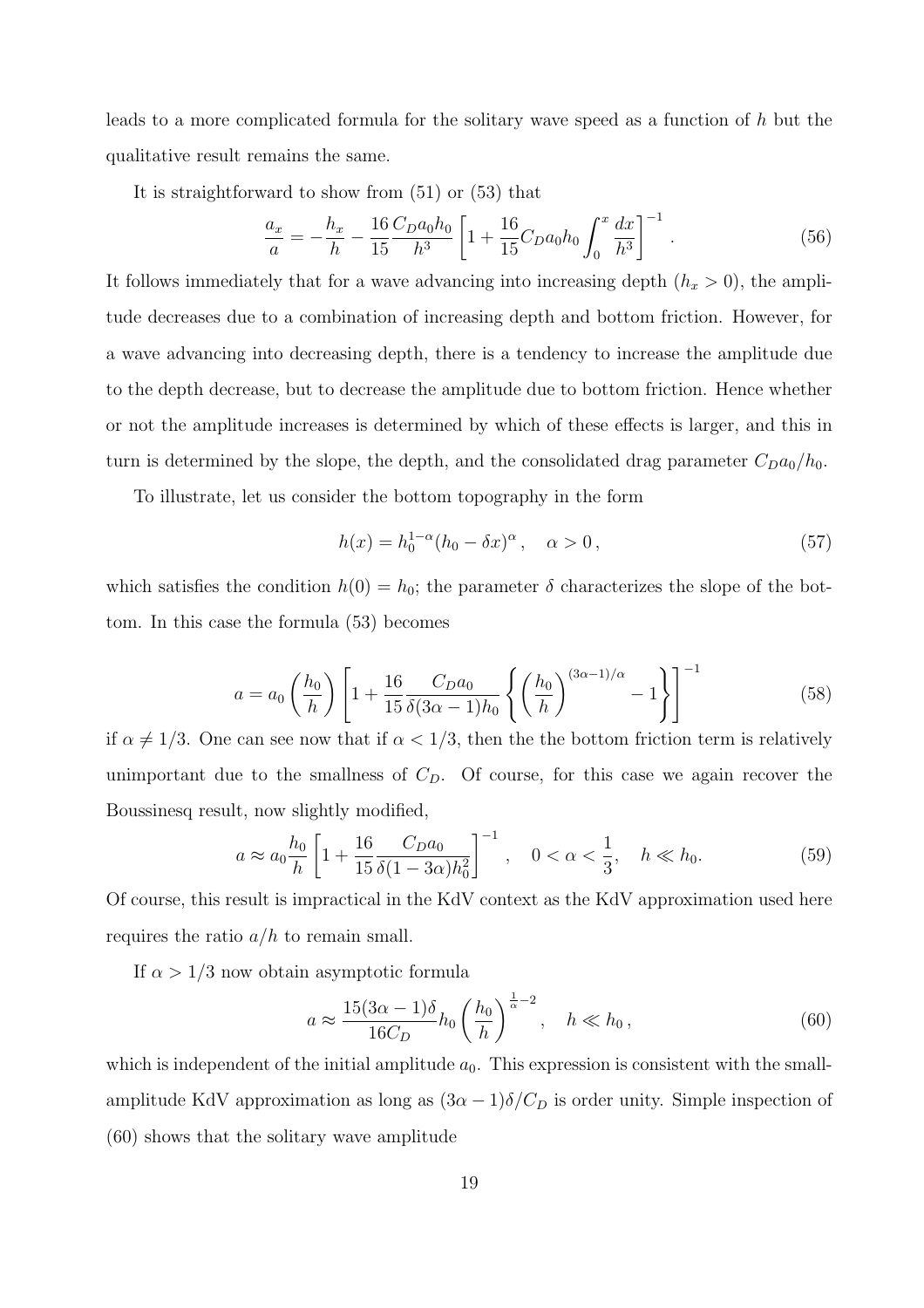- increases as  $h \to 0$  if  $\frac{1}{3} < \alpha < \frac{1}{2}$ ,
- is constant as  $h \to 0$  if  $\alpha = \frac{1}{2}$  $\frac{1}{2}$ ,
- decreases as  $h \to 0$  if  $\alpha > \frac{1}{2}$ .

Thus for  $1/3 < \alpha < 1/2$ , as for the case  $\alpha < 1/3$ , the amplitude will increase as the depth decreases, in spite of the presence of (sufficiently small) friction. However, for  $\alpha > 1/3$ , even although there is usually some initial growth in the amplitude, eventually even small bottom friction will take effect and the amplitude decreases to zero. We note that if  $\alpha = 1/3$  then the integral  $\int_0^x h^{-3} dx$  in (53) diverges logarithmically as  $h \to 0$ , which just slightly modifies the result (60) for  $h \ll h_0$  and implies growth of the amplitude  $\propto \ln h/h$  as  $h \to 0$ .

Of particular interest is the case  $\alpha = 1$ . In that case formula (58) becomes

$$
a = a_0 \left(\frac{h_0}{h}\right) \left[1 + \frac{8}{15} \frac{C_D a_0}{\delta h_0} \left\{ \left(\frac{h_0}{h}\right)^2 - 1 \right\} \right]^{-1}.
$$
 (61)

and 
$$
a \approx \frac{15}{8} \frac{\delta}{C_D} h
$$
,  $h \ll h_0$  (62)

These expressions (61, 62) were obtained by Miles (1983a,b) using wave energy conservation (as above, note, however, that in Miles  $(1983a,b)$ ) the numerical coefficient is  $15/4$  rather than 15/8). Thus, these results obtained from the Whitham theory are indeed consistent, at the leading order, with the traditional perturbation approach for a slowly-varying solitary wave.

## 5 Adiabatic deformation of a cnoidal wave

Next we consider a modulated cnoidal wave (10) in the special case when the modulation does not depend on X. While this case is, strictly speaking, impractical as it assumes there is an infinitely long wavetrain, it can nevertheless provide some useful insights into the qualitative effects of gradual slope and friction on undular bores which are locally represented as cnoidal waves. In the absence of friction, the slow dependence of the cnoidal wave parameters on T was obtained by Ostrovosky & Pelinovsky (1970, 1975) and Miles (1979) (see also Grimshaw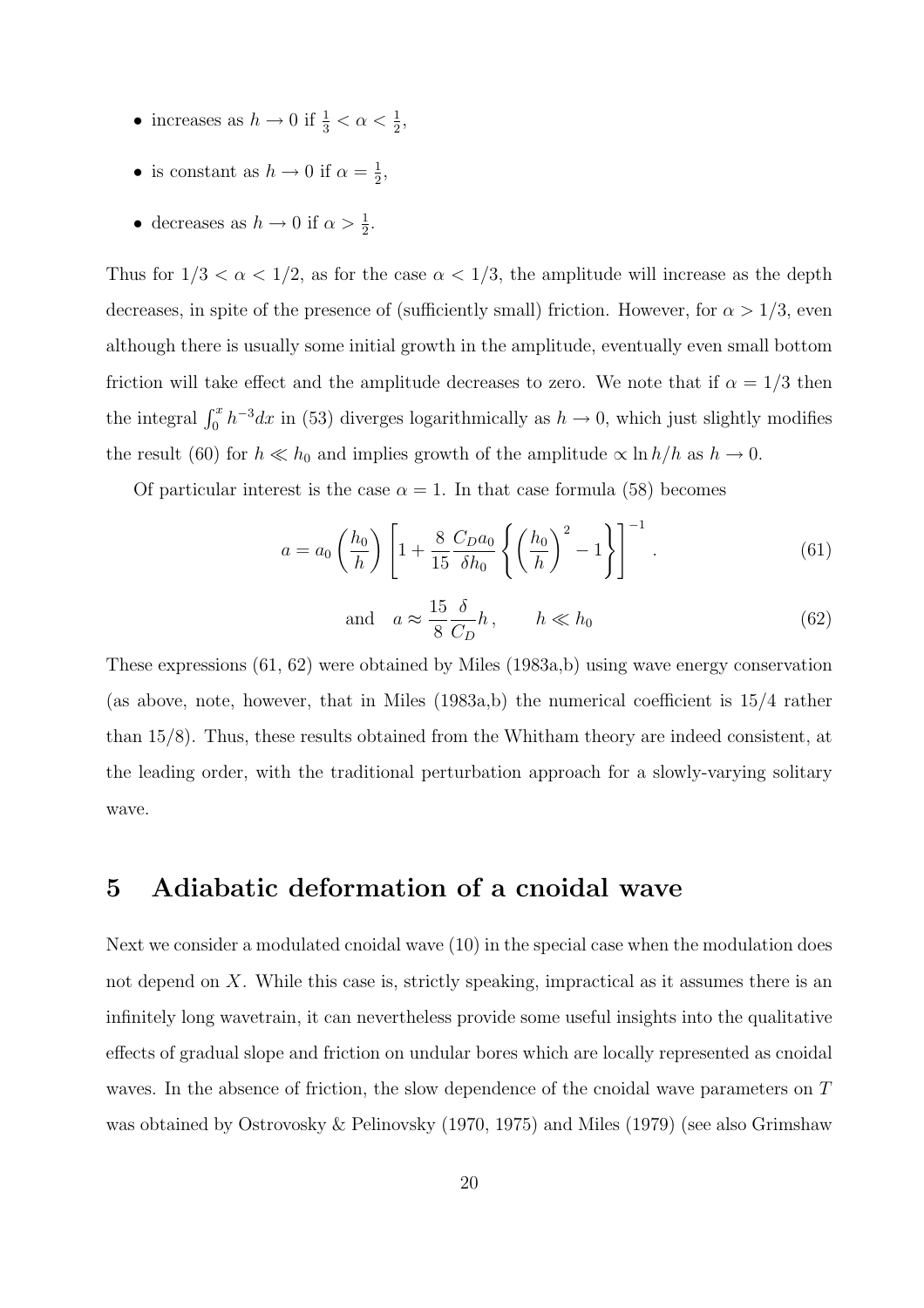2006), assuming that the surface displacement had a zero mean (i.e.  $\langle U \rangle = 0$ ), while, the effects of friction were taken into account by Miles (1983b) using the same zero-mean displacement assumption. However, this assumption is inconsistent with our aim to study undular bores where the value of  $\langle U \rangle$  is essentially nonzero. Hence, we need to develop a more general theory enabling us to take into account variations in all the parameters in the cnoidal wave. Such a general setting is provided by the modulation system (27).

Thus we consider the case when the Riemann variables in (27) do not depend on the variable X so that the general Whitham equations become ordinary differential equations in  $T$ , which can be conveniently reformulated in terms of the original spatial x-coordinate using the relationship (49):

$$
\frac{d\lambda_i}{dx} = C_i \left[ -\frac{9}{4} \frac{1}{h} \frac{dh}{dx} A_i - \frac{2C_D}{3g} B_i \right], \qquad i = 1, 2, 3,
$$
\n
$$
(63)
$$

where all variables are defined above in section 3 (see 28, 29, 30). This system can be readily solved numerically. But it is instructive, however, to first indicate some general properties of the solution.

First, the solution to the system (63) must have the property of conservation of "wavelength" L (or "wavenumber" k= $2\pi/L$ )

$$
L = \frac{2K(m)}{\sqrt{\lambda_3 - \lambda_1}} = \text{constant} \tag{64}
$$

Indeed, the wave conservation law  $(22)$  in absence of X-dependence assumes the form

$$
\frac{\partial k}{\partial T} = 0\,,\tag{65}
$$

which yields (64). Thus the system of three equations (63) can be reduced to two equations.

Next, applying Whitham averaging directly to (7) yields

$$
\frac{dM}{dx} = -\frac{9}{4} \frac{1}{h} \frac{dh}{dx} M - \frac{2C_D}{3g} \tilde{P}, \quad M = \langle U \rangle, \quad \tilde{P} = \langle |U|U \rangle. \tag{66}
$$

$$
\frac{dP}{dx} = -\frac{9}{2} \frac{1}{h} \frac{dh}{dx} P - \frac{4C_D}{3g} \tilde{Q}, \quad P = \langle U^2 \rangle, \quad \tilde{Q} = \langle |U|^3 \rangle. \tag{67}
$$

The equation set (64), (66), (67) comprise a closed modulation system for three independent modulation parameters, say  $M$ ,  $\tilde{P}$  and m. While this system is not as convenient for further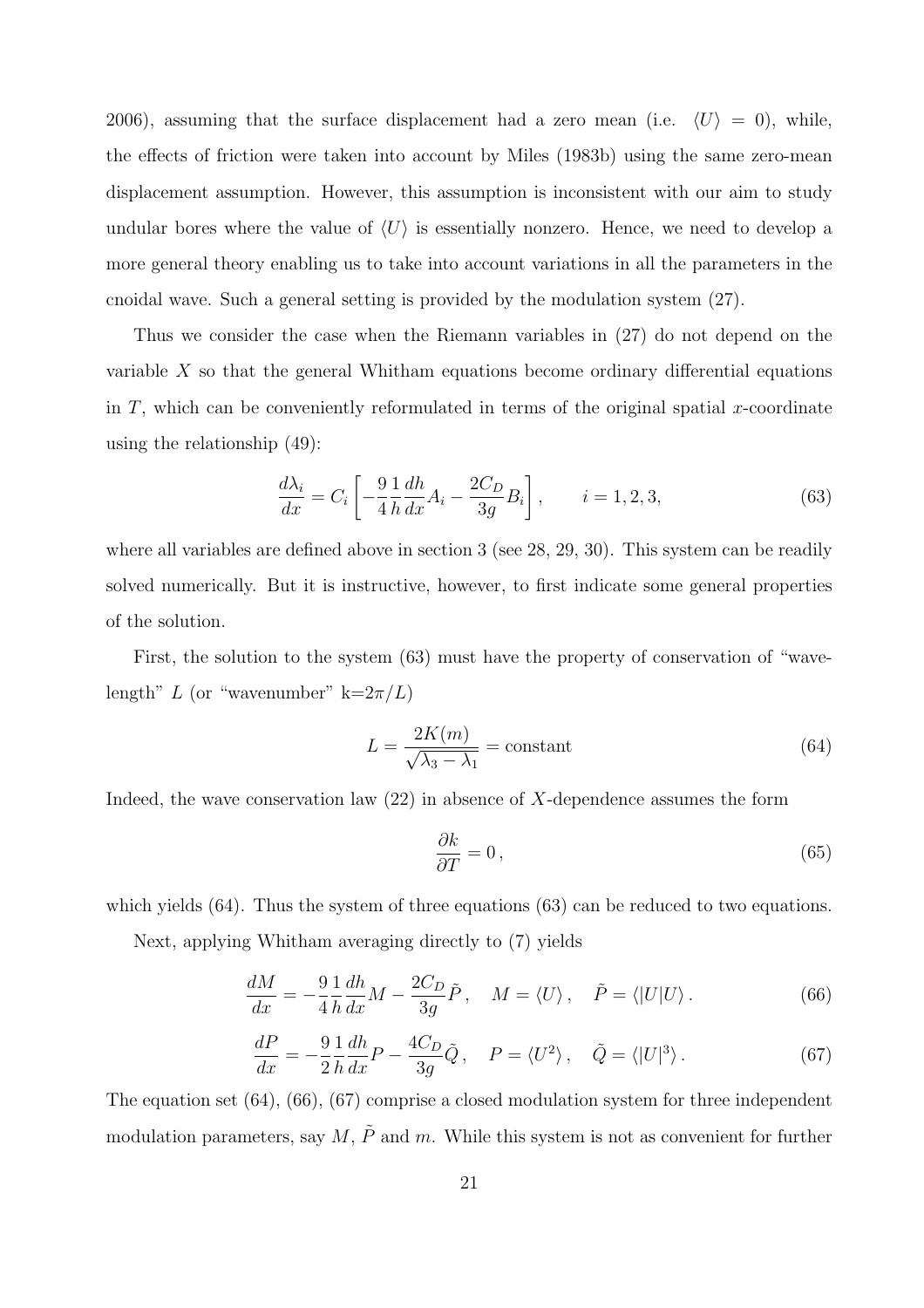analysis as the system  $(27)$  in Riemann variables, it does not have a restriction  $U > 0$  inherent in (27), and allows for some straightforward inferences regarding the possible existence of modulation solutions with zero mean elevation, that is with  $M = 0$ . Indeed, one can see that the solution with the zero mean is actually not generally permissible when  $C_D \neq 0$ , a situation overlooked in Miles (1983b). Indeed,  $M = 0$  immediately then implies that  $\ddot{P} = 0$ by (66). But then due to (64) we have all three modulation parameters fixed which is clearly inconsistent with the remaining equation (67) (except for the trivial case  $M = 0$ ,  $P = 0$ ,  $\tilde{Q} = 0$ . However, in the absence of friction, when  $C_D = 0$ , equation (66) uncouples and permits a nontrivial solution with a zero mean. In general, when  $C_D = 0$  equations (66), (67) can be easily integrated to give

$$
d = Mh^{9/4} = \text{constant}; \quad \sigma = Ph^{9/2} = \text{constant}.
$$
 (68)

Then, using  $(18, 19, 64)$  one readily gets the formula for the variation of the modulus m, and hence of all the other wave parameters, as a function of h

$$
K^{2}[2(2-m)EK - 3E^{2} - (1-m)K^{2}] = \left(\frac{4}{3}\right)^{5} \frac{(\sigma - d^{2})L^{4}}{h^{9/2}}.
$$
 (69)

Formula (69) generalises to the case  $M \neq 0$  (i.e.  $d \neq 0$ ) the expressions of Ostrovsky & Pelinovsky (1970, 1975), Miles (1979) and Grimshaw (2006) (note that in Grimshaw (2006) the zero mean restriction in actually not necessary). We note here that, again with  $C_D = 0$ , equation (5) implies conservation of  $\langle B \rangle$  and  $\langle B^2 \rangle$  (the averaged wave action flux), which, together with (64), also yield (69).

The physical frequency  $\Omega$  and wavenumber  $\kappa$  in the modulated periodic wave under study are given by the the formula (37), and we recall here that  $k = 2\pi/L$  is constant (see (64)). As discussed before at the end of Section 3 we must require that the phase speed stays positive as the wave evolves, and here that requires that the physical wavenumber  $\kappa > 0$ . Since  $a/h$  (and hence  $hV/6g$ ) is supposed to be small within the range of applicability of the KdV equation (2) the expression (37) implies the behaviour  $\kappa \simeq \Omega/$ √  $\overline{gh}$  which of course agrees with the well known result for linear waves on a sloping beach (see Johnson 1997 for instance). This effect will be slightly attenuated for the nonlinear cnoidal wave, since  $V h/6g > 0$ , but the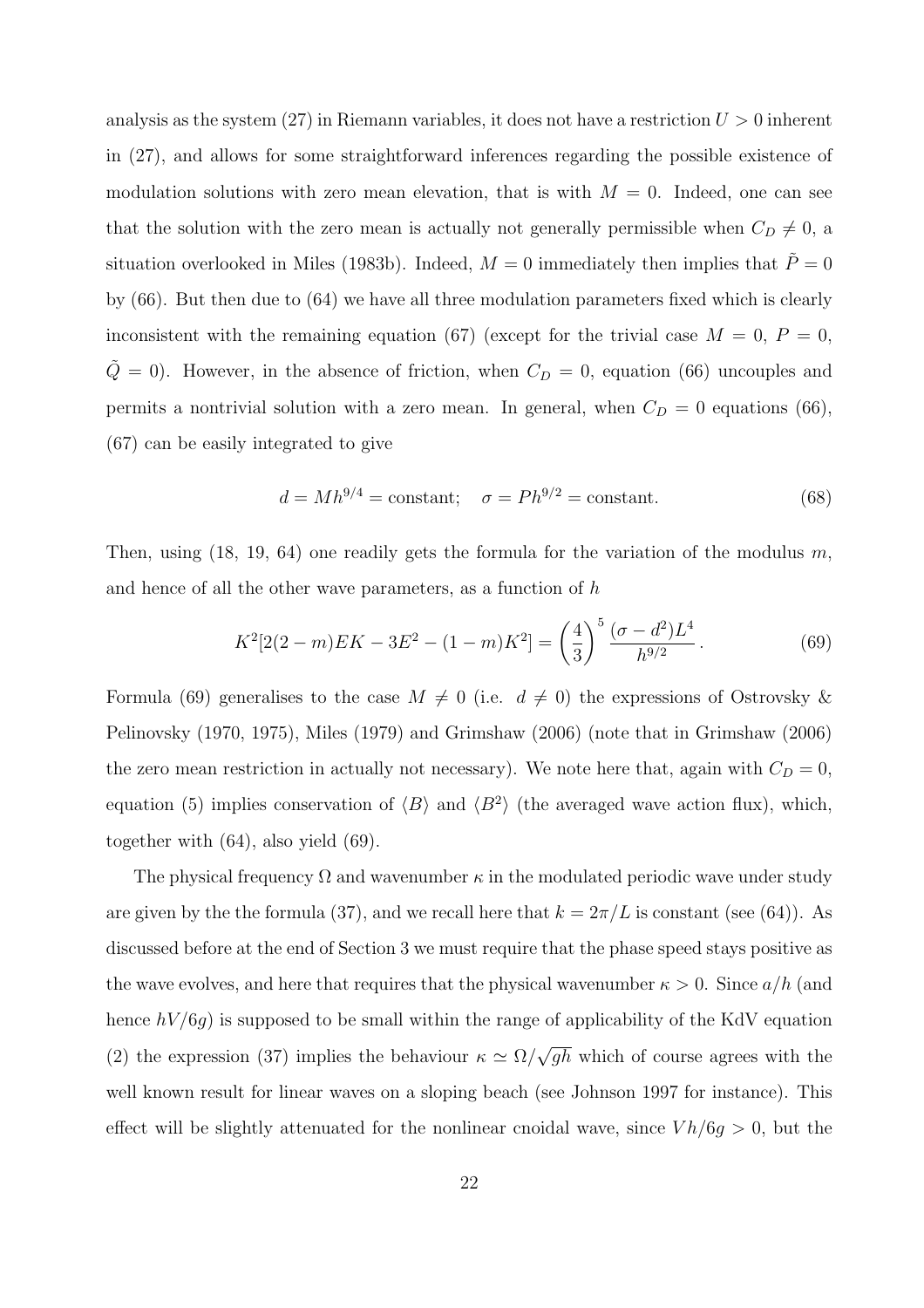

Figure 2: Dependence of the modulus  $m$  on the space coordinate  $x$  in the cases without and with bottom friction in the X-independent modulation solution.

overall effect will be a "squeezing" of the cnoidal wave, a result important for our further study of undular bores. Next we study numerically the combined effect of slope and friction on a cnoidal wave.

As we have shown, in the presence of Chezy friction  $M \neq 0$ , and we have also assumed that  $U > 0$ , which is necessary when we come to study undular bores. Now we use the stationary modulation system (63) in Riemann variables, which was derived using this assumption. We solve the coupled ordinary differential equation system (63) for the case of a linear slope

$$
h(x) = h_0 - \delta x \tag{70}
$$

with  $h_0 = 10$ ,  $\delta = 0.01$ , and with the initial conditions

$$
\lambda_1 = -0.441, \quad \lambda_2 = 0.147, \quad \lambda_3 = 0.294 \quad \text{at} \quad x = 0,
$$
\n(71)

which corresponds to a nearly harmonic wave with  $m = 0.2$ ,  $a/h_0 = 0.2$ ,  $\langle A \rangle / h_0 \approx 0.3$ at  $x = 0$  (see (35)). Also we note that for the chosen parameters we have  $V = 0$ , so at  $x = 0$  we have  $\kappa = \Omega/$ √  $\overline{gh_0}$  as in linear theory. It is instructive to compare solutions with  $(C_D = 0.01)$  and without  $(C_D = 0)$  friction. In Fig. 2 the dependence of the modulus m on x is shown for both cases. We see that for the frictionless case  $m \to 1$  with decrease of depth, i.e. the wave crests assume the shape of solitary waves when one approaches the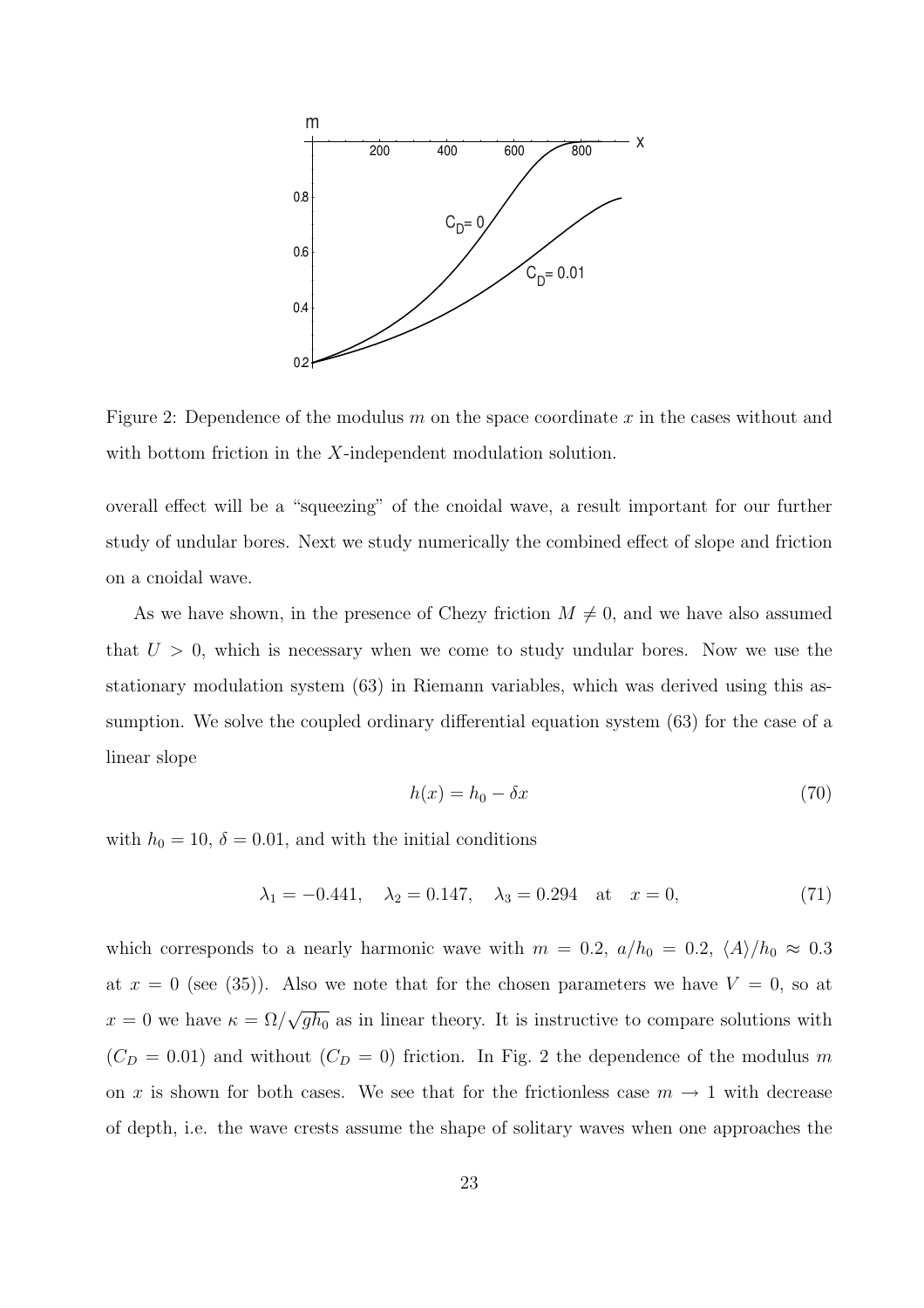

Figure 3: Left: Dependence of the mean value  $\langle A \rangle$  in the X-independent modulation solution on the physical space coordinate x without (dashed line) and with (solid line) bottom friction; Right: Same but multiplied by the Green's law factor,  $h^{1/4}$ 

shoreline. When  $C_D \neq 0$  the modulus also grows with decrease of depth but never reaches unity. The dependence on x of the mean surface elevation  $\langle A \rangle$  for the cases without and with friction is shown in Fig. 3. We have checked that the "wavelength"  $L(64)$  is constant for both solutions. Also, one can see from Fig. 3 (right) that the value  $h^{1/4}\langle A\rangle \propto d$  is indeed conserved in the frictionless case but is not constant if friction is present (the same holds true for the value  $h^{1/2}\langle A^2 \rangle \propto \sigma$  but we do not present the graph here). Finally, in Fig. 4 the dependence of the physical elevation wave amplitude  $a$  on the spatial coordinate  $x$  is shown. One can see that the amplitude adiabatically grows with distance in the frictionless case due to the effect of the slope (without friction) but, not unexpectedly, gradually decreases in the case when bottom friction is present, where the decrease for these parameter settings is comparable in magnitude to the effect of the slope. In both cases the main qualitative changes occur in the wave shape and the wavelength.

Overall, we can infer from these results that the main local effect of a slope and bottom friction on a cnoidal wave, along with the adiabatic amplitude variations, is twofold: a wave with a  $m < 1$  at  $x = 0$  tends to transform into a sequence of solitary waves as x decreases, and at the same time the distance between subsequent wave crests tends to decrease. This is in sharp contrast with behaviour of modulated cnoidal waves in problems described by the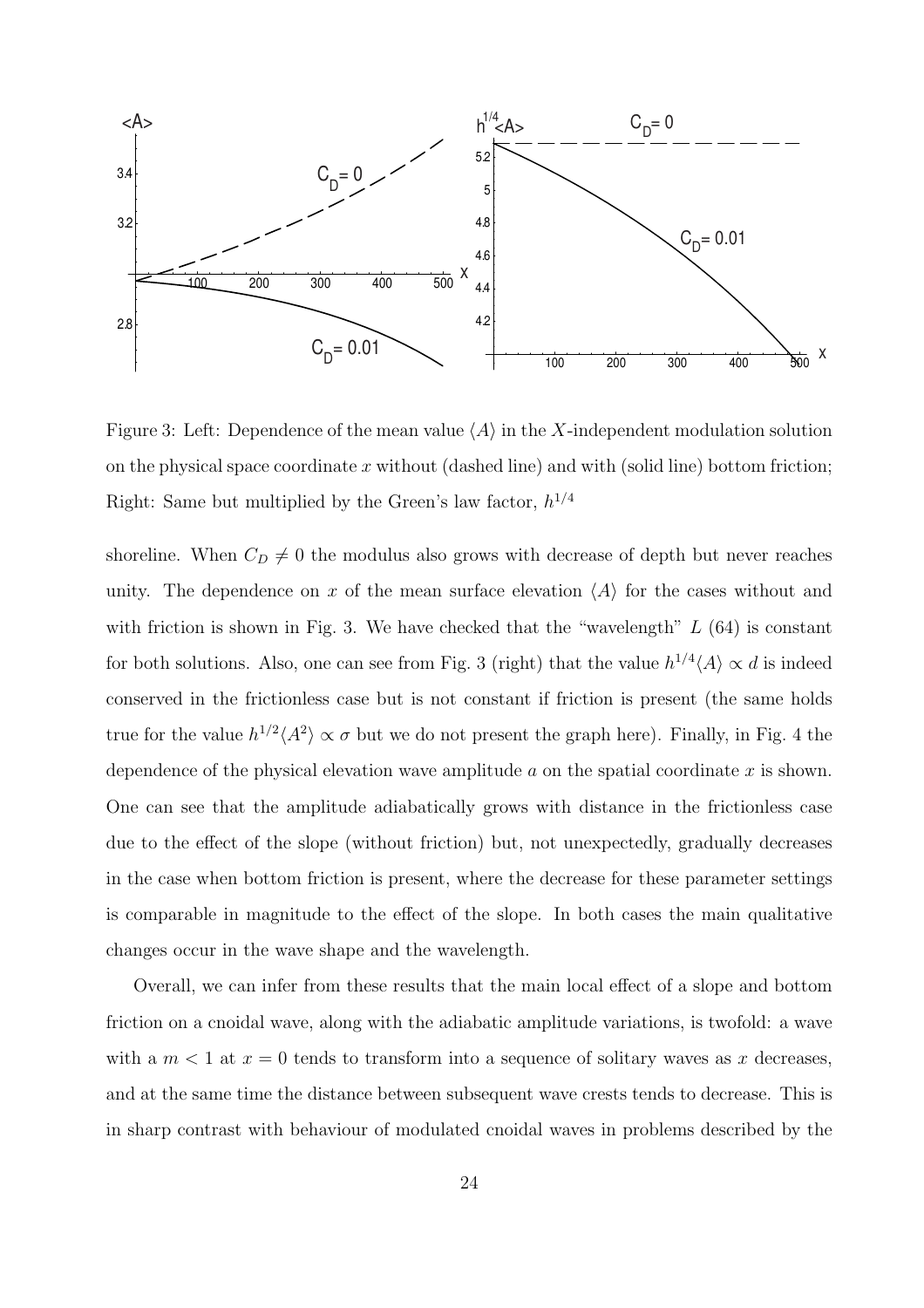

Figure 4: Dependence of the surface elevation amplitude a on the space coordinate x. Dashed line corresponds to the frictionless case and solid line to the case with bottom friction.

unperturbed KdV equation, where growth of the modulus  $m$  is accompanied by an *increase* of the distance between the wave crests. Generally, in the study of behaviour of unsteady undular bores in the presence of a slope and bottom friction we will have to deal with the combination of these two opposite tendencies.

## 6 Undular bore propagation over variable topography with bottom friction

#### 6.1 Gurevich-Pitaevskii problem for flat-bottom zero-friction case

We now turn to the problem (b) outlined in Section 2. We study the evolution of an undular bore developing from an initial surface elevation jump  $\Delta > 0$ , located at some point  $x_0 < 0$ . As discussed below, the undular bore will expand with time so that at some  $t = t_0$  its lead solitary wave enters the gradual slope region, which begins at  $x = 0$  (see Fig. 1b). We assume that for  $x < 0$  one has  $h = h_0 = \text{constant}$  and  $C_D \equiv 0$ . We shall first present a formulation of the Gurevich-Pitaevskii problem for the perturbation-free KdV equation and reproduce the well-known similarity modulation solution describing the evolution of the undular bore until the moment it enters the slope. We emphasize that, although this formulation and,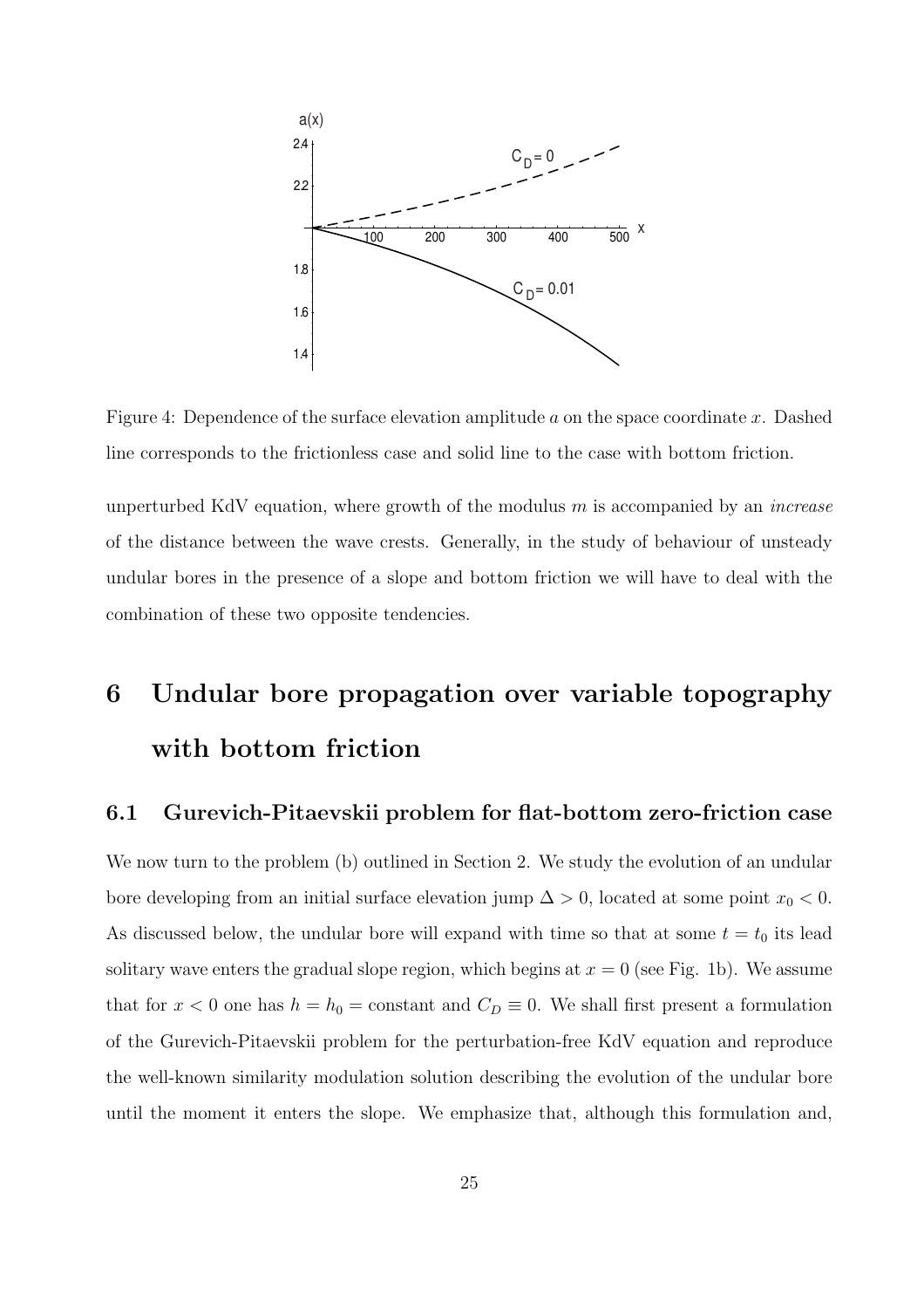especially, this similarity solution are known very well and have been used by many authors, some of the inferences important for the present application to fluid dynamics have not been widely appreciated, as far as we can discern. Pertinent to our main objective in this paper, we undertake a detailed study of the characteristics of the Whitham modulation system in the vicinity of the leading edge of the undular bore solution, and show that the boundary conditions of Gurevich-Pitaevskii type permit only two possible characteristics configurations, implying two qualitatively different types of the leading solitary wave behaviour. Next, we shall show how this Gurevich-Pitaevskii formulation of the problem applies to the perturbed modulation system in the form (27) and finally we will study the effects of the perturbation on the modulations in the vicinity of the leading edge of the undular bore.

In the case of a flat, frictionless bottom the original equation (1) becomes the constantcoefficient KdV equation which can be cast into the standard form

$$
\eta_{\zeta} + 6\eta \eta_{\xi} + \eta_{\xi\xi\xi} = 0 \tag{72}
$$

by introducing the new variables

$$
\eta = \frac{2}{3h_0}A, \quad \xi = \frac{3}{2h_0}(x + x_0 - \sqrt{gh_0}t), \quad \zeta = \frac{9}{16}\sqrt{\frac{g}{h_0}}t,\tag{73}
$$

where  $x_0 < 0$  is an arbitrary constant. In the Gurevich-Pitaevskii (GP) approach, one considers a large-scale initial disturbance  $\eta(\xi, 0) = f(\xi)$ , in the form of a smooth decreasing profile,  $f'(\xi) < 0$  (e.g. a smooth step:  $f(\xi) \to 0$  as  $\xi \to +\infty$ ;  $f(\xi) \to \eta_0 > 0$  as  $\xi \to$  $-\infty$ ), whose initial evolution until some critical (breaking) time  $\zeta_b$  can be described by the dispersionless limit of the KdV equation, i.e. by the Hopf equation,

$$
\zeta < \zeta_b: \qquad \eta \approx r(\xi, \zeta), \qquad r_\zeta + 6rr_\xi = 0, \qquad r(\xi, 0) = f(\xi). \tag{74}
$$

The evolution (74) leads to wave-breaking of the  $r(\xi)$ -profile at some  $\zeta = \zeta_b$ , with the consequence that the dispersive term in the KdV equation then comes into play, and an undular bore forms, which can be locally represented as a single-phase travelling wave. This travelling wave is modulated in such a way that it acquires the form of a solitary wave at the leading edge  $\xi = \xi^+(\zeta)$  and gradually degenerates, via the nonlinear cnoidal-wave regime, to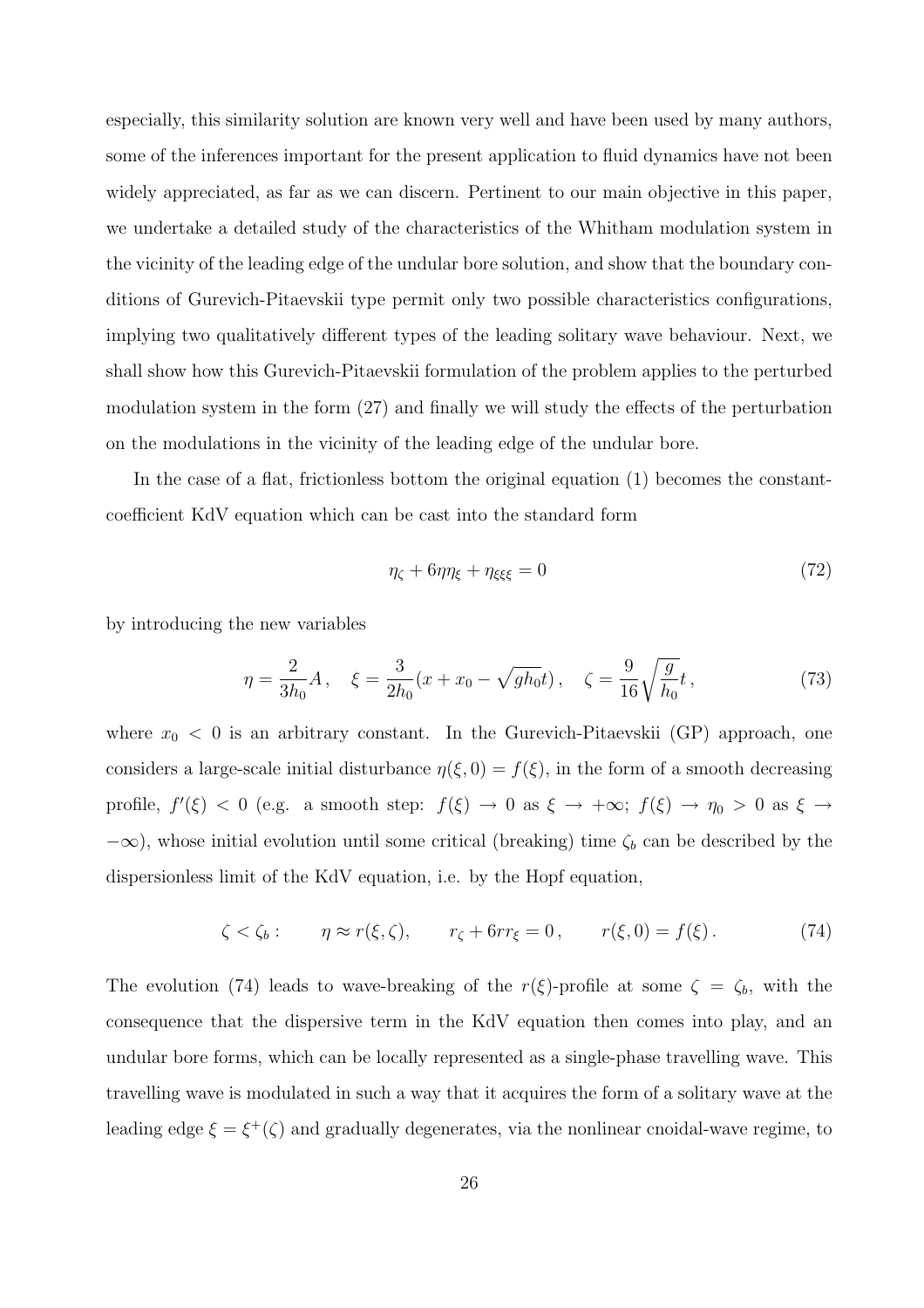a linear wave packet at the trailing edge  $\xi = \xi^{-1}(\zeta)$ . It is important that this undular bore is essentially unsteady, i.e. the region  $\xi^{-}(\zeta) < \xi < \xi^{+}(\zeta)$  expands with time  $\zeta$ .

The single-phase travelling wave solution of the KdV equation (72) has the form (cf.  $(10)$ 

$$
\eta(\xi,\zeta) = r_3 - r_1 - r_2 - 2(r_3 - r_2)\mathrm{sn}^2(\sqrt{r_3 - r_1}\theta, m) \tag{75}
$$

$$
\theta = \xi + 2(r_1 + r_2 + r_3)\zeta, \qquad m = \frac{r_3 - r_2}{r_3 - r_1}.
$$
 (76)

The parameters  $r_1 \le r_2 \le r_3 \le 0$  in the undular bore are slowly varying functions of  $\xi, \zeta$ , whose evolution is governed by the Whitham equations

$$
\frac{\partial r_j}{\partial \zeta} + v_j(r_1, r_2, r_3) \frac{\partial r_j}{\partial \xi} = 0, \qquad j = 1, 2, 3.
$$
 (77)

The characteristic velocities in (77) are given by (31). We stress that, although analytical expressions (75) and (10) (as well as (77) and the homogeneous version of (27)) are identical, they are written for completely different sets of variables, both dependent and independent.

The Riemann invariants  $r_j(\xi, \zeta)$  are subject to special matching conditions at the free boundaries,  $\xi = \xi^{\pm}(\zeta)$  defined by the conditions  $m = 0$  (trailing edge) and  $m = 1$  (leading edge), formulated in Gurevich and Pitaevskii (1974) (see also Kamchatnov (2000) or El (2005) for a detailed description). These matching conditions follow from the physically natural requirement of the continuity of the mean elevation  $\langle \eta \rangle$  at the undular bore boundaries  $\xi = \xi^{\pm}(\zeta)$ . At both edges the mean  $\langle \eta \rangle$  is matched with the "external" smooth solution  $r(\xi, \zeta)$  of the dispersionless KdV equation (i.e. the Hopf equation (74)). Using expression (18) for the mean value with U replaced by  $\eta$  and  $\lambda_j$ s replaced by  $r_j$ s, we obtain  $\langle \eta \rangle = -r_1$ for  $m = 0$  and  $\langle \eta \rangle = r_3$  for  $m = 1$ . As a result, we arrive at the following formulation of the problem in terms of the Riemann invariants.

At the trailing (harmonic) edge, where the wave amplitude  $a = 2(r_3 - r_2)$  vanishes and  $m = 0$ , one has

$$
\xi = \xi^-(\zeta) : \qquad r_2 = r_3, \quad -r_1 = r. \tag{78}
$$

At the leading (soliton) edge, where  $m = 1$  one has

$$
\xi = \xi^+(\zeta) : \qquad r_2 = r_1, \quad -r_3 = r. \tag{79}
$$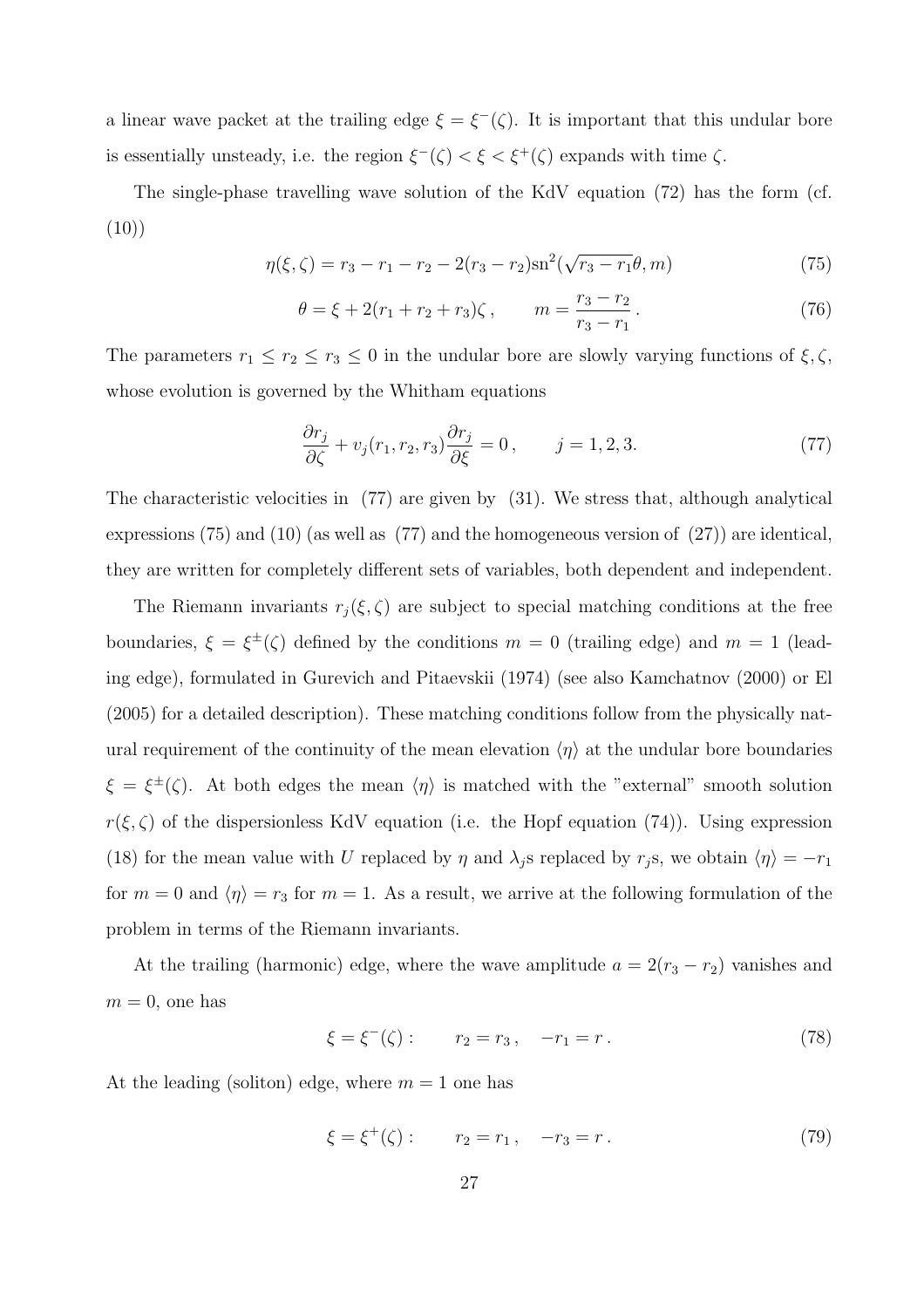In both (78) and (79),  $r(\xi, \zeta)$  is the solution of the Hopf equation (74).

The boundaries  $\xi = \xi^{\pm}(\zeta)$  are unknown at the onset and their determination is an inherent part of the solution of the modulation system. According to the limiting properties of the characteristic velocities  $v_i$  as  $m \to 0$  and  $m \to 1$  (see Section 3), the undular bore edges  $\xi = \xi^{\pm}(\zeta)$  must coincide with *double characteristics* of the modulation system. Indeed, this is the only way to provide continuous matching of the solution of the system of the third order (Whitham equations (77)) with the solution of the single first-order Hopf equation (74). Of course, the Hopf equation itself is consistent with the Whitham system (77) in both limits as  $m \to 0$  and  $m \to 1$  (see (33), (34)), which makes the whole GP formulation self-consistent.

The curves  $\xi = \xi^{\pm}(\zeta)$  are defined for the solution of the GP problem (77), (78), (79) by the ordinary differential equations

$$
\frac{d\xi^{-}}{d\zeta} = v^{-}(\xi^{-}, \zeta), \qquad \frac{d\xi^{+}}{d\zeta} = v^{+}(\xi^{+}, \zeta), \qquad (80)
$$

where  $v^{\pm}$  are calculated as the values of double characteristic velocities of the modulation system at the undular bore edges,

$$
v^- = v_2(r_1, r_3, r_3)|_{\xi = \xi^-(\zeta)} = v_3(r_1, r_3, r_3)|_{\xi = \xi^-(\zeta)},
$$
\n(81)

$$
v^{+} = v_{2}(r_{1}, r_{1}, r_{3})|_{\xi = \xi^{+}(\zeta)} = v_{1}(r_{1}, r_{1}, r_{3})|_{\xi = \xi^{+}(\zeta)}
$$
\n(82)

These equations (80) essentially represent kinematic boundary conditions for the undular bore (see El 2005). Indeed, the double characteristic velocity  $v_2(r_1, r_3, r_3) = v_3(r_1, r_3, r_3)$  can be shown to coincide with the linear group velocity of the small-amplitude KdV wavepacket while the double characteristic velocity  $v_2(r_1, r_1, r_3) = v_1(r_1, r_1, r_3)$  is the soliton speed.

One might infer from this GP formulation of the problem that, since the leading edge of the undular bore specified by (80), (82) is a characteristic of the modulation system, then the value of the double Riemann invariant  $r^+ \equiv r_2 = r_1$  is constant. Then, on considering an undular bore propagating into still water, where  $r = 0$ , one would obtain from the matching condition (79) at the leading edge that  $r_3|_{\xi=\xi^+}=0$  and thus, the amplitude of the lead solitary wave  $a^+ = 2(r_3 - r_1)|_{\xi = \xi^+} = -r^+$  would always be constant as well. However,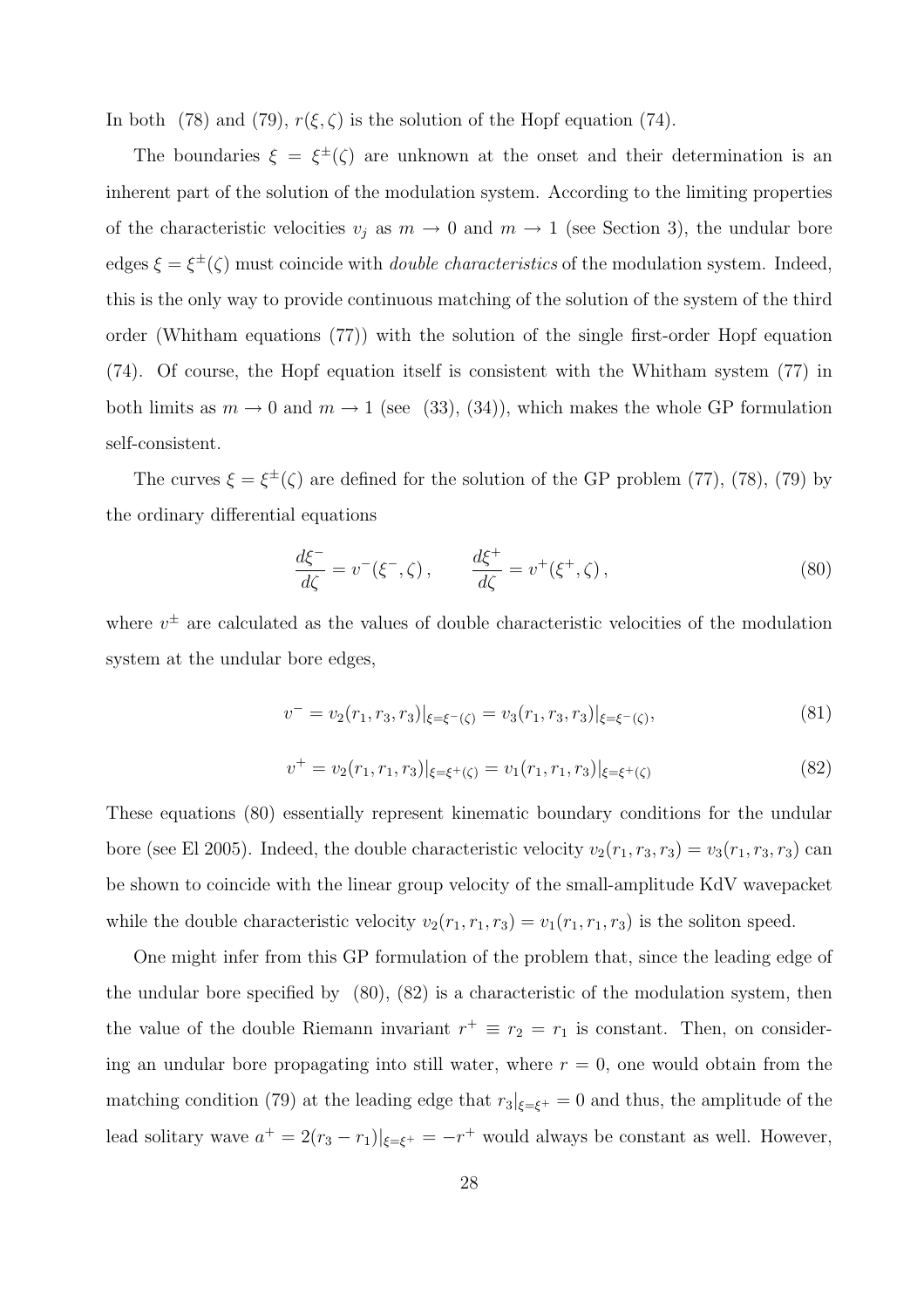this contradicts the general physical reasoning that the amplitude of the lead solitary wave should be allowed to change in the case of general initial data. The apparent contradiction is resolved by noting that the leading edge specified by (80), (82) can be an envelope of the characteristic family, i.e. a caustic, rather than necessarily a regular characteristic, and hence there is no necessity for the double Riemann invariant  $r^+$  to be constant along the curve  $\xi = \xi^+(\zeta)$  in general case. On the other hand, since the leading edge is defined by the condition  $m = 1$ , the wave form at the leading edge will coincide with the spatial profile of the standard KdV soliton. Thus we arrive at the conclusion that, in general, the amplitude of the leading KdV solitary wave will vary, even in the absence of the perturbation terms. Of course, in the unperturbed KdV equation, such varying solitary waves cannot not exist on their own, and require the presence of the the rest of the undular bore. We also stress that these variations of the leading solitary wave in the undular bore, as described here, have a completely different physical nature to the variations of an individual solitary wave parameters due to small perturbations as described in Section 4. They are caused by nonlinear wave interactions within the undular bore rather than by a local adiabatic response of the solitary wave to a perturbation induced by topography and friction. Importantly for our study, however, it will transpire that the action of these same perturbation terms on the undular bore can lead to both a local and a nonlocal response of the leading solitary wave.

#### 6.2 Undular bore developing from an initial jump

Next we consider the simplest solution of the modulation system, which describes an undular bore developing from an initial discontinuity placed at the point  $x = -x_0$ . In  $(\eta; \xi, \zeta)$  variables we have the initial conditions

$$
\eta(\xi,0) = \Delta
$$
 for  $\xi < 0$ ;  $\eta(\xi,0) = 0$  for  $\xi > 0$ , (83)

where  $\Delta > 0$  is a constant. Then, on using (74), the initial conditions (83) are readily translated into the free-boundary matching conditions (78), (79) for the Riemann invariants. Because of the absence of a length scale in this problem, the corresponding solution of the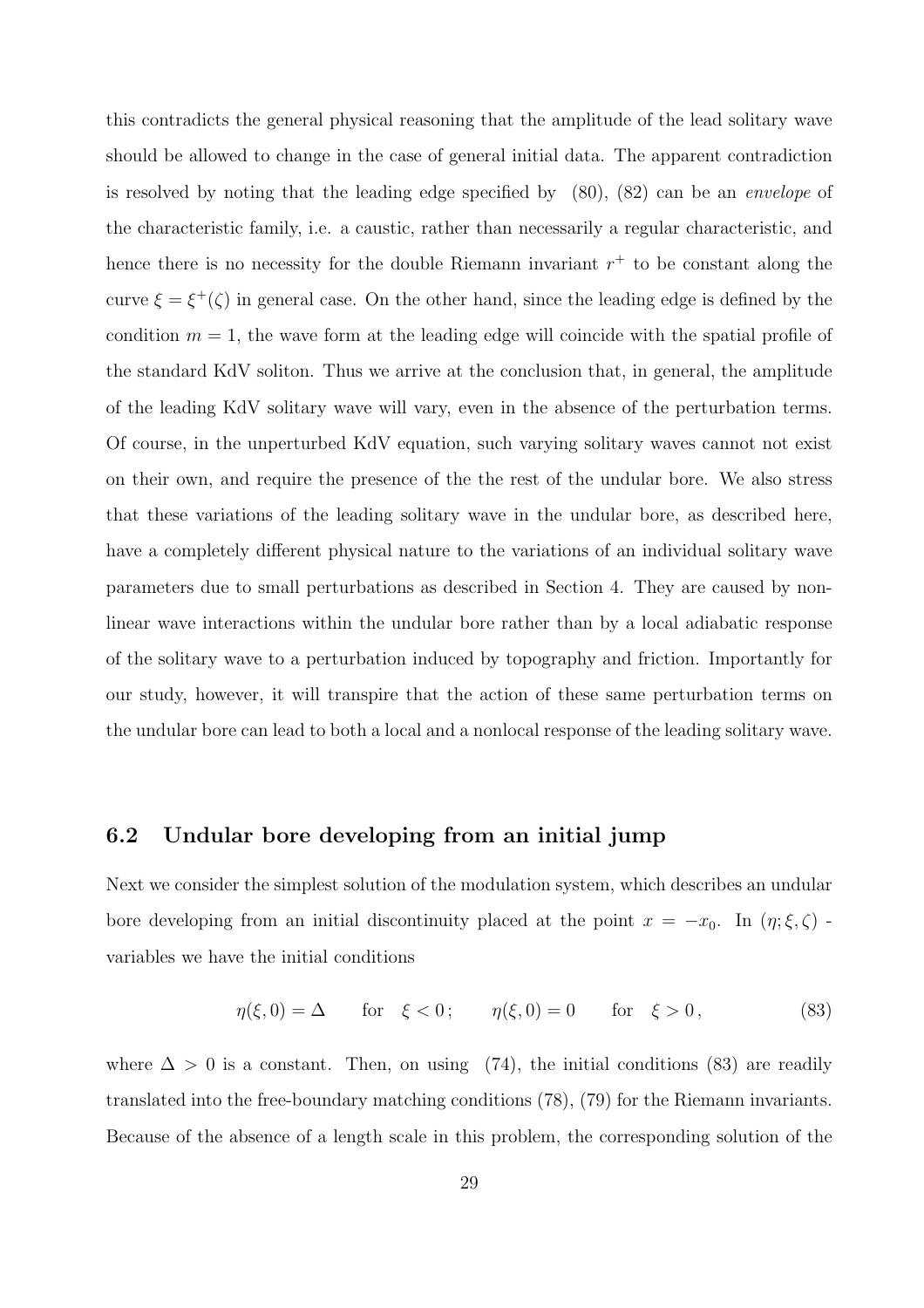

Figure 5: Left: Riemann invariants behaviour in the similarity modulation solution for the flat-bottom zero-friction case ; Right: corresponding undular bore profile  $\eta(\xi)$ .

modulation system must depend on the self-similar variable  $\tau = \xi/\zeta$  alone, which reduces the modulation system to the ordinary differential equations

$$
(v_i - \tau) \frac{dr_i}{d\tau} = 0, \qquad i = 1, 2, 3. \tag{84}
$$

The boundary conditions for (84) follow from the matching conditions (78), (79) using the initial condition (83):

$$
\tau = \tau^{-} : \qquad r_2 = r_3, \quad r_1 = -\Delta
$$
  
\n
$$
\tau = \tau^{+} : \qquad r_2 = r_1, \quad r_3 = 0.
$$
\n(85)

where  $\tau^{\pm}$  are self-similar coordinates (speeds) of the leading and trailing edges,  $\xi^{\pm} = \tau^{\pm}\zeta$ . Taking into account the inequality  $r_1 \leq r_2 \leq r_3$  one obtains the well-known modulation solution of Gurevich and Pitaevskii (1974) (see also Whitham 1974) in the form

$$
r_1 = -\Delta \,, \quad r_3 = 0 \,, \quad r_2 = -m\Delta \,, \tag{86}
$$

$$
\frac{\xi}{\zeta} = v_2(-\Delta, -m\Delta, 0) = 2\Delta[(1+m) - \frac{2m(1-m)K(m)}{E(m) - (1-m)K(m)}].
$$
\n(87)

This modulation solution (86), (87) (see Fig. 6a) represents the replacement, due to averaging over the oscillations, of the unphysical formal three-valued solution of the dispersionless KdV equation (i.e. of the Hopf equation) which would have taken place in the absence of the dispersive regularisation by the undular bore. We see that (87) describes an expansion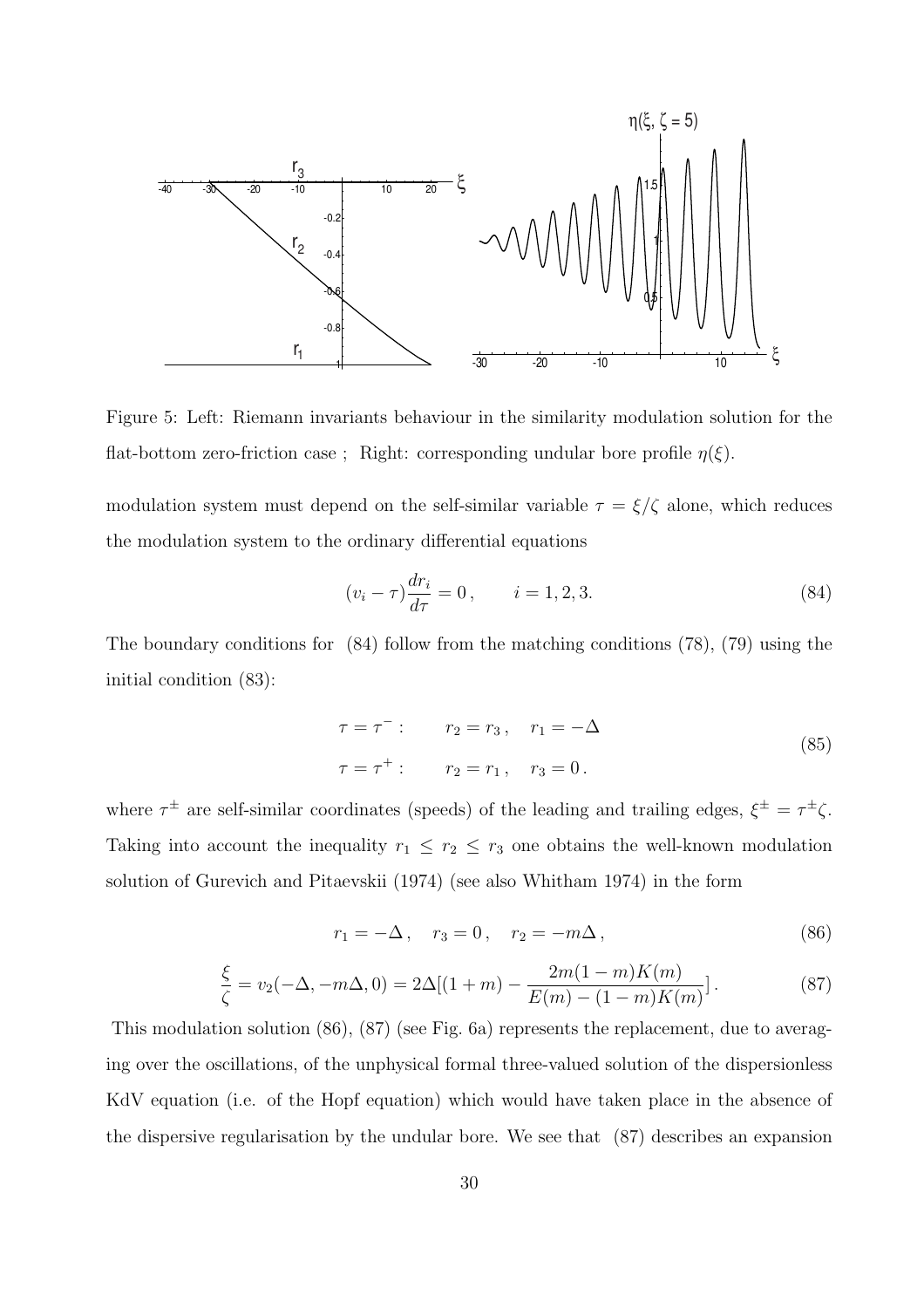fan in the characteristic  $(\xi, \zeta)$ -plane and thus is a global solution. Substituting (86), (87) into the travelling wave solution (75) one obtains the asymptotic wave form of the undular bore (see Fig. 5b), which then can be readily represented in terms of the original physical variables using the relationships (73).

The equations of the trailing and leading edges of the undular bore are determined from (87) by putting  $m = 0$  and  $m = 1$  respectively

$$
\frac{\xi^{-}}{\zeta} = \tau^{-} = v_2(-\Delta, 0, 0) = -6\Delta, \qquad \frac{\xi^{+}}{\zeta} = \tau^{+} = v_2(-\Delta, -\Delta, 0) = 4\Delta. \tag{88}
$$

The leading solitary wave amplitude is  $\eta_0 = 2(r_3 - r_1) = 2\Delta$ , which is exactly twice the height of the initial jump. This corresponds to the amplitude of the surface elevation  $a = 3h_0\Delta$  (see (73)). Note that, to get the leading solitary wave of the same initial amplitude  $a_0$  as for the separate solitary wave considered in Section 4, one should use the jump value  $\Delta_0 = a_0/3h_0$ , which of course is just  $2\tilde{\Delta}$ , where  $\tilde{\Delta} = 3h_0\Delta/2$  is the initial discontinuity in the surface elevation.

#### 6.3 Structure of the undular bore front

We are especially interested in behaviour of the modulation solution  $(86)$ ,  $(87)$  in the vicinity of the leading edge  $\xi = \xi^+(\zeta)$ . This behaviour is essentially determined by the manner in which the pair of characteristics corresponding to the velocities  $v_2$  and  $v_1$  merge into a multiple eigenvalue  $v^+$  of the modulation system at  $\xi = \xi^+(\zeta)$ .

First, one can readily infer from the modulation solution (86), (87) that the phase velocity  $c = -2(r_1 + r_2 + r_3) = 2\Delta(1 + m) > v_2(-\Delta, -m, 0)$  for  $m < 1$  and  $c = v_2$  for  $m = 1$ . Thus, any individual wave crest generated at the trailing edge of the undular bore moves towards the leading edge, i.e. for any crest  $m \to 1$  as  $\zeta \to \infty$ . Thus, for any particular wave crest, except for the very first one, the solitary wave 'status' is achieved only asymptotically as  $\zeta \to \infty$ .

Without loss of generality we assume in this section that  $\Delta = 1$  in (86), (87). First, as we have already mentioned, the characteristic family  $\Gamma_2 : d\xi/d\zeta = v_2$  is an expansion fan in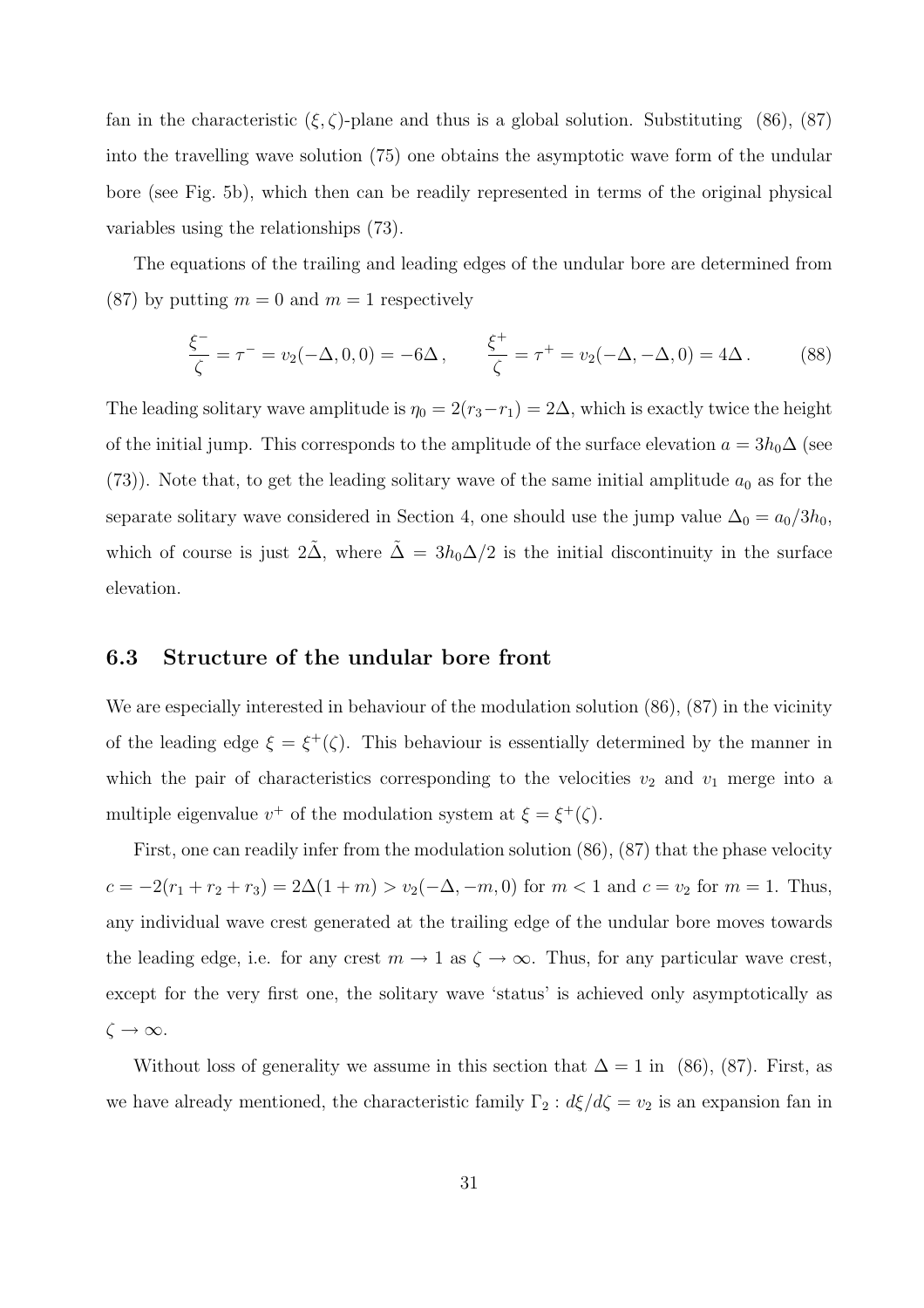the  $\xi, \zeta$  - plane,

$$
\Gamma_2: \qquad \xi = C_2 \zeta \,, \tag{89}
$$

parameterised by a constant  $C_2$ ,  $-6 \le C_2 \le 4$ . Next, in (87) we make an asymptotic expansion of  $v_2(-1, -m, 0)$  for small  $(1 - m) \ll 1$ , to get

$$
2(1-m)\ln(16/(1-m)) \simeq \tau^+ - \xi/\zeta \tag{90}
$$

or, with logarithmic accuracy,

$$
(\tau^+ - \xi/\zeta) \ll 1: \qquad 1 - m \simeq \frac{\tau^+ - \xi/\zeta}{2\ln[1/(\tau^+ - \xi/\zeta)]}.
$$
\n
$$
(91)
$$

Next, expanding  $v_1(-1, -m, 0)$  for  $(1 - m) \ll 1$  and using (91) we get the asymptotic equation for the characteristics family  $\Gamma_1$ ,

$$
\frac{d\xi}{d\zeta} = v_1 = \tau^+ + (\tau^+ - \xi/\zeta) + \mathcal{O}(1 - m),
$$
\n(92)

which is readily integrated to leading order to give

$$
\Gamma_1: \qquad \xi \simeq \tau^+ \zeta - \frac{C_1}{\zeta}, \tag{93}
$$

where  $C_1 \geq 0$  is an arbitrary constant 'labeling' the characteristics;  $C_1 = 0$  corresponds to the leading edge of the undular bore. This asymptotic formula (93) is valid as long as  $\zeta \gg 1$ . The behaviour of the characteristics belonging to the families  $\Gamma_1$  and  $\Gamma_2$  near the leading edge is shown in Fig. 6a.

Next, expanding the equation for the third characteristic family,  $\Gamma_3$ :  $d\xi/d\zeta = v_3(-1, -m, 0)$ for  $(1 - m) \ll 1$ , we get on using  $(91)$ 

$$
\frac{d\xi}{d\zeta} = \frac{\tau^+ - \xi/\zeta}{\ln(1/(\tau^+ - \xi/\zeta))} + \mathcal{O}(\tau^+ - \xi/\zeta). \tag{94}
$$

Integrating (94) we obtain to first order

$$
\Gamma_3: \qquad \xi \simeq C_3 - g(\zeta) \,, \tag{95}
$$

where 
$$
g(\zeta) = \int \frac{1}{\zeta} \frac{\tau^+ \zeta - C_3}{\ln|\tau^+ \zeta - C_3| - \ln \zeta} d\zeta
$$
,  $g(C_3/\tau^+) = 0$ , (96)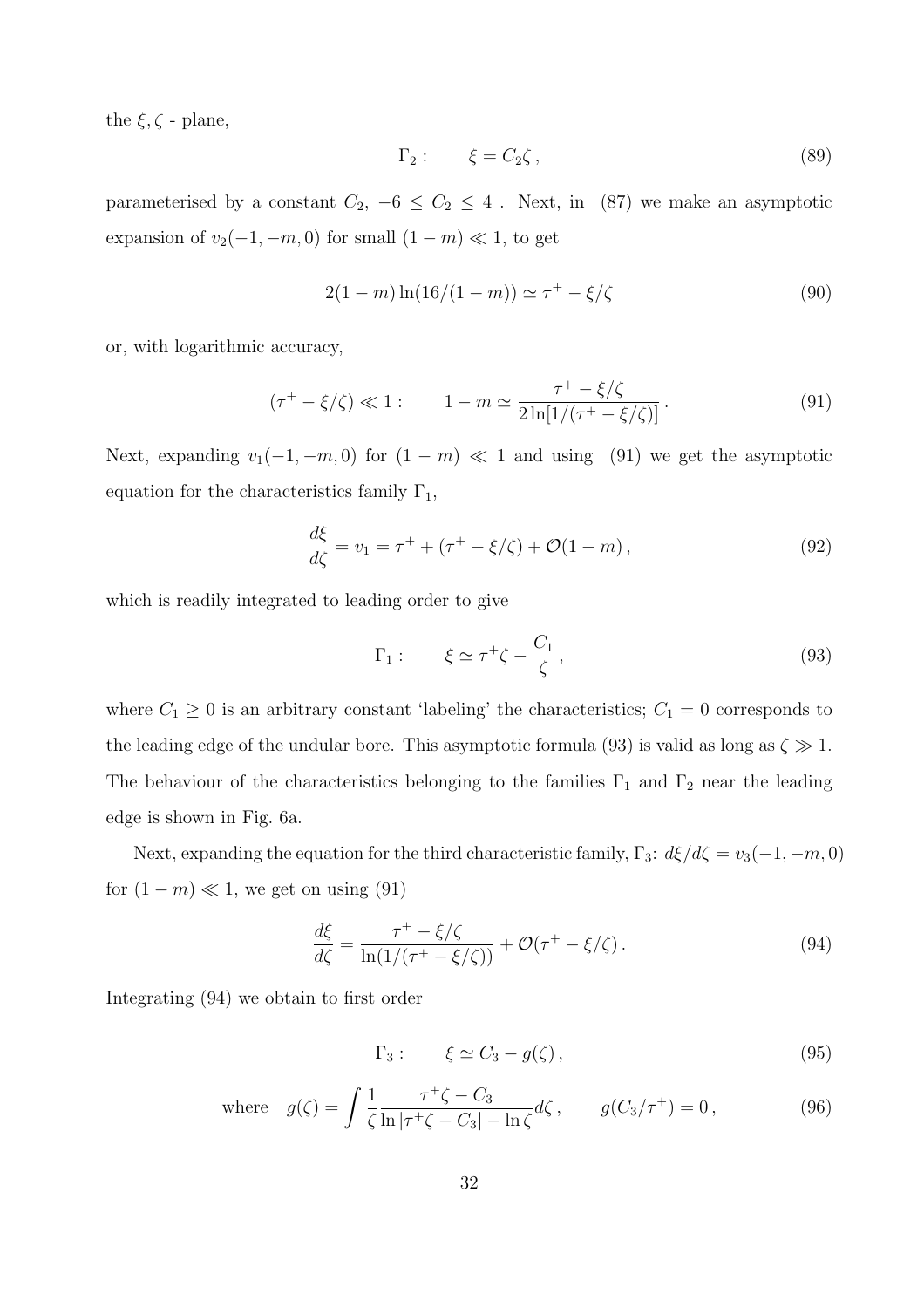

Figure 6: Characteristics behaviour for the similarity modulation solution near the leading edge  $\xi^+(\zeta)$ : (a) families  $\Gamma_1$ :  $d\xi/d\zeta = v_1$  and  $\Gamma_2$ :  $\xi = C_2\zeta$ , (b) family  $\Gamma_3$ :  $d\xi/d\zeta = v_3$ 

 $C_3$  being am arbitrary constant. The asymptotic formula (95) is valid as long as  $g(\zeta)/C_3 \ll$ 1. Since the characteristics  $\Gamma_3$  intersect the leading edge  $\xi = \tau^+ \zeta$  we must indicate their behaviour outside the undular bore. It follows from the matching condition (79) and the limiting structure (34) of the characteristic velocities of the Whitham system, that the characteristics from the family  $\Gamma_3$  match with the Hopf equation characteristics  $d\xi/d\zeta = 6r$ carrying the value of the Riemann invariant  $r = 0$  corresponding to still water upstream the undular bore. Therefore, the sought external characteristics are simply vertical lines  $\xi = C_3$ . The qualitative behaviour of the characteristics from the family  $\Gamma_3$  is shown in Fig. 6b.

It is clear from the asymptotic behaviour of the characteristics that the edge characteristic  $\xi = \tau^+ \zeta$  corresponding to the motion of the leading solitary wave intersects only with characteristics of the family  $\Gamma_3$  carrying the Riemann invariant value  $r_3 = 0$  into the undular bore domain. Since, according to the matching condition (85),  $r_3 \equiv 0$  everywhere along the edge characteristic one can infer that the leading solitary wave motion is completely specified by its amplitude at  $\zeta = 0$ . Indeed, in this case, the leading edge represents a genuine multiple characteristic of the modulation system, along which the Riemann invariant  $r^+ = r_2 = r_1$  is a constant. Given the constant value of  $r_1 = -1$  for the solution (87), one infers that the amplitude of the lead soliton of the self-similar undular bore,  $\eta_0 = 2(r_3 - r^+) = 2$  is also a constant value. Thus, in the undular bore evolving from an initial jump, the leading solitary wave represents an independent soliton of the KdV equation. Of course, this fact follows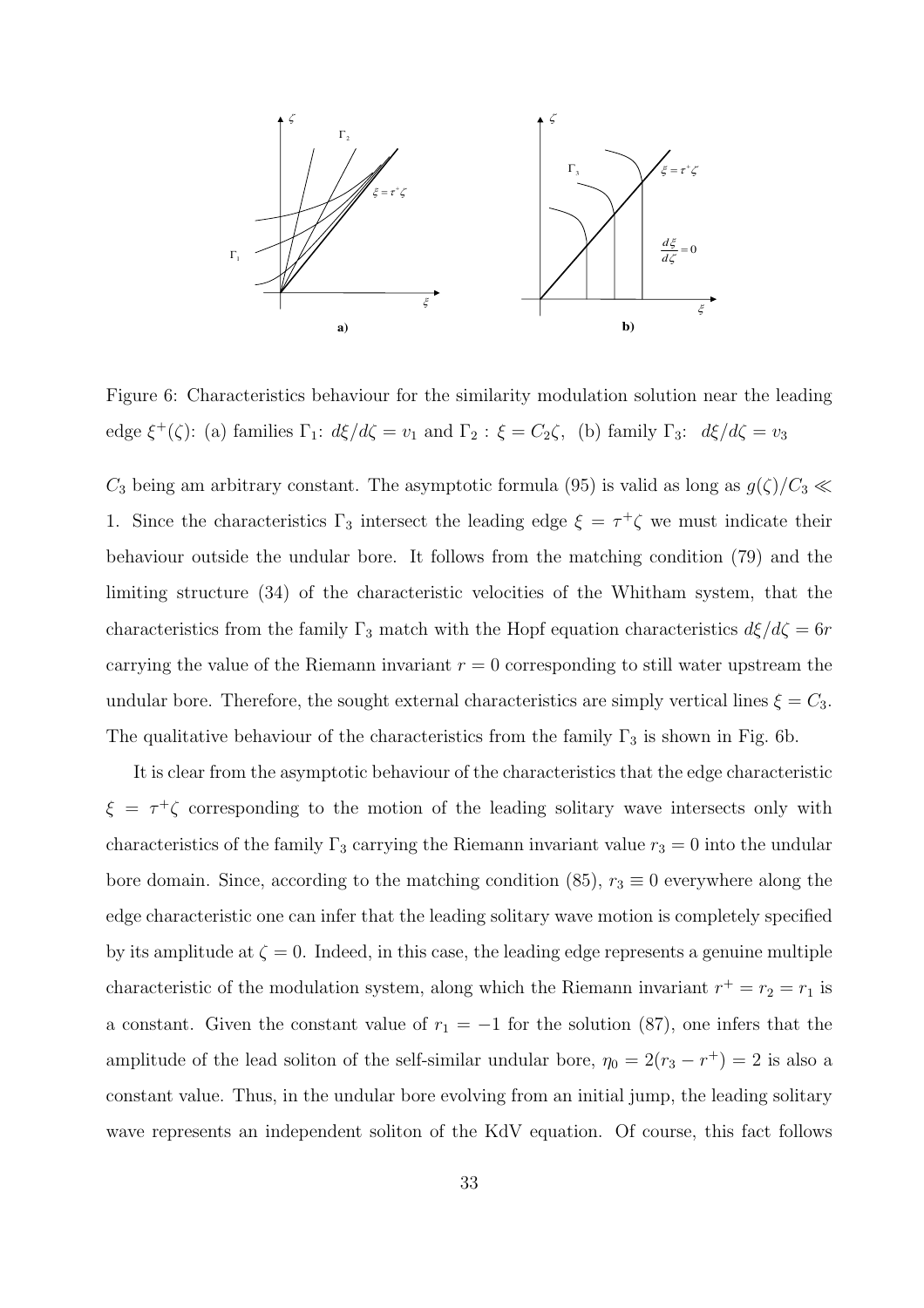

Figure 7: a) Leading edge  $\xi^+(\zeta)$  of non-self-similar undular bore as an envelope of pairwise merging characteristics from the families  $d\xi/d\zeta = v_1$  and  $d\xi/d\zeta = v_2$ ; b) behaviour of the Riemann invariants in non-self-similar modulation solution with  $r_3 \equiv 0$ 

directly from the modulation solution (87) but now we have established its meaning in the context of the characteristics, which will play an important role below.

Next we discuss the structure of the undular bore front in the case when the initial profile  $\eta(\xi, 0)$  is not a simple jump discontinuity, and instead has the form of a monotonically decreasing function, for instance,  $(-\xi)^{1/2}$  when  $\xi \leq 0$  and  $\eta(\xi, 0) = 0$  for  $\xi > 0$ . In that case, the modulation solution for the undular bore no longer possesses  $x/t$ -similarity as in the jump resolution case and, as a result, the speed (and therefore, the amplitude) of the lead solitary wave is not constant. For instance, for the afore-mentioned square-root initial profile the amplitude of the lead solitary wave grows as  $\zeta^2$  (see Gurevich, Krylov and Mazur 1989, or Kamchatnov 2000). Clearly, such an amplitude variation is impossible if the leading edge  $\xi^+(\zeta)$  was a regular characteristic carrying a constant value of the Riemann invariant  $r^+$ . As discussed above, however, the GP matching conditions (78) -(82) admit another possibility; the leading edge curve is the *envelope* of the characeristic families  $\Gamma_1$ :  $d\xi/d\zeta = v_1$  and  $\Gamma_2$ :  $d\xi/d\zeta = v_2$  merging when  $m = 1$ . This configuration is shown in Fig. 7a. In this case, the behaviour of the modulus  $m$  in the vicinity of the leading edge is given by the asymptotic formula found in Gurevich & Pitaevskii (1974):

$$
(1-m)^2 \left( \ln \frac{16}{1-m} + \frac{1}{2} \right) = \frac{2}{(r^+)^2} \frac{dr^+}{d\zeta} (\xi^+ - \xi)
$$
\n(97)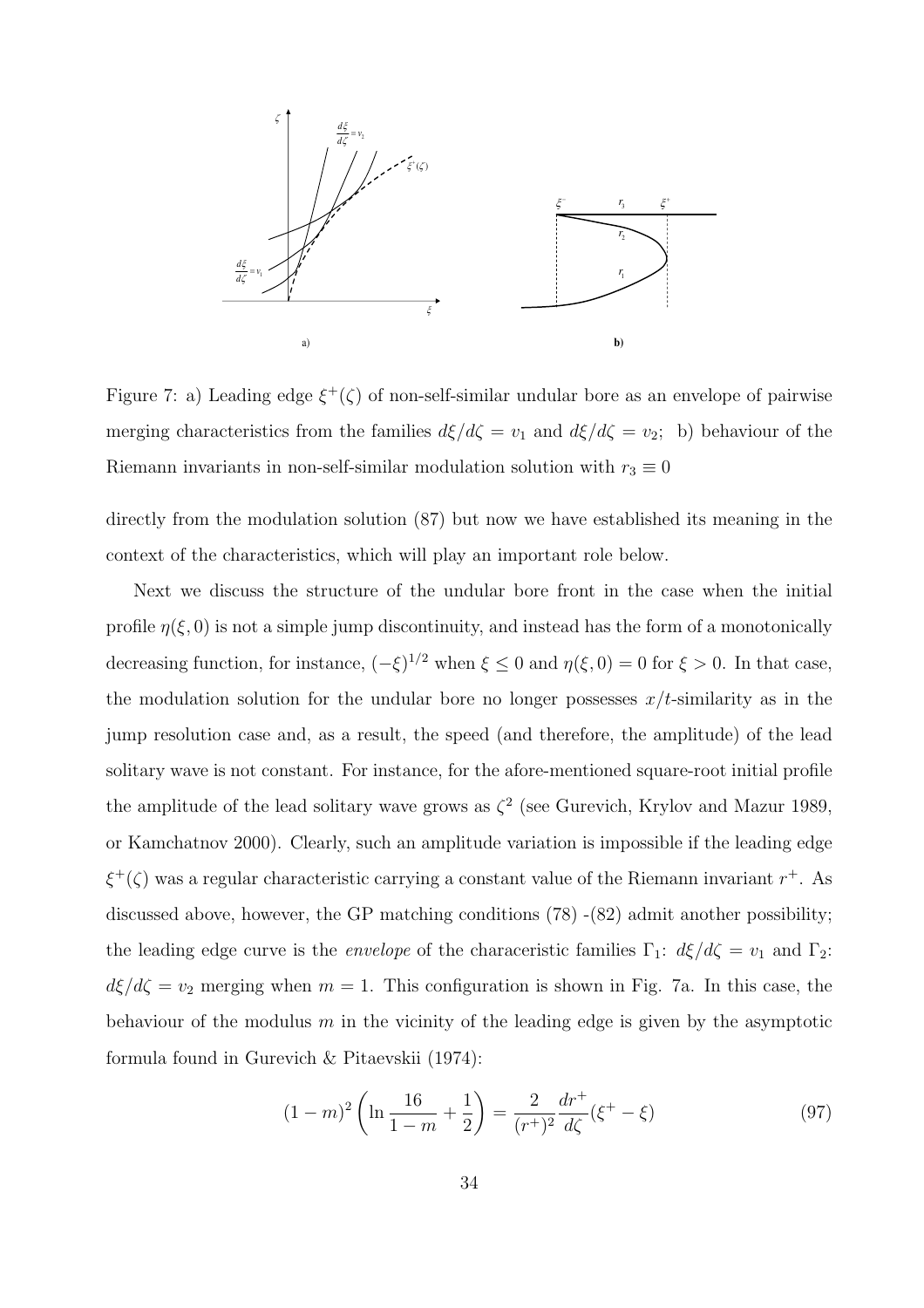where the function  $r^+(\zeta) \neq$  constant is assumed to be known. Another specific feature of this (general) configuration is that  $dr_{1,2}/d\xi \to \pm \infty$  as  $\xi \to \xi^+$  (see Fig. 7b - also found in Gurevich & Pitaevskii 1974, see also Kamchatnov 2000), which is in drastic contrast with similarity solution (see Fig. 6a). This particular difference was discussed in relation with undular bores in the KdV-Burgers equation in Gurevich and Pitaevskii (1987).

In summary, we see from (97) that the structure of the modulation solution in the vicinity of the leading edge of an undular bore defined as a characteristic envelope is qualitatively different compared to that for the similarity case (see (90)). The more general (but qualitatively similar to (97)) asymptotic formula which takes into account small perturbations due to a variable topography and bottom friction will be derived later. At the moment, it is important for us that in this configuration, when the leading edge is a characteristic envelope rather than just a characteristic, the value  $r^+$ , and thus, the leading solitary wave amplitude are allowed to vary.

The analysis of the corresponding modulation solution in Gurevich, Krylov and Mazur (1989) showed that, while in the case of an initial jump the wave crests generated at the trailing edge reach the leading edge (and therefore, transform into solitary waves) only asymptotically as  $t \to \infty$ , for the more general case of decreasing initial data each wave crest generated at the trailing edge reaches the leading edge in finite time and replaces (overtakes) the existing leading solitary wave. This process is manifested as a continuous amplitude growth of the (apparent) leading solitary wave. As in classical soliton theory, an alternative explanation of the leading solitary wave amplitude growth can be made in terms of the momentum exchange between the "instantaneous" leading solitary wave and solitary waves of greater amplitude coming from the left. Indeed, as the rigorous analysis of Lax, Levermore and Venakides showed (see Lax, Levermore and Venakides (1994) and the references therein), the whole modulated structure of the undular bore can be asymptotically described in terms of the interactions of a large number of KdV solitons initially 'packed' into a non-oscillating large-scale initial profile.

This latter interpretation is especially instructive for our purposes. Our point is that the specific cause of the enhanced soliton interactions resulting in amplitude growth at the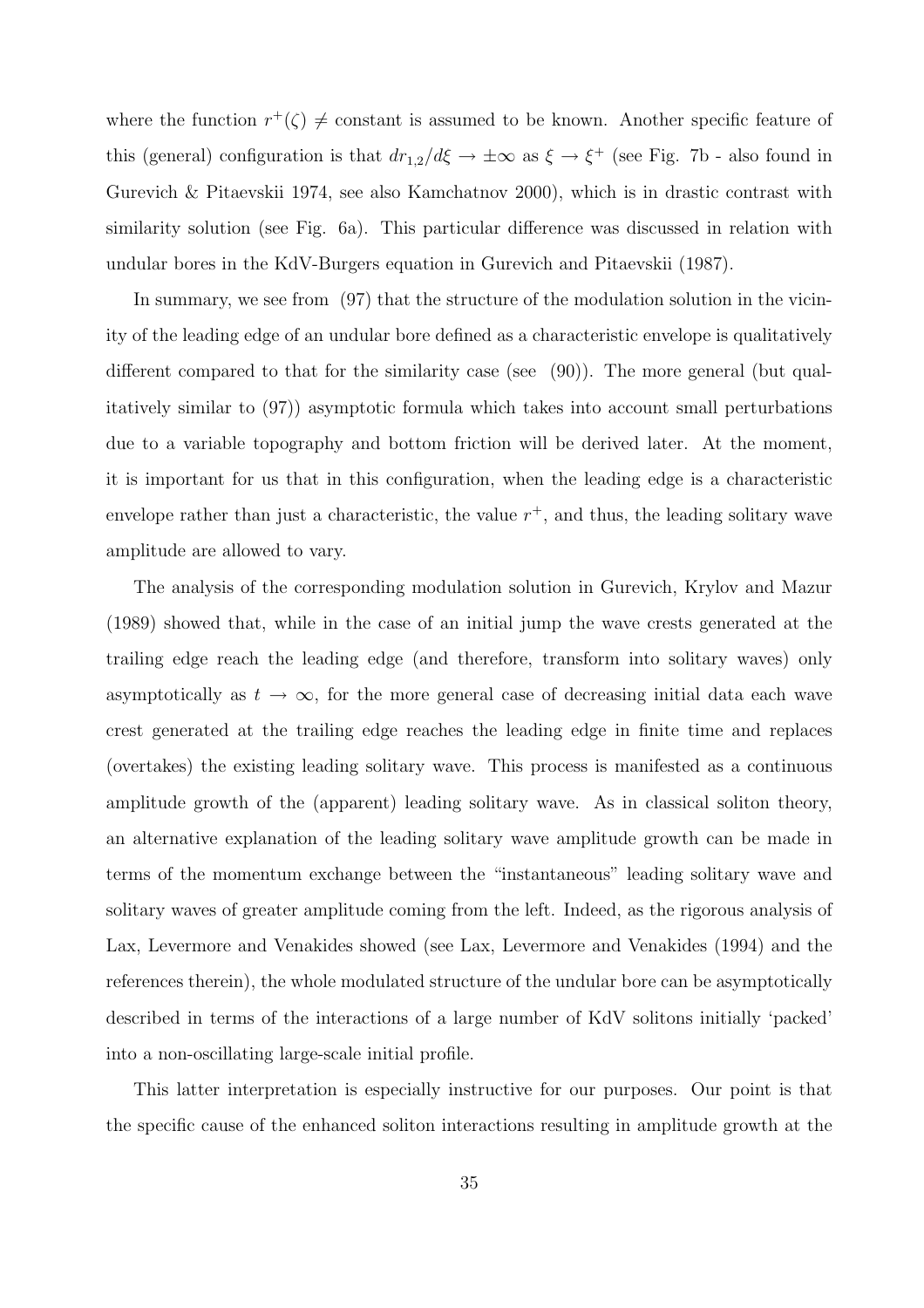leading edge is not essential; it can be large-scale spatial variations of the initial profile as just described, but it could also equally well be an effect of small perturbations in the KdV equation itself. Indeed, in the weakly perturbed KdV equation, the local wave structure of the undular bore must be described to leading order by the periodic solution (75) of the unperturbed KdV equation, so if one assumes the GP boundary conditions analogous to  $(78) - (82)$  for the perturbed modulation system  $(27)$ , one invariably will have to deal with one of the two possible types of the characteristics behaviour (shown in Figs. 7a and 8a) in the vicinity of the leading edge of the undular bore, because this qualitative behaviour is determined only by the structure of the GP boundary conditions and by the associated asymptotic structure of the characteristic velocities of the Whitham system for  $(1 - m) \ll 1$ , which are the same for both unperturbed and perturbed modulation systems. Next, we will show that, by using the knowledge of this qualitative behaviour of the characteristics, one is able to construct the asymptotic modulation solution for the undular bore front in the presence of variable topography and bottom friction even if the full solution of the perturbed modulation system is not available.

## 6.4 Gurevich-Pitaevskii problem for perturbed modulation system

We investigate now how the GP matching problem applies to the perturbed modulation system (27). As in the original GP problem, we postulate the natural physical requirement that the mean value  $\langle U \rangle$  is continuous across the undular bore edges, which represent free boundaries and are defined by the conditions  $m = 0$  (trailing edge  $X = X^{-}(T)$ ) and  $m = 1$ (leading edge  $X = X^+(T)$ ). Also, we consider propagation of the undular bore into still water, hence  $\langle U \rangle|_{X=X^+(T)} = 0$ . Now, using the explicit expression (18) for  $\langle U \rangle$  in terms of complete elliptic integrals and calculating its limits as  $m \to 0$  and  $m \to 1$  one has

$$
X = X^{-}(T): \qquad \lambda_2 = \lambda_3, \quad \langle U \rangle = -\lambda_1 = u,
$$
  

$$
X = X^{+}(T): \qquad \lambda_2 = \lambda_1, \quad \langle U \rangle = -\lambda_3 = 0,
$$
 (98)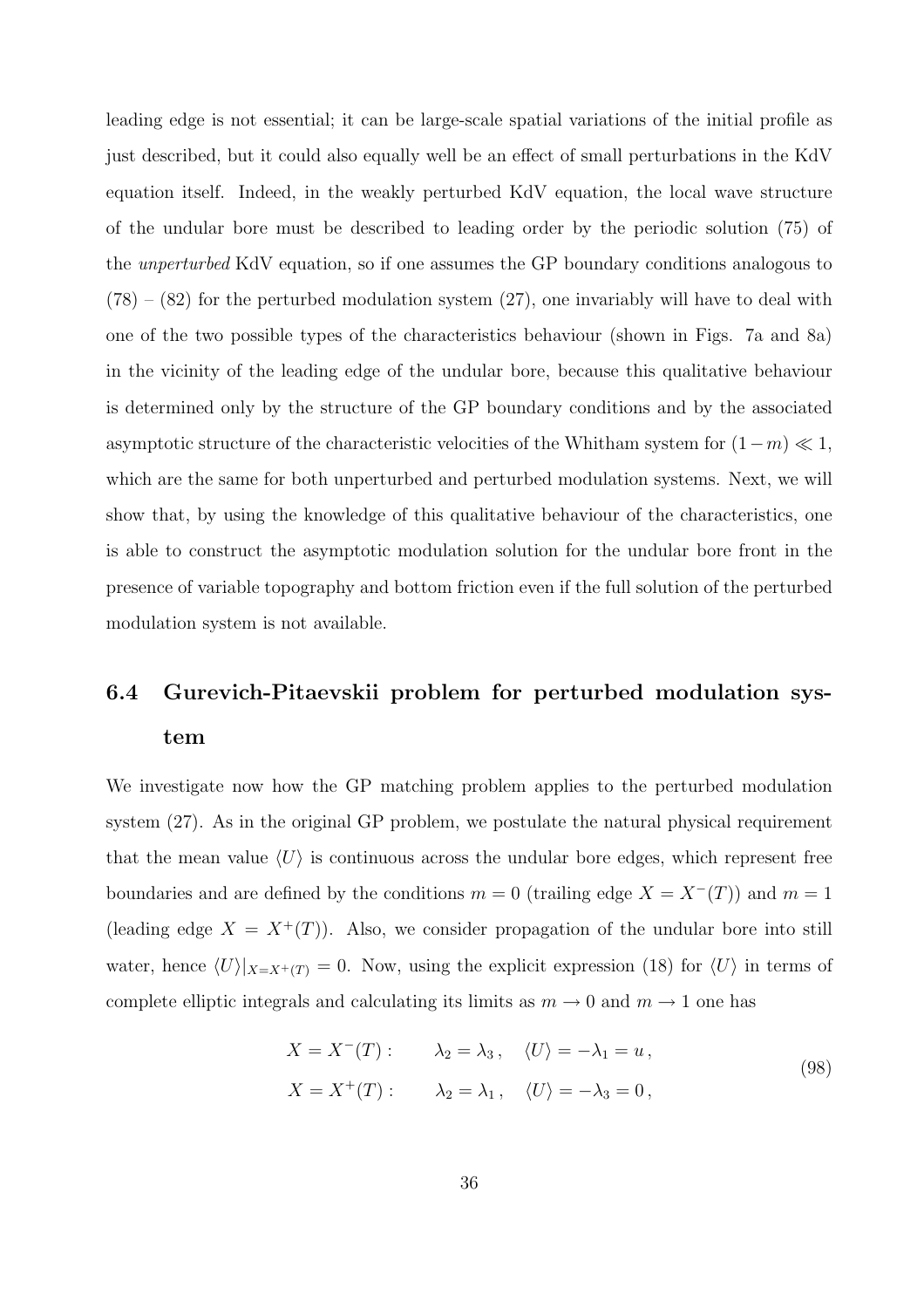where  $u(X,T)$  is solution of the dispersionless perturbed KdV equation (7), i.e.

$$
u_T + 6uu_X = F(T)u - G(T)u^2,
$$
\n
$$
(99)
$$

with the boundary conditions

$$
u\left(\tau, \frac{1}{6g} \int_0^\tau h d\tau\right) = \frac{9g}{2h_0} \Delta_0 \quad \text{if} \quad \tau < \tau_0; \qquad u\left(\tau, \frac{1}{6g} \int_0^\tau h d\tau\right) = 0 \quad \text{if} \quad \tau > \tau_0 \,, \tag{100}
$$

where  $\tau_0 = -x_0/$ √  $\overline{gh_0}$ . The boundary conditions (100) correspond to a discontinuous initial surface elevation  $A(x, t)$  at  $x = -x_0$ , obtained by using transformations (3) and (6) where one sets  $t = 0$ . As earlier,  $\Delta_0 = a_0/(3h_0)$  is the value of the discontinuity in A, chosen in such a way that the amplitude of the lead solitary wave in the undular bore was exactly  $a_0$ in the flat-bottom zero-friction region (see Section 6.2).

This free-boundary matching problem is then complemented by the kinematic conditions explicitly defining the boundaries  $X = X^{\pm}(T)$ . These are formulated using the multiple characteristic directions of the perturbed modulation system (27) in the limits as  $m \to 0$ and  $m \to 1$  (cf.  $(80)$  -  $(82)$ ),

$$
\frac{dX^{-}}{dT} = V^{-}(X^{-}, T), \qquad \frac{dX^{+}}{dT} = V^{+}(X^{+}, T), \qquad (101)
$$

where 
$$
V^- = v_2(u, \lambda^-, \lambda^-) = v_3(u, \lambda^-, \lambda^-),
$$
 (102)

$$
V^{+} = v_{2}(\lambda^{+}, \lambda^{+}, 0) = v_{1}(\lambda^{+}, \lambda^{+}, 0), \qquad (103)
$$

and 
$$
\lambda^- = \lambda_2(X^-, T) = \lambda_3(X^-, T)
$$
,  $\lambda^+ = \lambda_2(X^+, T) = \lambda_1(X^+, T)$ . (104)

Thus, for the perturbed KdV equation the leading and trailing edges of the undular bore are defined mathematically in the same way as for the unperturbed one, albeit for a different set of variables.

## 6.5 Deformation of the undular bore front due to variable topography and bottom friction

Finally we study the effects of gradual slope and bottom friction on the leading front of the self-similar expanding undular bore described in Sections 6.2, 6.3. The result will essentially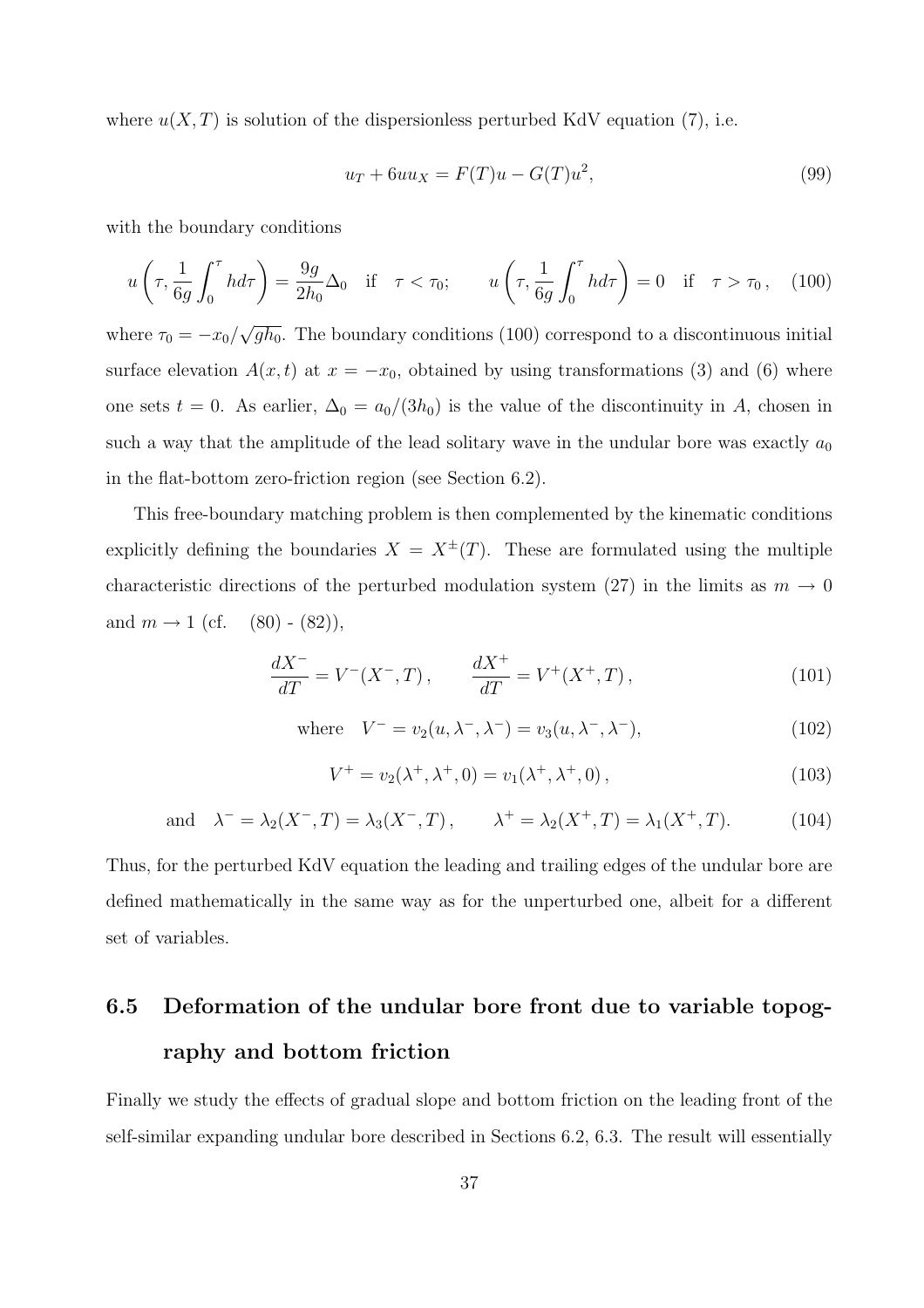depend on the relative values of the small parameters appearing in the problem. We note that in general there are three distinct relevant small parameters,

$$
\epsilon = \frac{h_0}{x_0} \ll 1, \qquad \delta = \max(h_x) \ll 1, \qquad C_D \ll 1 \tag{105}
$$

The first small parameter is determined by the ratio of the equilibrium depth in the flat bottom region, to the distance from the beginning of the slope region to the location of the initial jump discontinuity in the surface displacement. This measures the typical relative spatial variations of the modulation parameters in the undular bore when it reaches the beginning of the slope. The second and third parameters are contained in the KdV equation (1) itself and measure the values of the slope and bottom friction respectively. In terms of the transformed variables appearing in (7),  $|F(T)| \sim \delta$ ,  $|G(T)| \sim C_D$  (see (8)). Generally we assume  $\delta \sim C_D$  (the possible orderings  $\delta \ll C_D$  or  $C_D \ll \delta$  can be then considered as particular cases).

To obtain a quantitative description of the vicinity of the leading edge of the undular bore we perform an expansion of the Whitham modulation system (27) for  $(1 - m) \ll 1$ . We first introduce the substitutions

$$
\lambda_i(X,T) = \lambda^+(T) + l_i(\tilde{X},T), \quad v_i = V^+ + v_i', \quad \rho_i = \rho^+ + \rho_i', \quad i = 1,2. \tag{106}
$$

where 
$$
\tilde{X} = X^+ - X
$$
,  $V^+ = -4\lambda^+$ ,  $\rho^+ = \frac{4}{3}F(T)\lambda^+ + \frac{32}{15}G(T)(\lambda^+)^2$ . (107)

Since  $\lambda_2 \geq \lambda_1$ ,  $v_2 \geq v_1$  one always has  $l_2 \geq l_1$ ,  $v'_2 \geq v'_1$ . Assuming  $\tilde{X}/X^+ \ll 1 \Leftrightarrow 1 - m \ll 1$ and using that  $\lambda_3 = 0$  to leading order in the vicinity of the leading edge (see the matching condition (98)), we have from asymptotic expansions of  $(27) - (31)$  as  $(1 - m) \ll 1$ 

$$
v'_1 = M_1(l_2 - l_1) \equiv -2 \left[ 1 + \frac{\ln(16/(1-m))}{1 + \frac{1}{4}(1-m)\ln(16/(1-m))} \right] (l_2 - l_1),
$$
  
\n
$$
v'_2 = M_2(l_2 - l_1) \equiv -2 \left[ 1 - \frac{\ln(16/(1-m))}{1 - \frac{1}{4}(1-m)\ln(16/(1-m))} \right] (l_2 - l_1),
$$
\n(108)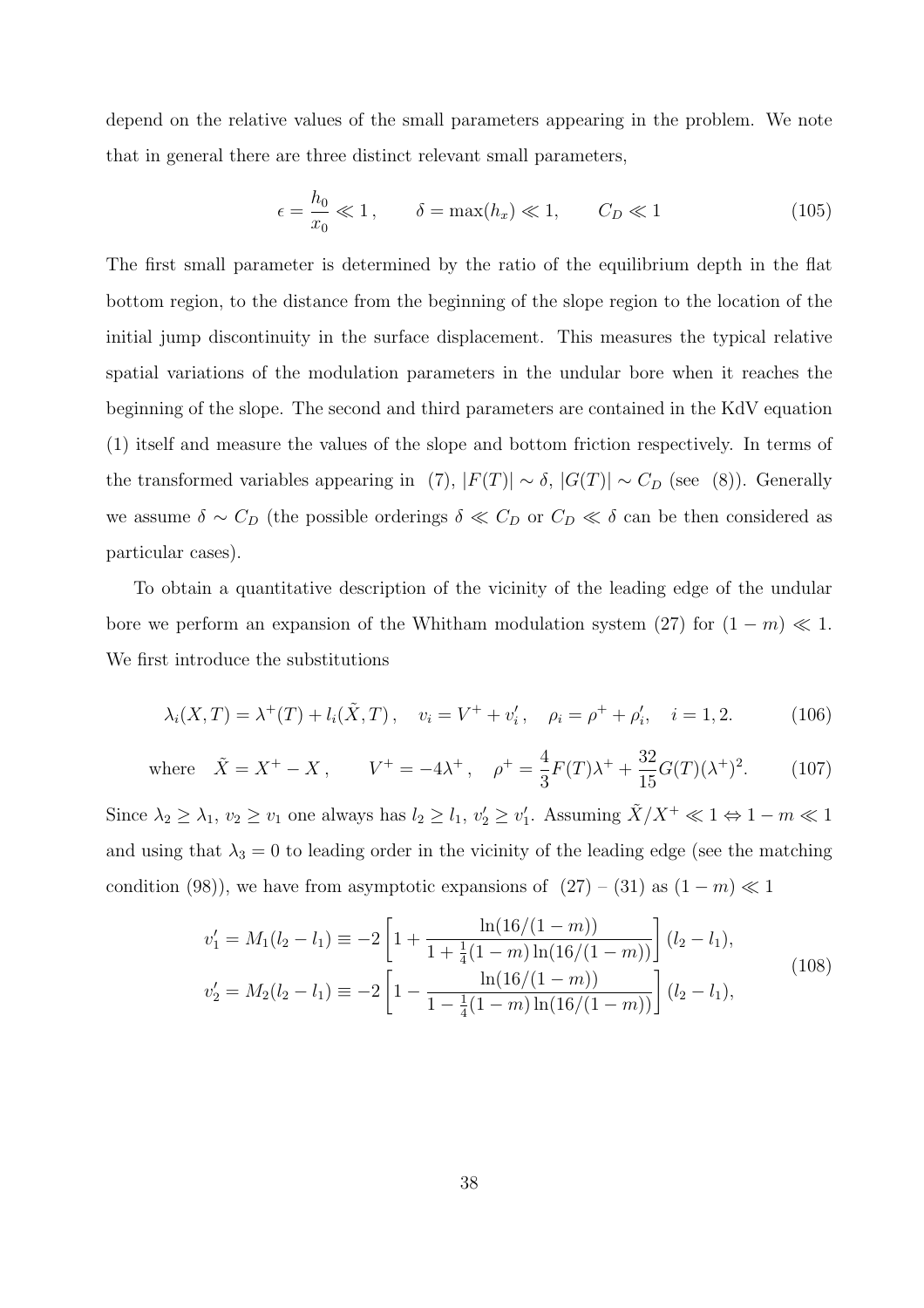

Figure 8: Riemann variables behaviour in the vicinity of the leading edge of the undular bore propagating over gradual slope with bottom friction (a) Adiabatic variations of the similarity GP regime,  $\delta \ll \epsilon$ ,  $C_D \ll \epsilon$ ; (b) General case,  $\delta \sim C_D \sim \epsilon$ .

$$
\rho_1' = N_1(l_2 - l_1) \equiv \left\{ -\frac{1}{3} \left[ 1 + \ln \frac{l_2 - l_1}{-16\lambda^+} \right] F \right\}
$$
  
\n
$$
- \frac{4}{15} \left[ 2\lambda^+ \ln \frac{l_2 - l_1}{-16\lambda^+} - 3\lambda^+ \right] G \right\} (l_2 - l_1)
$$
  
\n
$$
\rho_2' = N_2(l_2 - l_1) \equiv \left\{ \frac{1}{3} \left[ 5 + \ln \frac{l_2 - l_1}{-16\lambda^+} \right] F \right\}
$$
  
\n
$$
+ \frac{4}{15} \left[ 2\lambda^+ \ln \frac{l_2 - l_1}{-16\lambda^+} + 13\lambda^+ \right] G \right\} (l_2 - l_1).
$$
\n(109)

Naturally,  $v_i'$  and  $\rho_i'$  vanish when  $l_2 = l_1$ . Now, substituting (106), (107) into the modulation system (27) we obtain

$$
\frac{d\lambda^{+}}{dT} + \frac{\partial l_i}{\partial \tilde{X}} \frac{dX^{+}}{dT} - (V^{+} + v_i') \frac{\partial l_i}{\partial \tilde{X}} = \rho^{+} + \rho_i', \quad i = 1, 2,
$$
\n(110)

On using the kinematic condition (101) at the leading edge, this reduces to

$$
\frac{d\lambda^{+}}{dT} - v_{i}' \frac{\partial l_{i}}{\partial \tilde{X}} = \rho^{+} + \rho_{i}', \quad i = 1, 2.
$$
\n(111)

There are two qualitatively different cases to consider:

(i)  $\lim_{\tilde{X}\to 0} |dl_i/d\tilde{X}| < \infty$ ,  $i = 1, 2$  (Fig. 8a) (ii)  $\lim_{\tilde{X}\to 0} |dl_i/d\tilde{X}| = \infty$ ,  $i = 1, 2$  (Fig. 8b)

The case (i) implies that to leading order (111) reduces to

$$
\frac{d\lambda^+}{dT} = \rho^+ \,,\tag{112}
$$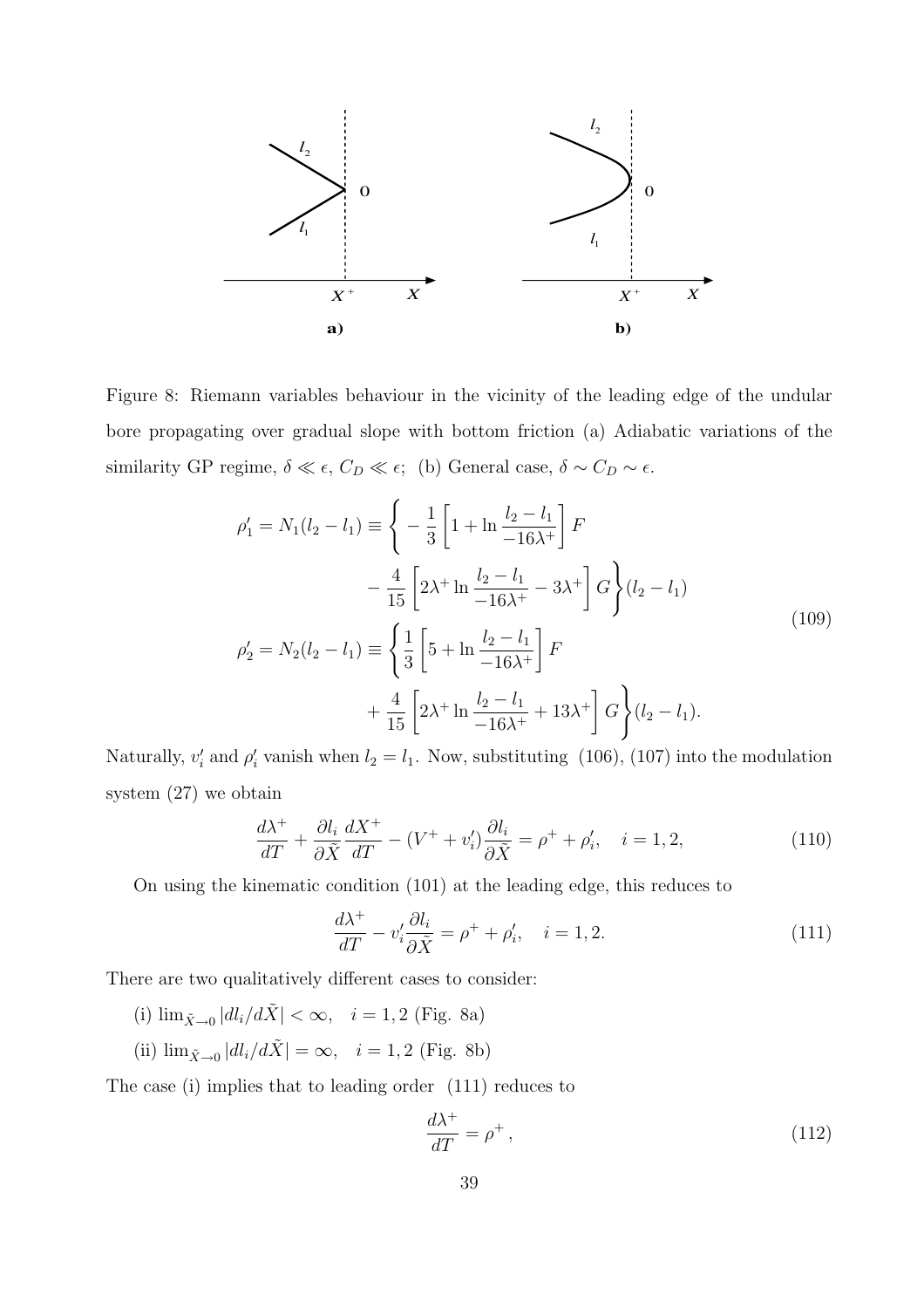which, together with the kinematic condition  $dX^{+}/dT = -4\lambda^{+}$ , defines the leading edge curve  $X^+(T)$ . One can observe that this system coincides with (43), (42) defining the motion of a separate solitary wave over a gradual slope with bottom friction. Its integral expressed in terms of original physical  $x, t$ -variables is given by  $(54)$ . Therefore, in the case (i) the lead solitary wave in the undular bore to leading order is not restrained by interactions with the remaining part of the bore and behaves as a separate solitary wave. Physically this case corresponds to adiabatic deformation of the similarity modulation solution (86), (87) and implies the following small parameter ordering :  $\delta \ll \epsilon$ ,  $C_D \ll \epsilon$ .

Next, we study the structure of this weakly perturbed similarity modulation solution in the vicinity of the leading edge. The next leading order of the system (111) yields

$$
-v_i' \frac{\partial l_i}{\partial \tilde{X}} = \rho_i', \quad i = 1, 2,
$$
\n(113)

that is

$$
\frac{\partial l_1}{\partial \tilde{X}} = -\frac{N_1}{M_1}, \qquad \frac{\partial l_2}{\partial \tilde{X}} = -\frac{N_2}{M_2}.
$$
\n(114)

Subtraction of one equation (114) from another with account of the relationship  $l_2 - l_1 \approx$  $-\lambda^+(1-m)$  leads consistently to leading order to the differential equation for  $1-m$ 

$$
\frac{\partial (1-m)}{\partial \tilde{X}} = 2 \left[ \frac{F(T)}{-3\lambda^{+}} - \frac{16G(T)}{15} \right] \left( \ln \frac{16}{1-m} \right)^{-1},\tag{115}
$$

This equation should be solved with the initial condition

$$
1 - m = 0 \quad \text{at} \quad \tilde{X} = 0. \tag{116}
$$

Elementary integration gives with the assumed here accuracy (cf. (90))

$$
(1 - m)\ln\frac{16}{1 - m} = -2\left[\frac{1}{3}F(T) - \frac{16}{15}\lambda^+G(T)\right]\frac{X^+ - X}{-\lambda^+}.
$$
 (117)

This formula determines the dependence of the modulus m on T and X (as long as  $1-m \ll$ 1).

Now, we make use of the solution  $\lambda^+$  of equation (112) given by (52) with  $C_0 =$  $4/(3ga_0h_0)$  (see (53)). Under supposition that the integral  $\int^x h^{-3}dx$  diverges as  $h \to 0$ ,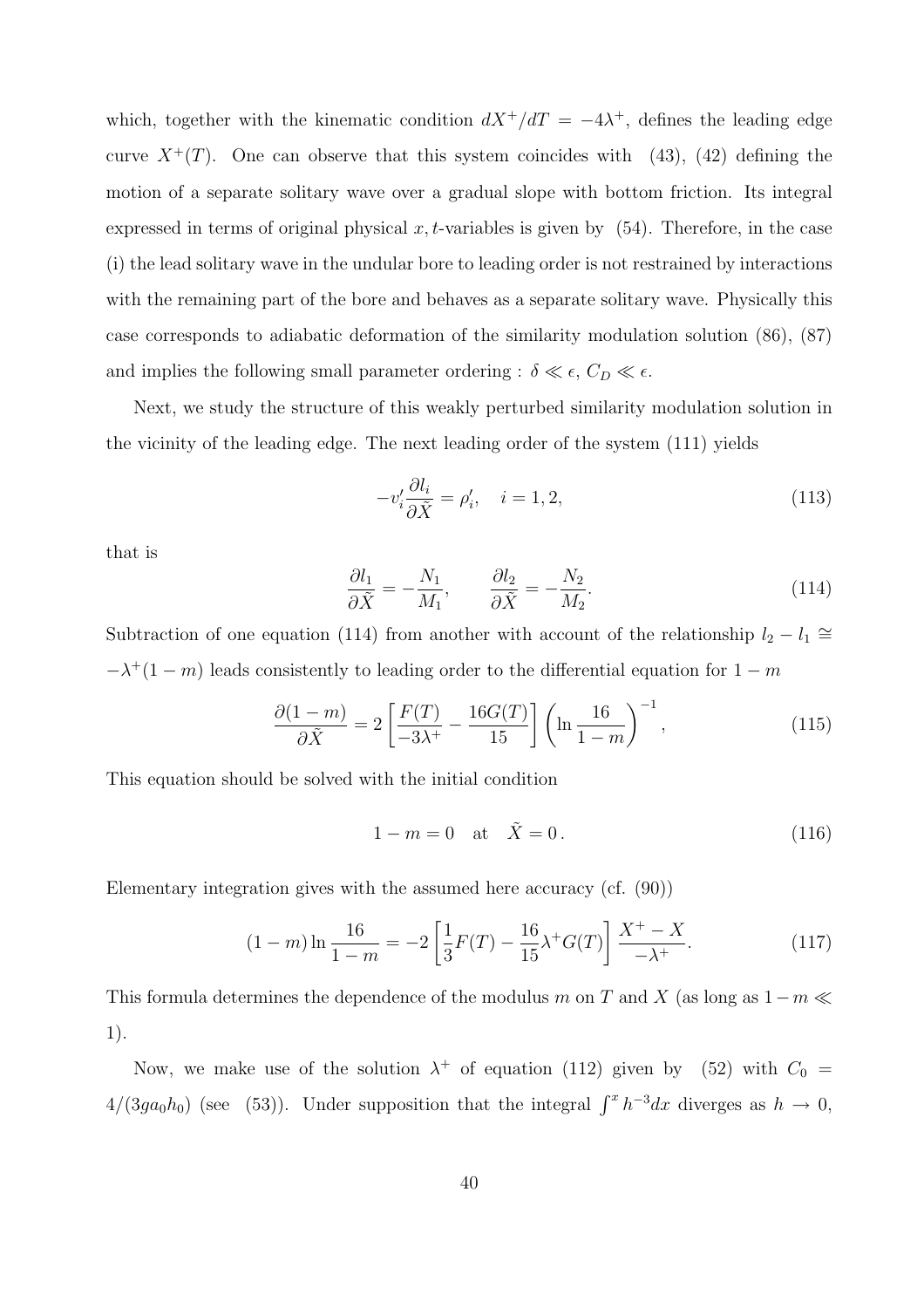so that the turbulence plays an essential role in the undular bore front behaviour (see Section 4 for a similar approximation for an isolated solitary wave), we obtain for  $h \ll h_0$ 

$$
(1 - m)\ln\frac{16}{1 - m} = \frac{64}{15}C_D\left(2 + 3h^2\int_0^x\frac{dx}{h^3}\right)(X^+ - X). \tag{118}
$$

At last, if the bottom topography is approximated by the dependence (57), we get with the same accuracy

$$
(1 - m)\ln\frac{16}{1 - m} = \frac{64}{15}C_D\left[2 + \frac{3}{(3\alpha - 1)\delta}\left(\frac{h}{h_0}\right)^{1/\alpha}\right](X^+ - X). \tag{119}
$$

The second term in square brackets tends to zero as  $h \to 0$ . However, the region where it can be neglected may be very narrow because of smallness of the parameter  $\delta$ . We recall that in this formula  $X^+$  is given by (54) and X is defined by (3) in terms of the original physical independent variables x and t.

Summarising, if the conditions  $\delta, C_D \ll \epsilon$  are satisfied, the lead solitary wave of the undular bore behaves as an individual (noninteracting) solitary wave adiabatically varying under small perturbation due to variable topography and bottom friction. The modulation solution in the vicinity of the leading edge also varies adiabatically, however, its qualitative structure considered in Section 6.4 (see Figs 5,6) remains unchanged.

In a sharp contrast with the described case of adiabatic deformation of an undular bore front is case (ii) when the second term in the left-hand side of (110) contributes to the leading order, i.e. to the motion of the leading edge itself. Namely, we have

$$
\frac{d\lambda^{+}}{dT} = \rho^{+} + v_{i}' \frac{\partial l_{i}}{\partial \tilde{X}}, \quad i = 1, 2.
$$
\n(120)

Now  $d\lambda^+/dT \neq \rho^+$  which means that the amplitude of the lead solitary wave  $a = -2\lambda^+$ varies essentially differently compared to the case of an isolated solitary wave. Indeed, the term  $\rho^+$  in the right-hand side of (120) is responsible for local adiabatic variations of the solitary wave while the term  $v_i' \partial l_i / \partial \tilde{X}$  describes nonlocal part of variations associated with the wave interactions within the undular bore. Using asymptotic formulae (108) implying  $v'_2 \geq 0$ ,  $v'_1 \leq 0$ , and the condition  $\lim_{\tilde{X}\to 0} |dl_{1,2}/d\tilde{X}| = \infty$  along with  $l_2 \geq l_1$ , it is not difficult to show that this nonlocal term is always nonnegative , i.e. the lead solitary wave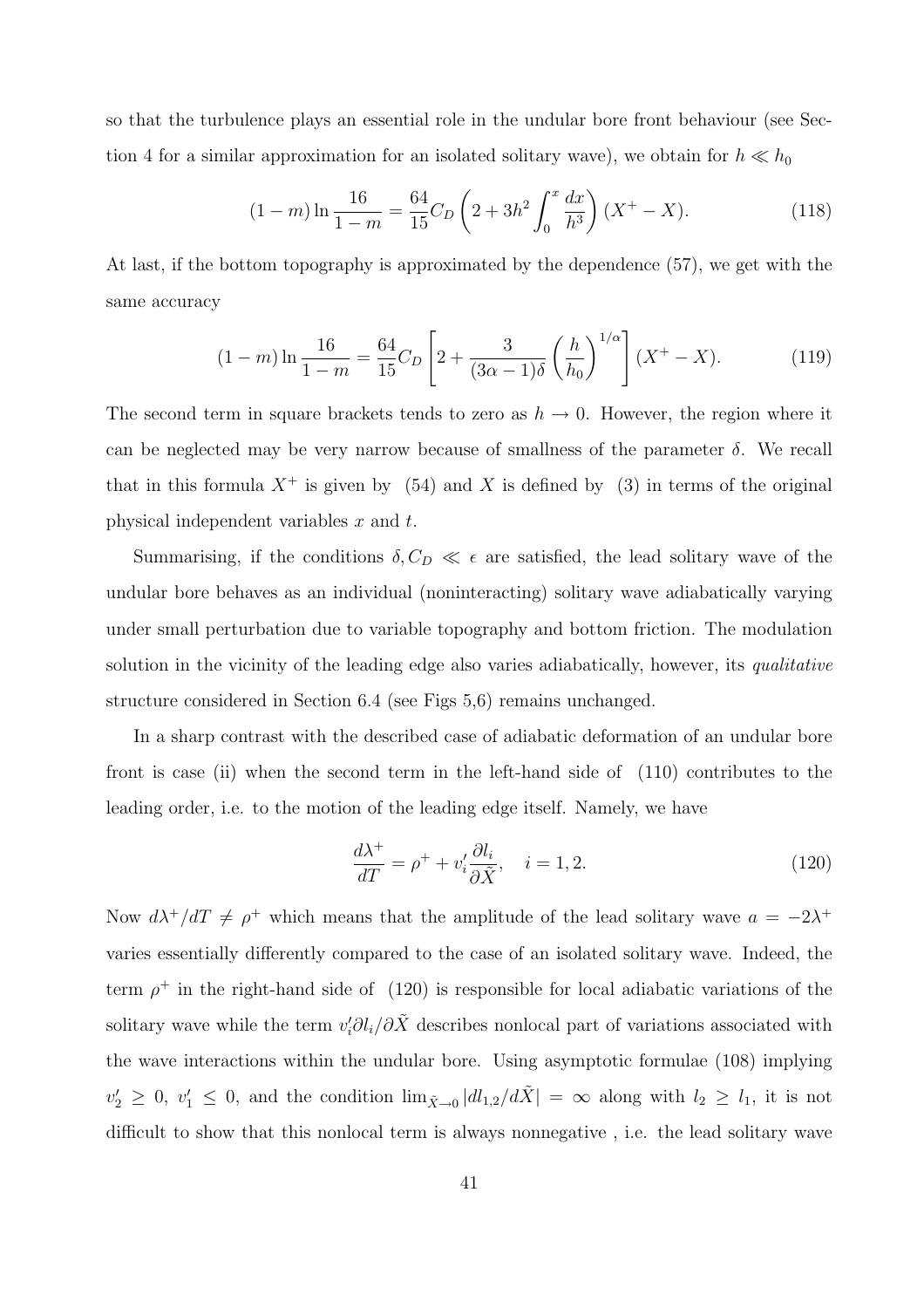in the undular bore propagating over a gradual slope with bottom friction always moves faster (and, therefore, has greater amplitude) than an isolated solitary wave of the same initial amplitude in the beginning of the slope. Indeed, as we have shown in Section 5, presence of a slope and bottom friction always result in "squeezing" the cnoidal wave, hence increasing momentum exchange between solitary waves in the vicinity of the leading edge of the undular bore and acceleration of the lead solitary wave itself. The situation here is qualitatively analogous to that described in Section 6.4 where general global modulation solution for the unperturbed KdV equation was discussed. Similarly to that case, the leading edge now represents a characteristic envelope – a caustic (otherwise we are back in the case (i) implying  $d\lambda^+/dT = \rho^+$ ) (see Fig. 6a).

Unlike the case of adiabatic variations of the leading edge, determination of the function  $\lambda^{+}(T)$  requires now knowledge of the full solution of the perturbed modulation system (27) with the matching conditions  $(98)$ . While the analytic methods to construct such a solution for inhomogeneous quasilinear systems are not available presently, it is instructive to assume that  $d\lambda^+/dT - \rho^+$  is a known function of T and to study the structure of the solution in close vicinity of the leading edge. With an account of the explicit form (108) of the velocity corrections, equations (120) assume the form

$$
\frac{\partial l_2}{\partial \tilde{X}} = -\frac{d\lambda^+ / dT - \rho^+}{2(l_2 - l_1)} \left[ \frac{1}{\ln[16/(1 - m)]} + \frac{1}{4}(1 - m) \right],\tag{121}
$$

$$
\frac{\partial l_1}{\partial \tilde{X}} = -\frac{d\lambda^+ / dT - \rho^+}{2(l_2 - l_1)} \left[ -\frac{1}{\ln[16/(1-m)]} + \frac{1}{4}(1-m) \right]. \tag{122}
$$

Taking the difference of (121) and (122) we transform it to the form

$$
\frac{\partial (1-m)}{\partial X} = \frac{d\lambda^+ / dT - \rho^+}{(\lambda^+)^2} \cdot \frac{1}{(1-m)\ln[16/(1-m)]}.
$$
 (123)

This equation can be readily integrated with the initial condition (116) to give

$$
(1-m)^2 \left( \ln \frac{16}{1-m} + \frac{1}{2} \right) = \frac{2(d\lambda^+ / dT - \rho^+)}{(\lambda^+)^2} (X^+ - X). \tag{124}
$$

This solution coincides with the asymptotic formula (97) for the behaviour of the modulus in the vicinity of the leading edge of the undular bore in general unperturbed GP problem [16] but instead of the derivative  $d\lambda^+/dT$  in (97) we have the difference  $d\lambda^+/dT - \rho^+$  (which is always positive as we have established).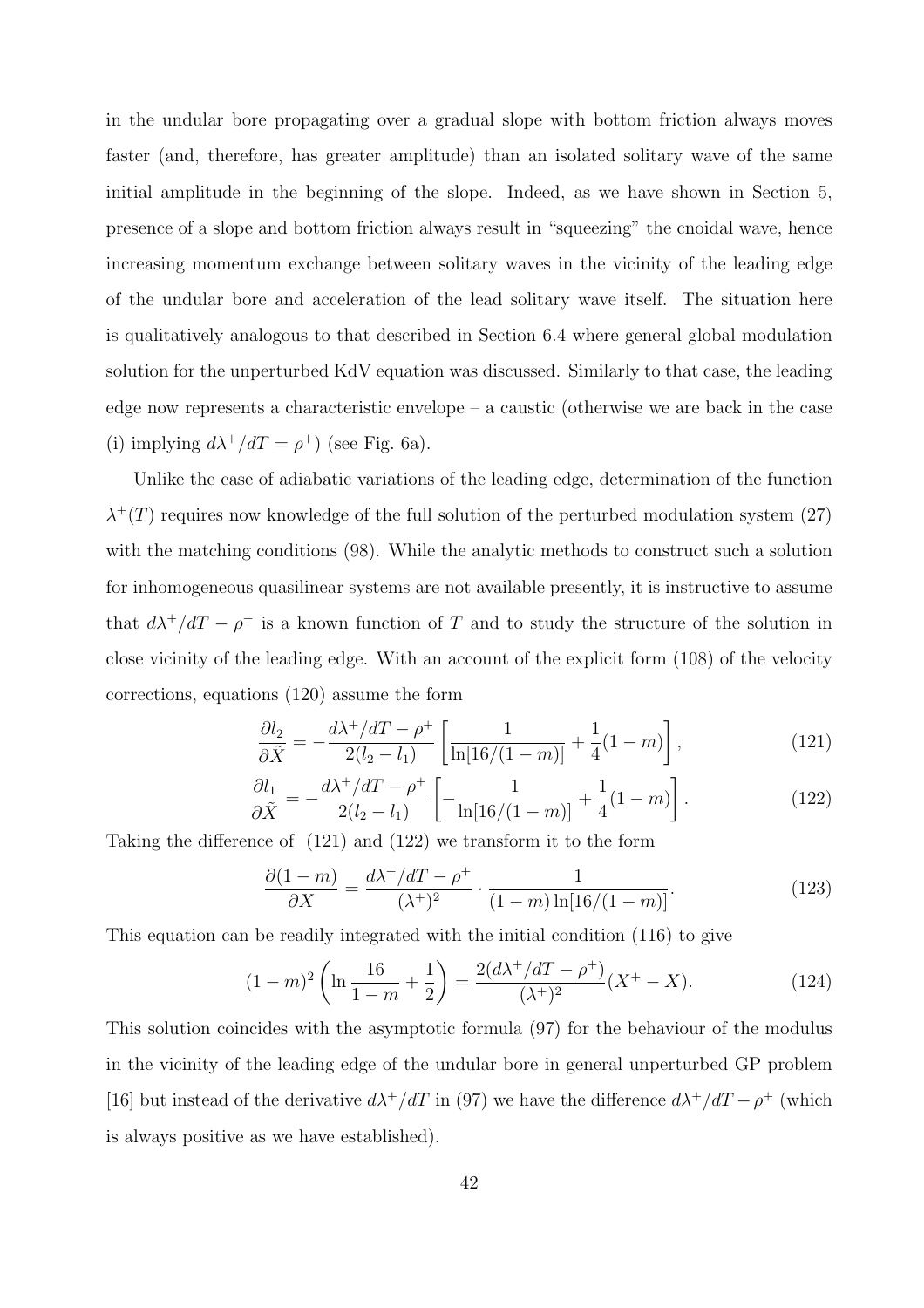## 7 Conclusions

We have studied the effects of a gradual slope and turbulent (Chezy) bottom friction on the propagation of solitary waves, nonlinear periodic waves and undular bores in shallow-water flows in the framework of the variable-coefficient perturbed KdV equation. The analysis has been performed in the most general setting provided by the associated Whitham equations describing slow modulations of a periodic travelling wave due to the slope, bottom friction and spatial nonuniformity of initial data. This modulation theory, developed in general form for perturbed integrable equations in Kamchatnov (2004) was applied here to the perturbed KdV equation and allowed us to take into account slow variations of all three parameters in the cnoidal wave solution. The particular time-independent solutions of the perturbed modulation equations were shown to be consistent with the adiabatically varying solutions for a single solitary wave and for a periodic wave propagating over a slope without bottom friction obtained in Ostrovsky & Pelinovsky (1970, 1975) and Miles (1979, 1983a). It was shown, however, that the assumption of zero mean elevation used in these papers for the description of slow variations of a cnoidal wave, ceases to be valid in the case when the turbulent bottom friction is present. In this case, a more general solution was obtained numerically improving the results of Miles (1983b).

Further, the derived full time-dependent modulation system was used for the description of the effects of variable topography and bottom friction on the propagation of undular bores, in particular on the variations of the undular bore front representing a system of weakly interacting solitary waves. By the analysis of the characteristics of the Whitham system in the vicinity of the leading edge of the undular bore, two possible configurations have been identified depending on whether the leading edge of the undular bore represents a regular characteristic of the modulation system or its singular characteristic, i.e. a caustic. The first case was shown to correspond to adiabatically slow deformations of the classical Gurevich-Pitaevskii modulation solution and is realised when the perturbations due to variable topography and bottom friction are small compared with the existing spatial nonuniformity of modulations in the undular bore (which is supposed to be formed outside the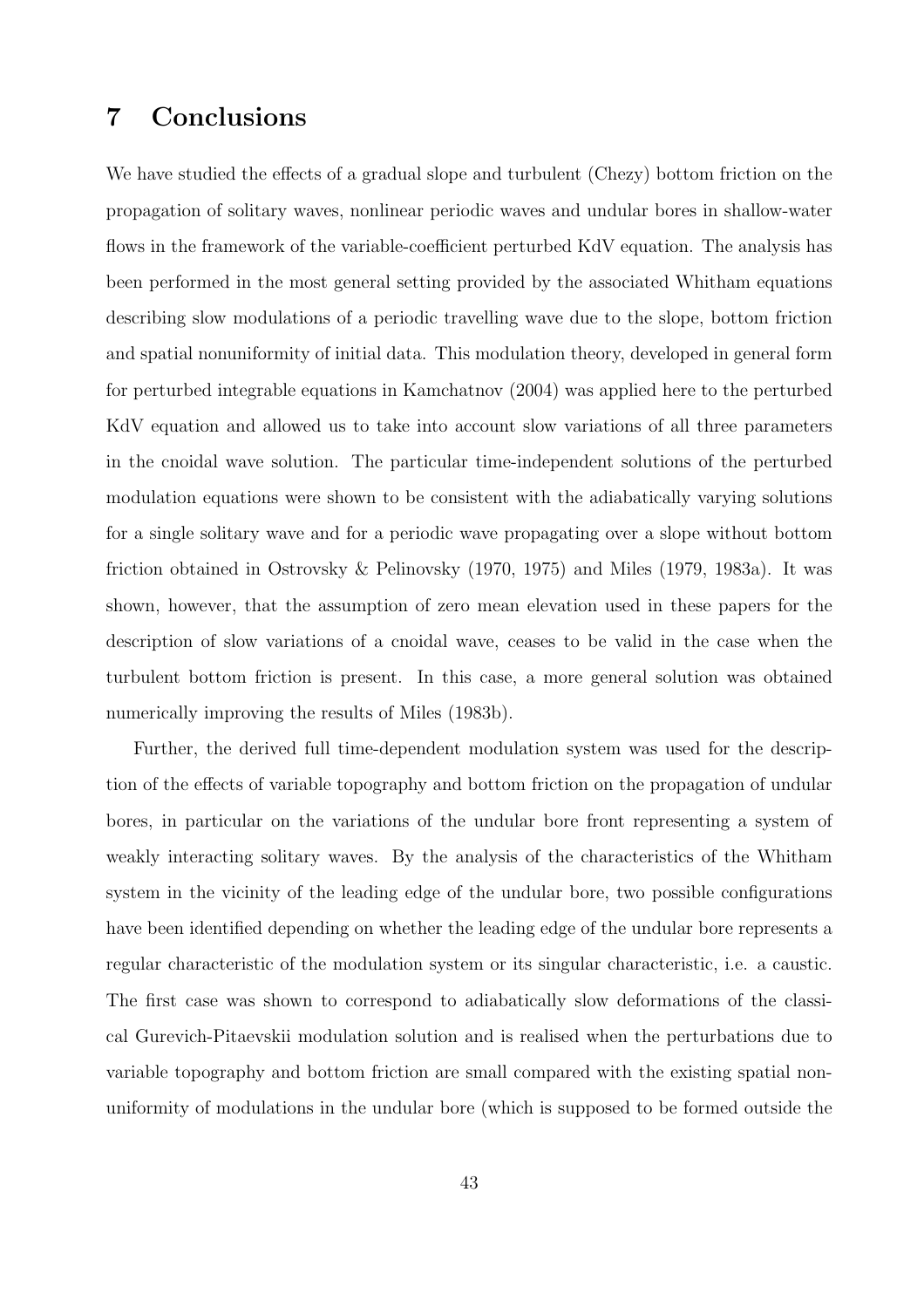region of variable topography/bottom friction). In the case when the modulations due to the external perturbations are comparable in magnitude with the existing modulations in undular bore, the leading edge becomes a caustic, and this situation was shown to correspond to enhanced solitary wave interactions within the undular bore front. These enhanced interactions have been shown to lead to a "nonlocal" leading solitary wave amplitude growth, which cannot be predicted in the frame of the traditional local adiabatic approach to propagation of an isolated solitary wave in a variable environment. As we mentioned in the Introduction, one of our original motivations for this study was the possibility to model a shoreward propagating tsunami as an undular bore. In this context, we would suggest that the second scenario described above is the more relevant, which has the implication that the growth, and eventual breaking of the leading waves in a tsunami wavetrain, cannot be modeled as a local effect for that particular wave, but is determined instead by the whole structure of the wavetrain.

## Acknowledgements

This work was started during the visit of A.M.K. at the Department of Mathematical Sciences, Loughborough University, UK. A.M.K. is grateful to EPSRC for financial support.

#### Appendix A: Derivation of the perturbed modulation system

We express the integrand function in the right-hand side of  $(24)$  in terms of the  $\mu$ -variable  $(15):$ 

$$
(2\lambda_i - s_1 - U)R = 8G\mu^3 - [8G\lambda_i + 4(F + 2s_1G)]\mu^2
$$
  
+ 
$$
[4(F + 2s_1G)\lambda_i + 2s_1(s_1G + F)]\mu - 2s_1(s_1G + F)\lambda_i.
$$
 (125)

Then we obtain with the use of  $(13)$ ,  $(14)$ , and  $(16)$  the following expressions:

$$
\langle \mu \rangle = \frac{1}{L} \oint \mu d\theta = \frac{1}{L} \oint \mu \frac{d\theta}{d\mu} d\mu = \frac{1}{L} \oint \frac{\mu d\mu}{2\sqrt{-P(\mu)}} = -\frac{2}{L} \frac{\partial I}{\partial s_2},
$$
  

$$
\langle \mu^2 \rangle = \frac{1}{L} \oint \mu^2 d\theta = \frac{2}{L} \frac{\partial I}{\partial s_1}
$$
  

$$
\langle \mu^3 \rangle = \frac{1}{L} \oint \mu^3 d\theta = -\frac{I}{L} + s_1 \langle \mu^2 \rangle - s_2 \langle \mu \rangle + s_3,
$$
 (126)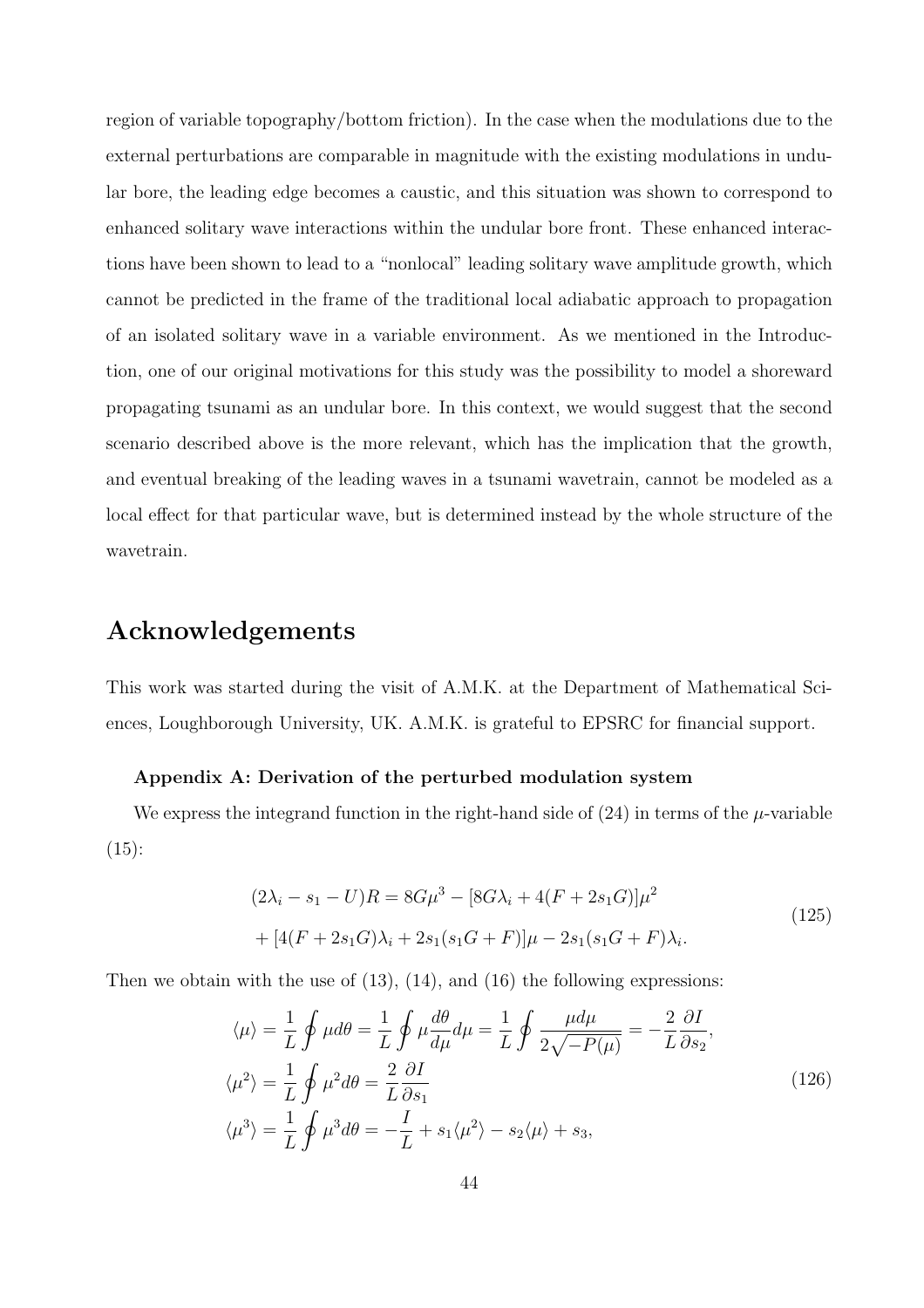where  $I$  is a known integral

$$
I = \int_{\lambda_2}^{\lambda_3} \sqrt{(\lambda_3 - \mu)(\mu - \lambda_2)(\mu - \lambda_1)} d\mu
$$
  
= 
$$
\frac{4}{15} (\lambda_3 - \lambda_1)^{5/2} [(1 - m + m^2)E(m) - (1 - m)(1 - m/2)K(m)],
$$
 (127)

 $K(m)$  and  $E(m)$  being the complete elliptic integrals of the first and second kind, respectively. The derivatives of I with respect to  $\lambda_i$  are also known table integrals (Gradshtein & Ryzhik 1980):

$$
\frac{\partial I}{\partial \lambda_1} = -\frac{1}{2} \int_{\lambda_2}^{\lambda_3} \sqrt{\frac{(\lambda_3 - \mu)(\mu - \lambda_2)}{\mu - \lambda_1}} d\mu
$$
  
\n
$$
= -\frac{1}{3} \sqrt{\lambda_3 - \lambda_1} [(\lambda_2 + \lambda_3 - 2\lambda_1) E - 2(\lambda_2 - \lambda_1) K],
$$
  
\n
$$
\frac{\partial I}{\partial \lambda_2} = -\frac{1}{2} \int_{\lambda_2}^{\lambda_3} \sqrt{\frac{(\lambda_3 - \mu)(\mu - \lambda_1)}{\mu - \lambda_2}} d\mu
$$
  
\n
$$
= -\frac{1}{3} \sqrt{\lambda_3 - \lambda_1} [(\lambda_3 - \lambda_1) K + (\lambda_1 + \lambda_3 - 2\lambda_2) E],
$$
  
\n
$$
\frac{\partial I}{\partial \lambda_3} = \frac{1}{2} \int_{\lambda_2}^{\lambda_3} \sqrt{\frac{(\mu \lambda_2)(\mu - \lambda_1)}{\lambda_3 - \mu}} d\mu
$$
  
\n
$$
= \frac{1}{3} \sqrt{\lambda_3 - \lambda_1} [2\lambda_3 - \lambda_1 - \lambda_2] E - (\lambda_2 - \lambda_1) K].
$$
\n(128)

We can easily express the  $s_i$ -derivatives in terms of  $\lambda_i$  derivatives by differentiation of the formulae (see (16))

$$
s_1 = \lambda_1 + \lambda_2 + \lambda_3, \quad s_2 = \lambda_1 \lambda_2 + \lambda_1 \lambda_3 + \lambda_2 \lambda_3, \quad s_3 = \lambda_1 \lambda_2 \lambda_3 \tag{129}
$$

and solving the linear system for differentials. Simple calculation gives

$$
\frac{\partial \lambda_i}{\partial s_k} = \frac{(-1)^{3-k}}{\prod_{j \neq i} (\lambda_i - \lambda_j)}.
$$
\n(130)

Then, combining (128) and (130), we obtain the derivatives  $\partial I/\partial s_i$  and hence the expressions

$$
\frac{I}{L} = \frac{2}{15}(\lambda_3 - \lambda_1) \left[ (s_1^2 - 3s_2) \frac{E}{K} - \frac{1}{2}(\lambda_2 - \lambda_1)(\lambda_2 + \lambda_3 - 2\lambda_1) \right],
$$
  
\n
$$
\frac{1}{L} \frac{\partial I}{\partial s_1} = \frac{1}{6} \left[ 2s_1 \frac{E}{K} + s_1 \lambda_1 + \lambda_1^2 - \lambda_2 \lambda_3 \right],
$$
  
\n
$$
\frac{1}{L} \frac{\partial I}{\partial s_2} = -\frac{1}{2} \left[ (\lambda_3 - \lambda_1) \frac{E}{K} + \lambda_1 \right].
$$
\n(131)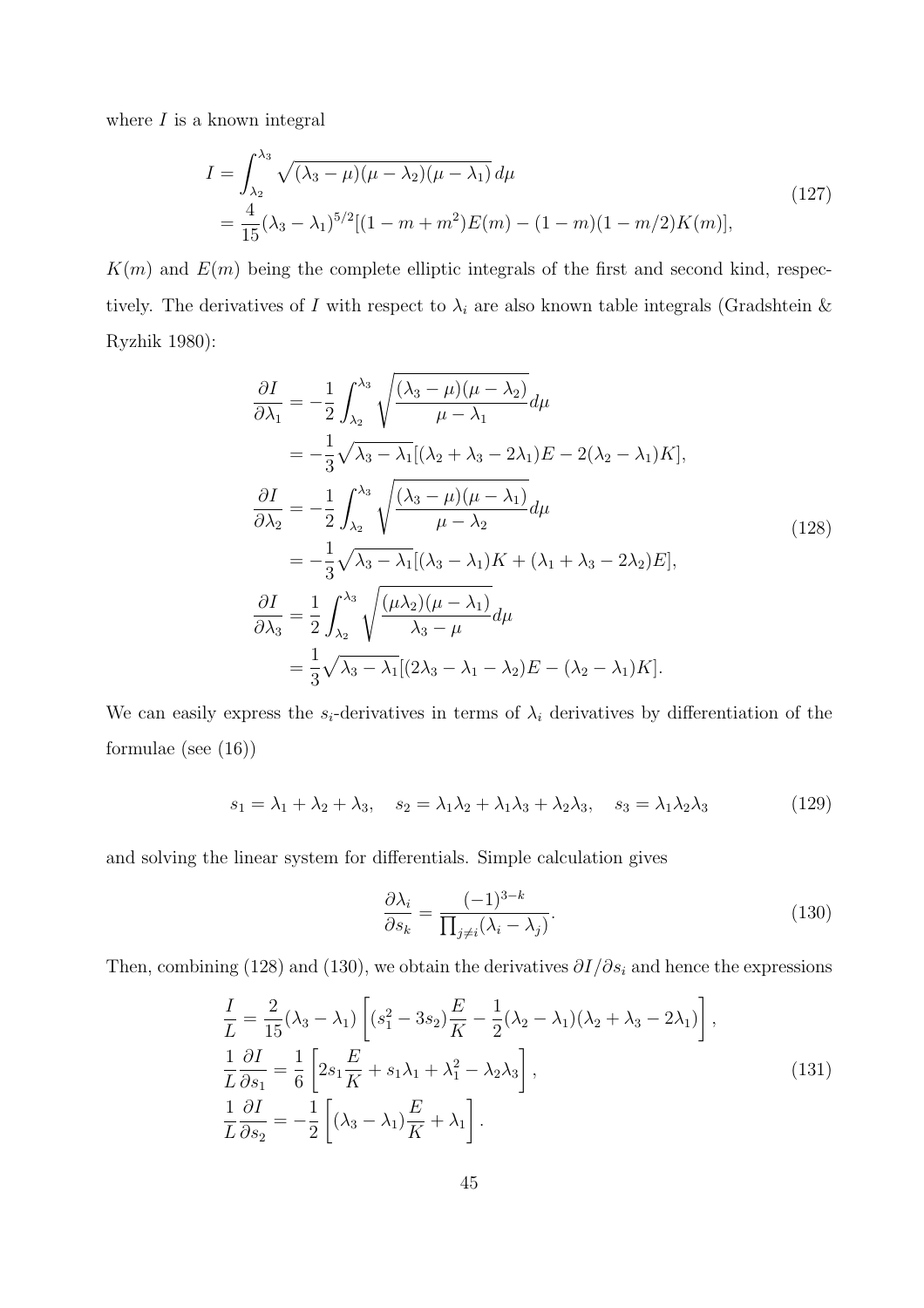To complete the calculation of the right-hand side of (24), we need also expressions

$$
\frac{L}{\partial L/\partial \lambda_1} = 2(\lambda_2 - \lambda_1) \frac{K}{E},
$$
\n
$$
\frac{L}{\partial L/\partial \lambda_2} = -\frac{2(\lambda_3 - \lambda_2)(1 - m)K}{E - (1 - m)K},
$$
\n
$$
\frac{L}{\partial L/\partial \lambda_3} = \frac{2(\lambda_3 - \lambda_2)K}{E - K}.
$$
\n(132)

Collecting all contributions into perturbations terms, we obtain the Whitham equations in the form

$$
\frac{\partial \lambda_i}{\partial T} + v_i \frac{\partial \lambda_i}{\partial X} = \rho_i = C_i [F(T) A_i - G(T) B_i], \qquad (133)
$$

where  $C_j$ ,  $A_j$ ,  $B_j$  and  $v_j$ ,  $j = 1, 2, 3$  are specified by formulae (28) - (30).

## References

- [1] Apel, J.P. 2003 A new analytical model for internal solitons in the ocean, Journ. Phys. Oceanogr. 33, 2247.
- [2] Avilov, V.V., Krichever,I.M. and Novikov, S.P 1987 Evolution of Whitham zone in the theory of Korteweg-de Vries. Sov. Phys. Dokl. 32, 564 -.
- [3] Benjamin, T.B. and Lighthill, M.J. 1954 On cnoidal waves and bores. Proc. Roy. Soc. A224, 448
- [4] Boussinesq, J. 1982 Théorie des ondes des remous qui se propagent le long d'un canal rectangulaire, en communuuant au liquide contenu dans ce canal des vitesses sensblemnt pareilles de la surface au fond. J. Math. Pures Appl. 17, 55-108.
- [5] El, G.A. 2005 Resolution of a shock in hyperbolic systems modified by weak dispersion. Chaos 15, Art. No 037103.
- [6] Dubrovin, B.A. and Novikov, S.P. 1989 Hydrodynamics of weakly deformed soliton lattices. Differential geometry and Hamiltonian theory. Russian Math. Surveys 44, 35– 124.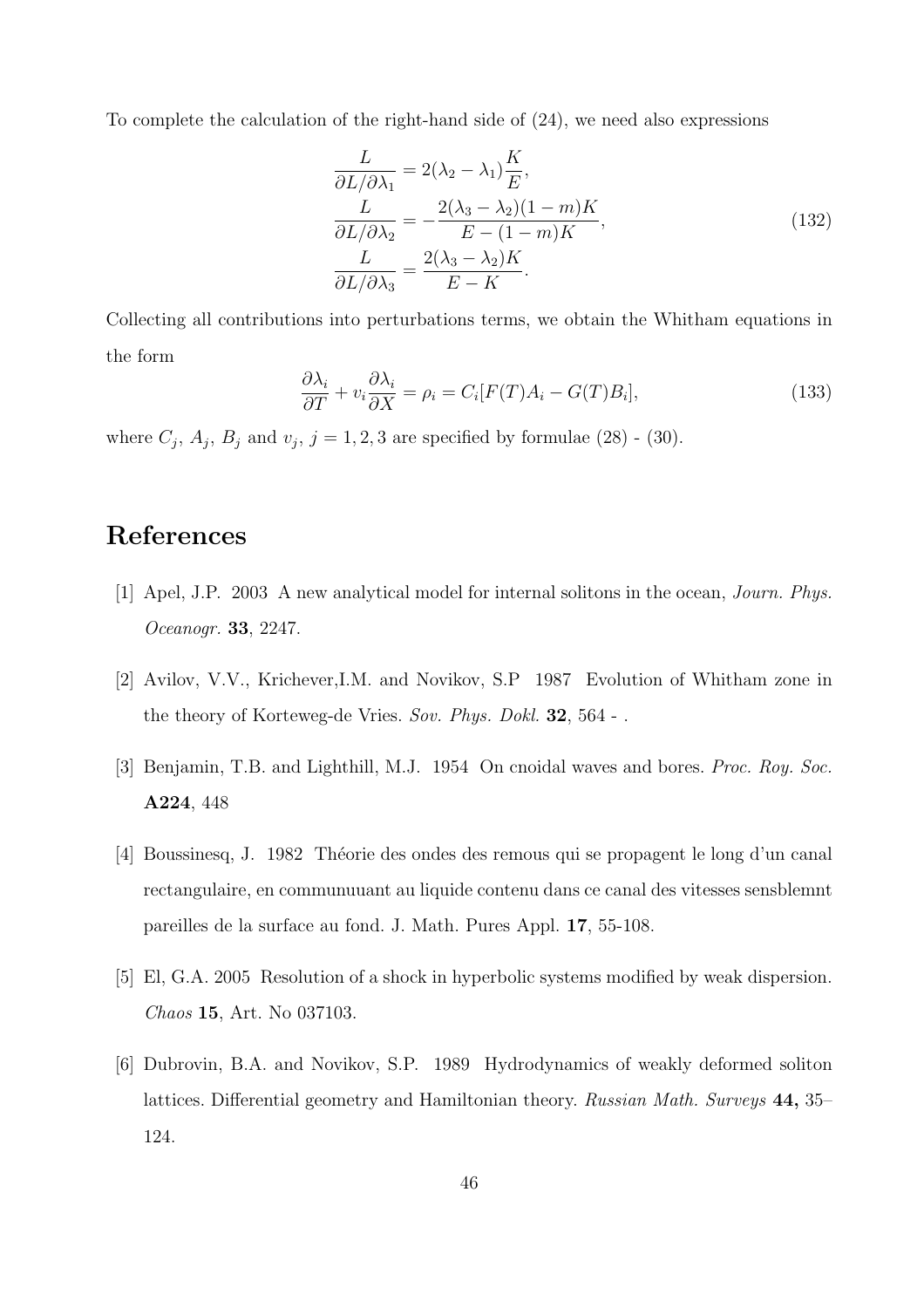- [7] Flaschka, H., Forest, M.G. and McLaughlin, D.W. 1980 Multiphase averaging and the inverse spectral solutions of the Korteweg-de Vries equation, Commun. Pure Appl. Math., 33, 739–784.
- [8] Gradshtein, I.S. and Ryzhik, I.M. 1980 Table of integrals, series, and products, London : Academic Press.
- [9] Grimshaw, R. 1979 Slowly varying solitary waves. I Korteweg-de Vries equation. Proc. Roy. Soc. 368A, 359-375.
- [10] Grimshaw, R. 1981 Evolution equations for long nonlinear internal waves in stratified shear flows. Stud. Appl. Math. 65, 159-188.
- $[11]$  Grimshaw, R. 2006 Internal solitary waves in a variable medium. Gesellschaft für Angewandte Mathematik (accepted).
- [12] Grimshaw, R. Pelinovsky, E. and Talipova, T. 2003 Damping of large-amplitude solitary waves. Wave Motion 37, 351-364.
- [13] Grimshaw, R.H.J. and Smyth, N.F. 1986 Resonant flow of a stratified fluid over topography. J. Fluid Mech. 169, 429.
- [14] Gurevich, A.V., Krylov, A.L. and El, G.A. 1992 Evolution of a Riemann wave in dispersive hydrodynamics. Sov. Phys. JETP, **74** 957–962.
- [15] Gurevich, A.V., Krylov, A.L. and Mazur, N.G. 1989 Quasi-simple waves in Kortewegde Fries hydrodynamics, Zh. Eksp. Teor. Fiz. 95 1674.
- [16] Gurevich, A.V. and Pitaevskii, L.P. 1974 Nonstationary structure of a collisionless shock wave. Sov. Phys. JETP 38, 291.
- [17] Gurevich, A.V. and Pitaevskii, L.P. 1987 Averaged description of waves in the Korteweg-de Vries-Burgers equation. Sov. Phys. JETP 66, 490.
- [18] Gurevich, A.V. and Pitaevskii, L.P. 1991 Nonlinear waves with dispersion and non-local damping. Sov. Phys. JETP, **72**, 821–825.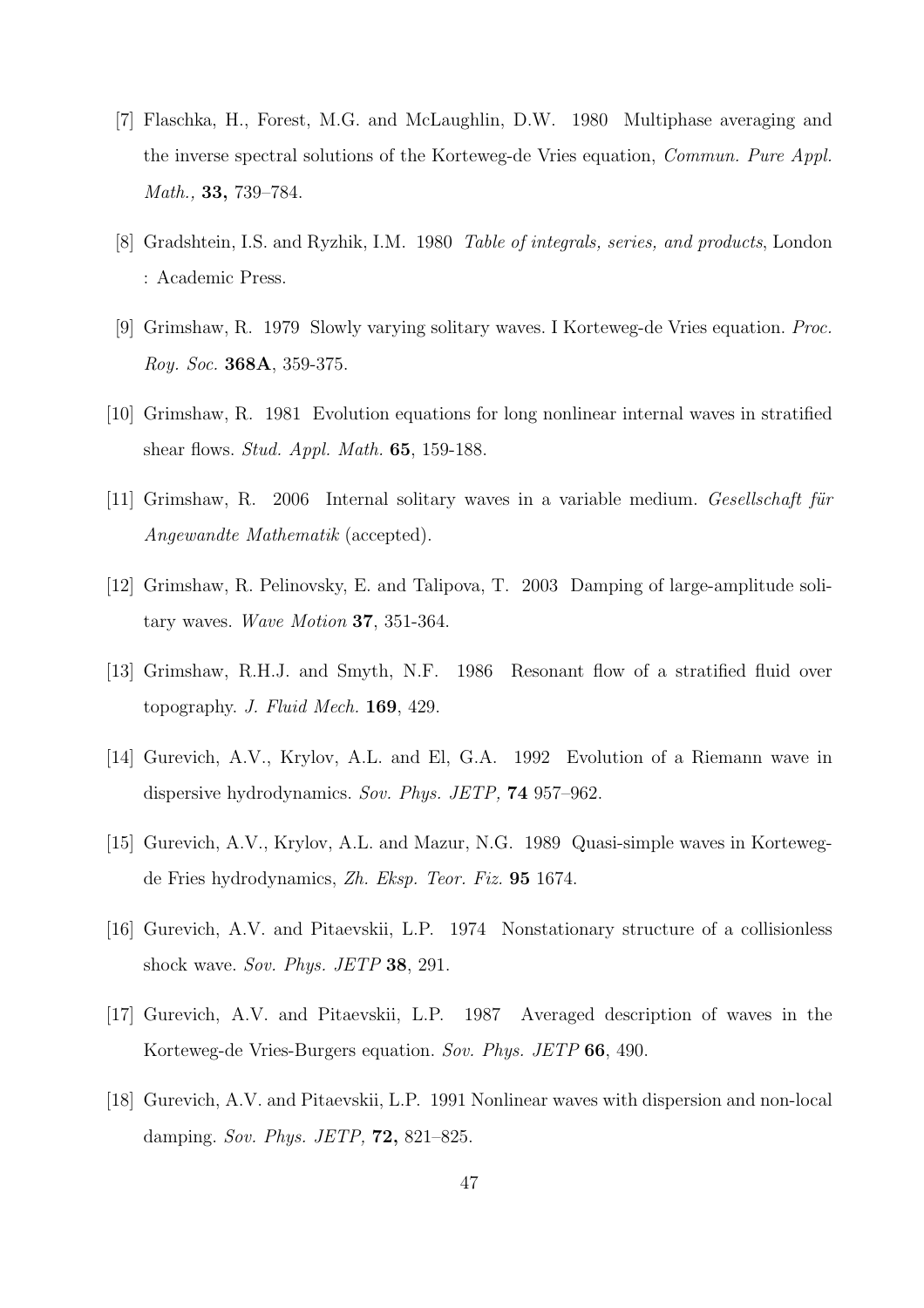- [19] Johnson, R.S. 1970 A non-linear equation incorporating damping and dispersion, J. Fluid Mech. 42, 49-60.
- [20] Johnson, R.S. 1973a On the development of a solitary wave moving over an uneven bottom. Proc. Camb. Phil. Soc. 73, 183-203.
- [21] Johnson, R.S. 1973b On an asymptotic solution of the Korteweg de Vries equation with slowly varying coefficients, *J. Fluid Mach.*, **60**, 813-824.
- [22] Johnson, R.S. 1997 A Modern Introduction to the Mathematical Theory of Water Waves Cambridge University Press, Cambridge.
- [23] Kamchatnov, A.M. 2000 Nonlinear Periodic Waves and Their Modulations—An Introductory Course, World Scientific, Singapore.
- [24] Kamchatnov, A.M. 2004 On Whitham theory for perturbed integrable equations. Physica D188 247–261.
- [25] Lax, P.D., Levermore, C.D. and Venakides, S. 1994 The generation and propagation of oscillations in dispersive initial value problems and their limiting behavior. Important developments in soliton theory, ed. by A.S. Focas and V.E. Zakharov, (Springer Ser. Nonlinear Dynam., Springer, Berlin 1994) p. 205.
- [26] Miles, J.W. 1979 On the Korteweg de Vries equation for a gradually varying channel, J. Fluid Mech 91 181-190
- [27] Miles J.W. 1983a Solitary wave evolution over a gradual slope with turbulent friction. J. Phys. Oceanography, 13 551–553.
- [28] Miles, J.W. 1983b Wave evolution over a gradual slope with turbulent friction. J. Fluid Mech 133 207-216
- [29] Myint, S. and Grimshaw, R.H.J. 1995 The modulation of nonlinear periodic wavetrains by dissipative terms in the Korteweg-de Vries equation. Wave Motion, 22, 215–238.